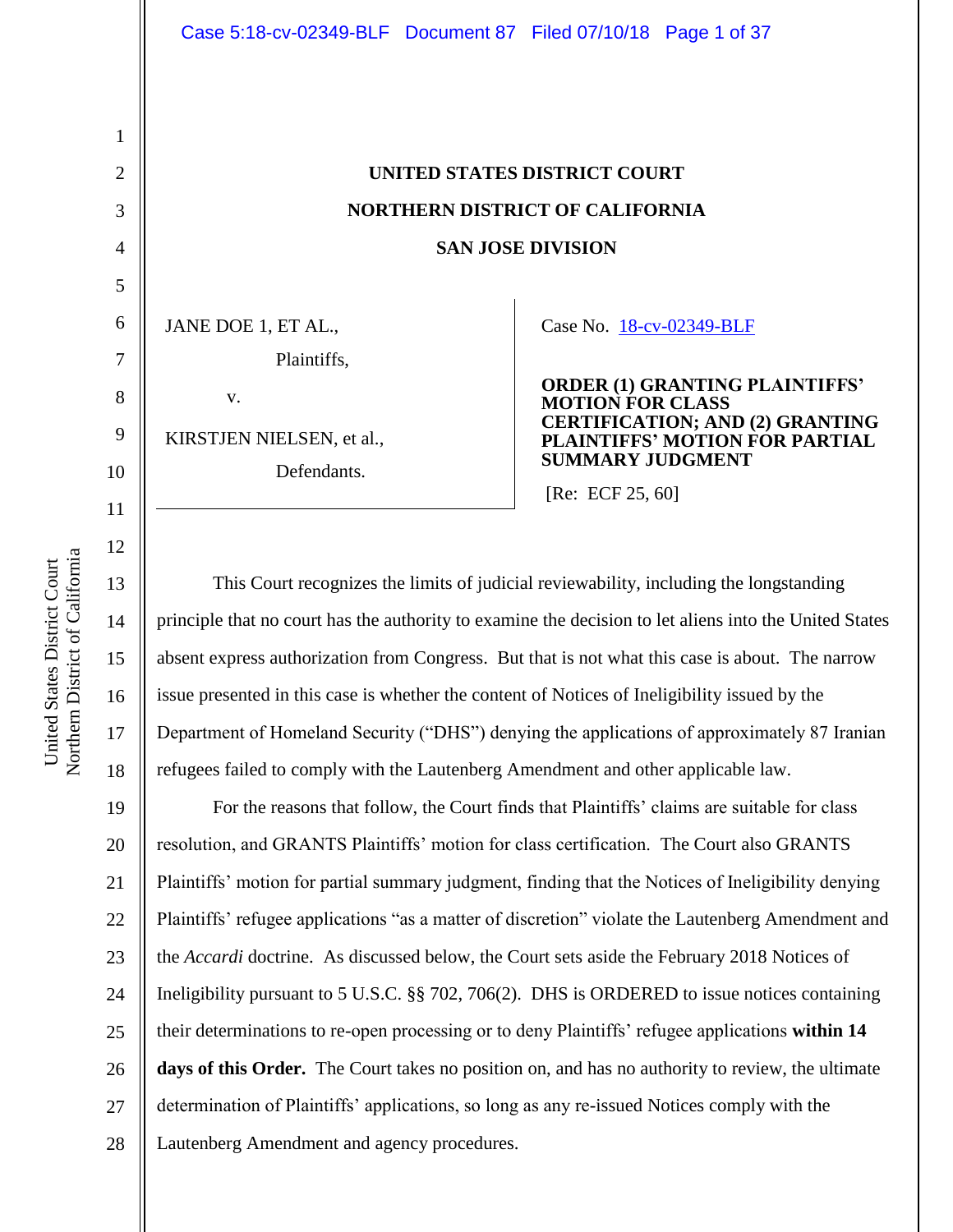#### **I. BACKGROUND**

1

2

3

4

5

6

7

8

9

10

11

12

13

14

15

16

17

18

Plaintiffs bring this putative class action against  $DHS<sup>1</sup>$  challenging what Plaintiffs describe as an unprecedented mass denial of refugee status to approximately 87 Iranian Christians, Mandaeans, and other religious minorities who had applied for entry into the United States under the Vienna-based Lautenberg-Specter program and were told without further explanation that their applications were "denied as a matter of discretion." The five named Plaintiffs are three Iranian refugees currently in Vienna, Austria, and two United States citizens who served as the U.S. tie for two of the named Plaintiffs.<sup>2</sup> The operative Complaint was filed on April 18, 2018, setting forth six claims for relief challenging the content of the Notices of Ineligibility issued to Plaintiffs in February 2018, which Plaintiffs argue fail to comply with the Lautenberg Amendment and applicable agency procedures. *See generally* ECF 1 ("Compl."). In light of the time-sensitive nature of Plaintiffs' claims, the Court set an expedited briefing and hearing schedule on Plaintiffs' motions for class certification and partial summary judgment. ECF 59. The Court held a hearing on Plaintiffs' motions on June 22, 2018.

Before addressing the merits of Plaintiffs' motions and DHS's overarching defense that Plaintiffs' claims are not justiciable, the Court provides an overview of the law governing the admission of Iranian refugees to the United States and the personal experiences of the named Plaintiffs.

19

# **A. Refugee Admission and The Lautenberg Amendment**

20 21 22 23 24 The admission of refugees to the United States is authorized by 8 U.S.C. § 1157, which provides in relevant part that the "Attorney General may, in the Attorney General's discretion . . . admit any refugee who is not firmly resettled in any foreign country, is determined to be of special humanitarian concern to the United States, and is admissible . . . as an immigrant." 8 U.S.C.  $§$  1157(c)(1). By its plain text, the statute commits refugee admission to agency discretion—

25

 $\overline{a}$ 

<sup>26</sup> 27 28 1 For purposes of this Order, "DHS" or "Defendants" refer to Department of Homeland Security, Secretary Kirstjen Nielsen, Director L. Francis Cissna, and Assistant Director Jennifer B. Higgins. Plaintiffs also bring Count 6 against the Department of State Defendants, but that claim for relief is not before the Court on Plaintiffs' motion for partial summary judgment. *See* Compl. ¶¶ 95-96. 2 The Court previously granted Plaintiffs' unopposed motion to proceed under pseudonyms. *See*  ECF 55.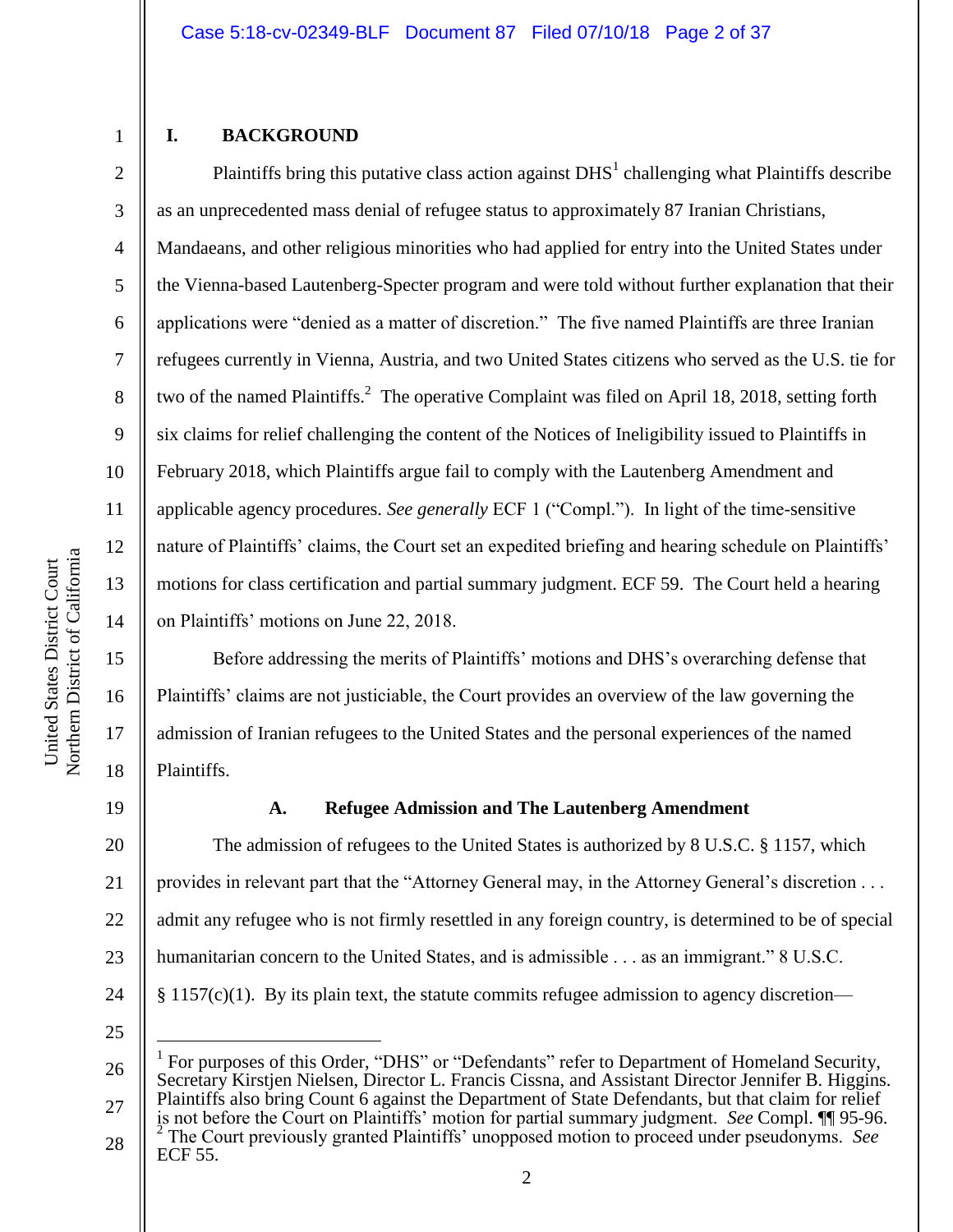#### Case 5:18-cv-02349-BLF Document 87 Filed 07/10/18 Page 3 of 37

1

2

3

4

5

6

7

8

9

10

11

12

13

14

15

16

17

18

19

20

21

authority that now rests with the Secretary of the Department of Homeland Security. *See* 6 U.S.C. § 557. Accordingly, no foreign individual is entitled to resettlement in the United States under this statute. Moreover, § 1157 is silent with respect to judicial review of refugee status determinations. Courts have thus held that the absence of procedures for judicial review in section 1157 "demonstrate a Congressional intent to preclude judicial review at the behest of aliens beyond the borders of the United States." *Haitian Refugee Ctr., Inc. v. Baker*, 953 F.2d 1498, 1506 (11th Cir. 1992). The promulgated regulations similarly do not provide for any formal appeal of a refugee status determination. *See* 8 C.F.R. § 207.4 ("There is no appeal from a denial of refugee status under this chapter.")

In 1989, Congress enacted the Lautenberg Amendment as part of the FY1990 Foreign Operations Appropriations Act in order to facilitate the refugee admission of persecuted categories of individuals to the United States. *See* P.L. 101-167, Tile V, § 599D, 103 Stat. 1195 (1989). The Amendment designated categories of individuals for whom less evidence would be needed to establish refugee status, including Jews and Christians from the Former Soviet Union. Congress passed the Specter Amendment in 2004, adding Iranian religious minorities to the enumerated categories of individuals eligible for the Lautenberg Amendment's special protections. P.L. 108- 199, Division E, Title II, § 213. Congress has reauthorized the Lautenberg and Specter Amendments as recently as March 23, 2018. Pub. L. 115-141, §7034(k)(5), 103 Stat. 135 (2018). Nothing in the Lautenberg Amendment or Specter Amendment explicitly alters the discretionary authority of DHS to grant or deny refugee applications pursuant to  $\S 1157$ .<sup>3</sup> However, the Lautenberg Amendment requires that "[e]ach decision to deny an application for

22 23 24 refugee status of an alien who is within a category established under this section shall be in writing and shall state, to the maximum extent feasible, the reason for the denial." P.L. 101-167, Title V,

§ 559D; *see also* 8 U.S.C. § 1157(c) (note).

25

 $\overline{a}$ 

<sup>26</sup> 27 28  $3$  The Court notes that Plaintiffs have provided legislative history indicating that the discretion to deny applications under the Lautenberg Amendment "is extremely limited in scope—that is only for the isolated case which cannot now be foreseen—in which a conferral of refugee status, would not be appropriate, or otherwise not in the national interest[.]" Declaration of Belinda S. Lee ("Lee Summary Judgment Decl."), Exh. A, ECF 26-1.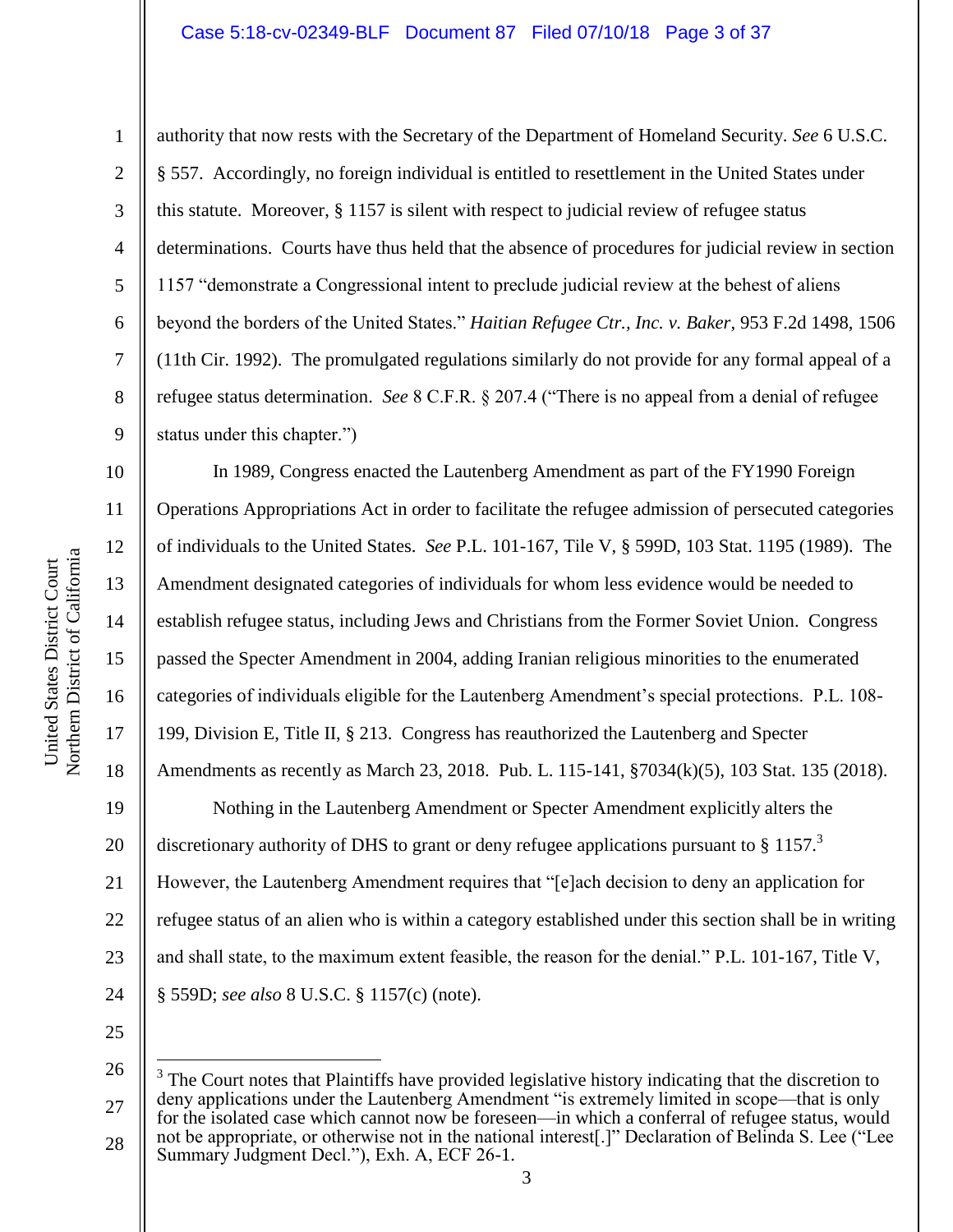#### Case 5:18-cv-02349-BLF Document 87 Filed 07/10/18 Page 4 of 37

1

2

3

4

5

6

7

8

9

10

11

12

13

14

15

16

17

18

19

20

21

22

In practice, persecuted religious minorities in Iran seeking admission to the United States may apply for refugee status under the Vienna-based Lautenberg-Specter Program. *See*  Declaration of Samuel Witten ("Witten Class Cert. Decl.") ¶ 4, ECF 63. The application process for the Lautenberg-Specter Program begins with an individual lawfully living in the United States, called a "U.S. tie," who submits an application on behalf of a member of an Iranian religious minority seeking refugee status. *Id.* 17. The U.S. tie undergoes significant expense by entering into a contract to pay for all costs associated with the application, including administrative fees and living expenses in Vienna for the applicant while applications are under review. *Id.* Such expenses include paying a deposit of between \$2,600 and \$3,000, or more depending on the unique circumstances, per refugee applicant. *See* Declaration of Jane Doe 1 ("Doe 1 Decl.") ¶ 5, ECF 65; Declaration of John Doe 2 ("Doe 2 Decl.") ¶ 6, ECF 66; Declaration of Jane Doe 5 ("Doe 5 Decl.") ¶ 7, ECF 69. These costs are a financial burden and hardship on many U.S. ties, who are often sponsoring several refugee applicants in a family. *Id.* 

Because the United States does not have an embassy in Iran, the Austrian Government interacts with the Iranian applicants at the Austrian Embassy in Tehran. Witten Class Cert. Decl. ¶ 8. After an Austrian official meets with the applicant in Iran and the applicant passes an initial screen, the Austrian embassy issues a visa to eligible refugee applicants for the purpose of traveling to Vienna, Austria to continue to processing of the refugee application by U.S. authorities. *Id.* At this point in the process, the refugee applicants do not anticipate ever returning to Iran where they face religious persecution, and typically sell almost all of their possessions before leaving. *See* Declaration of Jane Doe 3 ("Doe 3 Decl.") ¶ 10, ECF 67; Declaration of Jane Doe 4 ("Doe 4 Decl.") ¶ 12, ECF 68; Doe 5 Decl. ¶ 9.

23 24 25 26 27 28 Once the applicant has traveled to Austria, the program is managed by the U.S. State Department who has contracted with HIAS, a non-profit organization founded as the Hebrew Immigrant Aid Society, to operate a refugee Resettlement Support Center in Vienna. Witten Class Cert. Decl. ¶¶ 5, 9. Applicants are ultimately interviewed by officers from the U.S. Citizenship and Immigration Services ("USCIS"), of the Department of Homeland Security, who reviews and adjudicates the refugee applications. *Id.* Before traveling to the United States, applicants undergo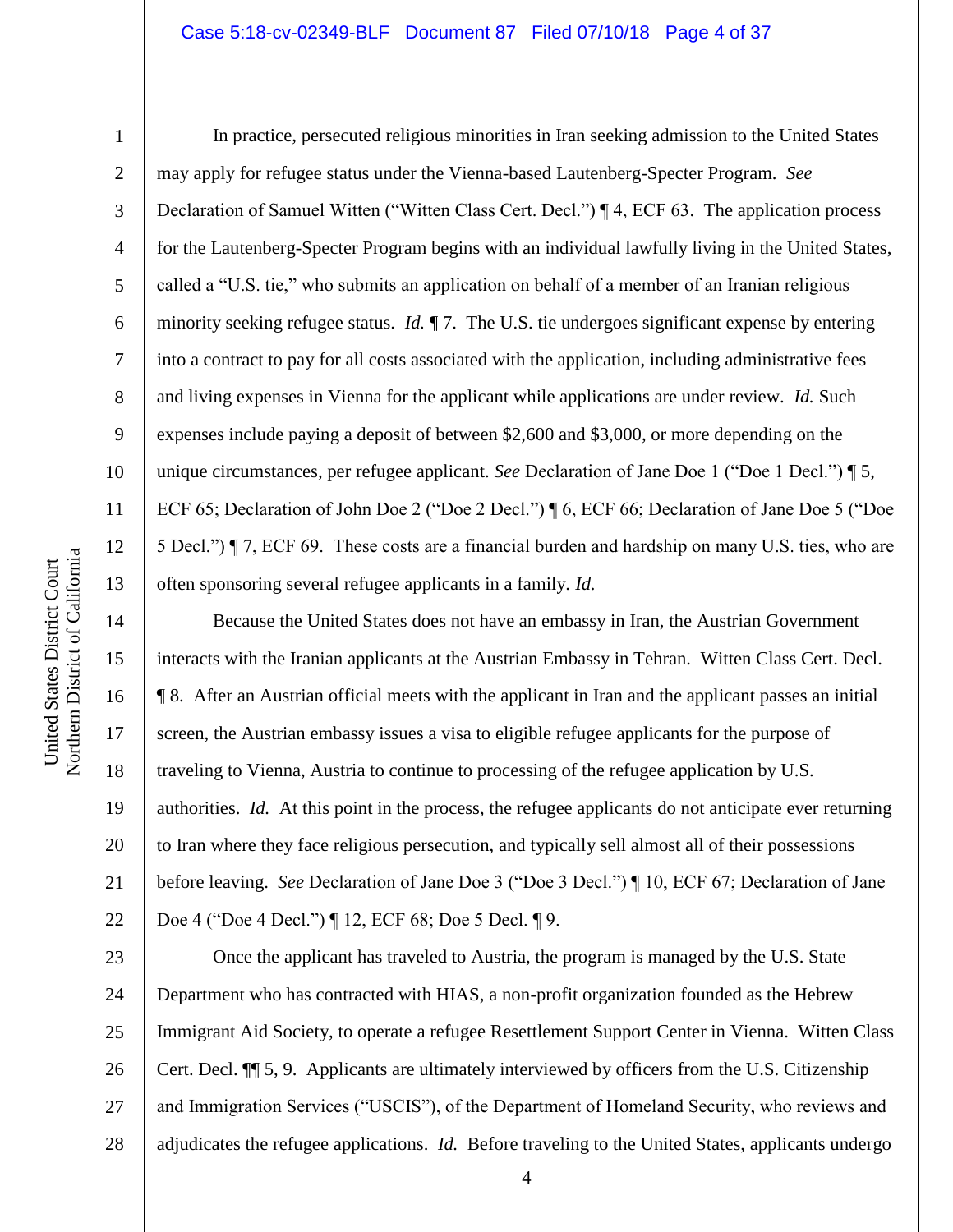medical screening, attend cultural orientation, and receive an assurance of sponsorship from a resettlement agency in the U.S. that agrees to assist with resettlement. *Id.* If granted admission by DHS, the applicant then travels to the United States.

4 5 6

1

2

3

### **B. Named Plaintiffs and the February 2018 Notices of Ineligibility**

7 8 9 10 11 12 13 14 15 16 17 18 19 Despite the historically high approval rate of refugee applications under the Lautenberg-Specter Program, processing of refugee applicants who had already traveled to Vienna under the program began to stall in the fall of 2016. *See* Lee Summary Judgment Decl., Exh. E, ECF 26-5.<sup>4</sup> In January 2017, President Trump began issuing Executive Orders and policies restricting the entry into the U.S. of foreign nationals from designated countries, including Iran, that had been previously identified by Congress or prior administrations as posing a heightened risk of terrorism. See Trump v. Hawaii, No. 17-965, 2018 WL 3116337, at \*5 (U.S. June 26, 2018).<sup>5</sup> Due to the uncertainty that resulted from the first Executive Order regarding the admission of Iranian immigrants and refugees into the United States, Austria stopped issuing visas to Iranian applicants in the Lautenberg-Specter program. *See* Lee Summary Judgment Decl., Exh. H, ECF 26-8. Although the admission of refugees from Iran to the U.S. did not completely come to a halt, in just one year the rate of admission has slowed from 1,061 in the first quarter of FY2017 (October-December 2016) to 29 in the first quarter of FY2018 (October-December 2017), down to 2 admissions in the most recent quarter of FY 2018 (January-March 2018). *See* Lee Summary Judgment Decl. Exh. I at 1, 12, 14, ECF 26-9.

20

22

21 February 19, 2018, denying the applications of approximately 87 of the 100 Lautenberg-Specter

In particular, this case centers around Notices of Ineligibility issued by USCIS on or about

<sup>23</sup> 24 25 26 27 28  $\overline{a}$ 4 To put the success of the program in perspective, approximately 30,000 Iranians have resettled in the United States under the Lautenberg Amendment. *See* Lee Summary Judgment Decl. Exh. F, ECF 26-6; *see also* Lee Class Cert. Decl. Exhs. D-E, ECF 61. Prior to the fall of 2016, processing of refugee applications in Vienna took only a few months from the date of the applicant's arrival in Vienna, and nearly 100% of refugees eligible for the Lautenberg-Specter Program were accepted for admission to the U.S. *See* Lee Summary Judgment Decl., Exhs. E-F; Witten Summary Judgment Decl. 11, ECF 27. The Supreme Court's recent decision in *Trump v. Hawaii* came down a few days after the hearing on Plaintiffs' pending motions in this case. Although the Court does not find that *Trump v. Hawaii* impacts the legal issues raised in Plaintiffs' motions, the President's restrictions on the admission of foreign nationals from Iran is highly relevant to the factual context in which Plaintiffs' claims arise.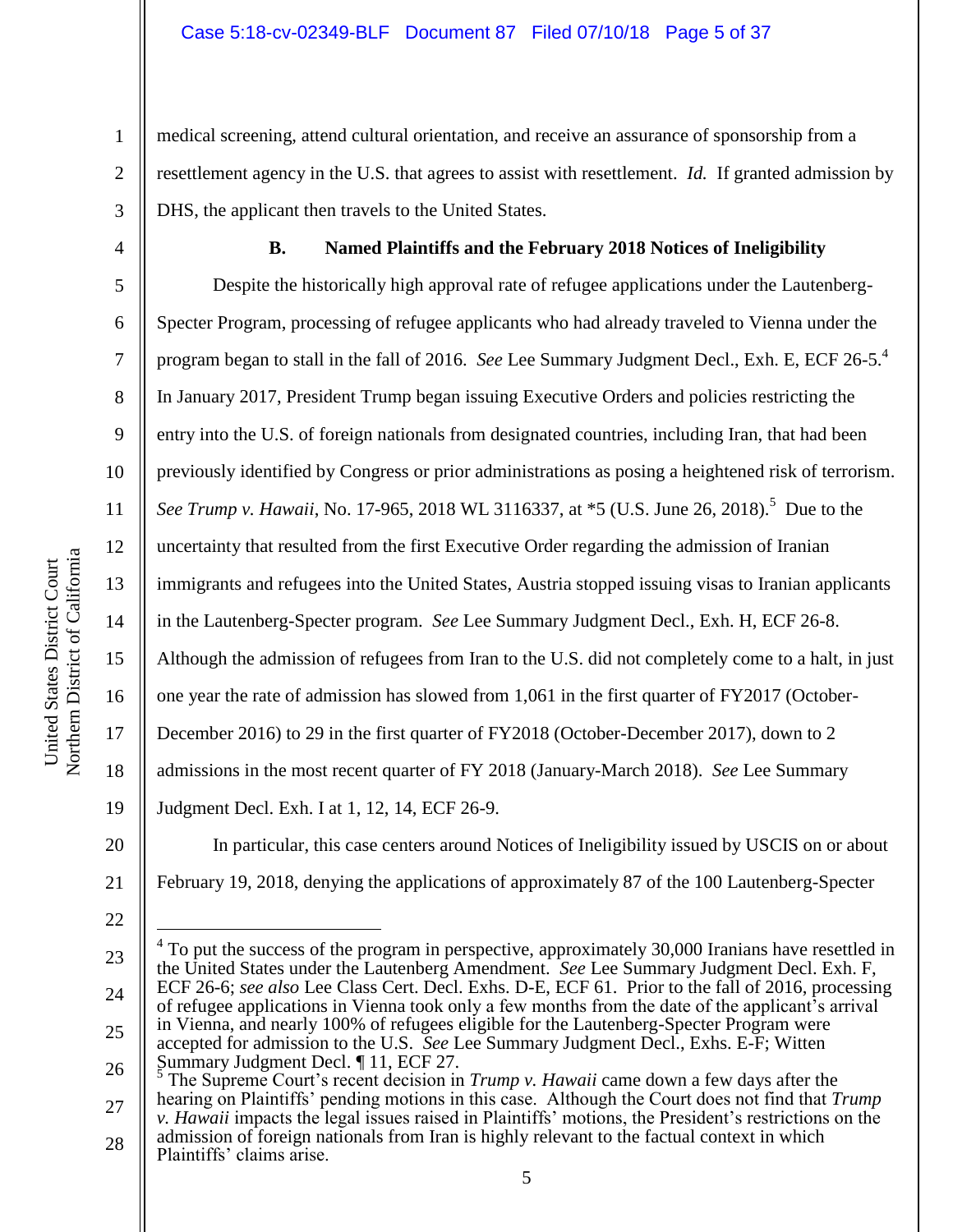#### Case 5:18-cv-02349-BLF Document 87 Filed 07/10/18 Page 6 of 37

15

16

17

18

19

20

21

22

23

24

25

26

 $\overline{a}$ 

1

2

3

4

5

6

7

refugee applicants who had already traveled to Vienna under the program. *See* Lee Summary Judgment Decl. Exh E; *see also* Declaration of Joanna Ruppel ("Ruppel Decl.") ¶ 4, ECF 71-1, 72-1. Individuals familiar with the Lautenberg-Specter program represent that such a "mass denial" of refugee admissions represents an "extreme departure from how the program has run in the past and certainly is inconsistent with the way the program has operated under both Democratic and Republican Administrations." Declaration of Samuel Witten ("Witten Summary Judgment Decl.") ¶ 12, ECF 27.

8 9 10 11 12 13 14 Three of the five named Plaintiffs in this case are Iranian refugee applicants who were handed the February 2018 Notices of Ineligibility at issue after they had already left their homes in Iran and traveled to Vienna under the Lautenberg-Specter Program.<sup>6</sup> The Notices of Ineligibility form that Plaintiffs received contained seven checkbox options for explaining the reason for determining that the applicant is not eligible for resettlement to the United States. *See* Doe 3 Decl. Exh A; Doe 4 Decl. Exh. A; Doe 5 Decl. Exh. A. The Notices issued to Plaintiffs checked only the seventh box titled "OTHER REASON(S)" and provided as follows:

> After review of all the information concerning your case, including your testimony, supporting documentation, background checks, country conditions, and other available information, your application for refugee resettlement to the United States under [8 U.S.C. § 1157] has been denied as a matter of discretion.

*See id*.; *see also* Bates Decl. ¶ 9.

The Notices of Ineligibility also advised the applicants of the availability of an informal

request for review ("RFR") process, stating:

Based on the reason or reasons indicated above, your request for resettlement to the United States is denied. There is no appeal from a denial of an application for refugee status. USCIS may exercise its discretion to review a case upon timely receipt of a request for review from the principal applicant. The request must include one or both of the following: (1) a detailed account explaining how a significant error was made by the adjudicating officer or (2) new information that would merit a change in the

<sup>27</sup> 28  $6$  Plaintiffs present evidence that the applications of at least 38 of the 87 individuals denied admission in February 2018 received identical Notices of Ineligibility. *See* Declaration of Adam Bates ("Bates Decl.") ¶ 6, ECF 64.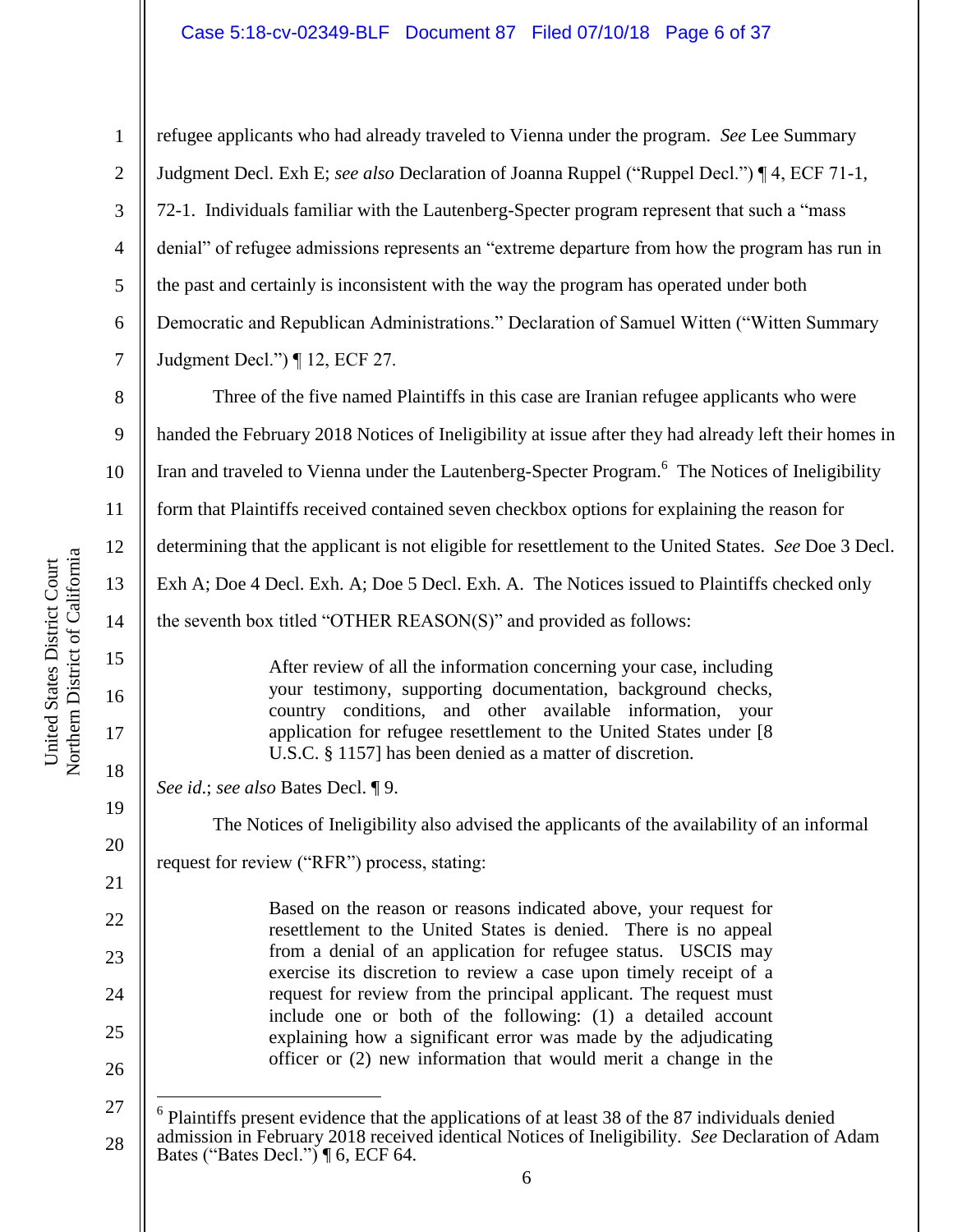## Case 5:18-cv-02349-BLF Document 87 Filed 07/10/18 Page 7 of 37

determination. Please note that if you provide new information in your request for review, you must provide an explanation about why you did not provide this information at the interview. USCIS will only accept one request that is postmarked or received by USCIS or the RSC within 90 days from the date of this notice.

*See* Doe 3 Decl. Exh. A; Doe 4 Decl. Exh. A; Doe 5 Decl. Exh. A; Bates Decl. ¶ 10.<sup>7</sup>

Plaintiffs filed this putative class action on April 18, 2018, seeking to represent a class

defined as:

1

2

3

4

5

6

7

8

9

10

11

12

13

14

15

16

17

18

19

20

21

All Iranian refugees who (1) applied for refugee admission to the United States under the Lautenberg Amendment, whether as a principal applicant or derivative relatives; (2) traveled to Vienna, Austria, for processing; and (3) received denials from the United States government in or after February 2018 with the sole explanation that their application was denied "as a matter of discretion," and their U.S.-based Close Family Members who served as their U.S. ties.

See Compl. *[1]* 70.<sup>8</sup> "Close Family Member" as used in the class definition is defined as parents, parents-in-law, spouses, fiancés, children, adult sons or daughters, sons-in-law, daughters-in-law, siblings (whole or half), and step-relationships, grandparents, grandchildren, brothers-in-law, sisters-in-law, aunts, uncles, nieces, nephews, and cousins. *Id.* ¶ 71.

The representative Plaintiffs in this case, who have been granted permission to proceed anonymously, are three Iranian refugee applicants currently in Vienna who received Notices of Ineligibility in February 2018, and two U.S. ties for two of the named Plaintiffs. Plaintiff Jane Doe 1 ("Doe 1") is a U.S. citizen living in San Jose, California, who served as a U.S. tie for her adult daughter, Plaintiff Jane Doe 3 ("Doe 3"), and young grandson, who are Mandaeans at risk of religious persecution in Iran. *See* Doe 1 Decl. ¶¶ 1-2, 8-10. Doe 3 received a February 2018

- 22
- 23

 $\overline{a}$ 

<sup>24</sup> 25 26 27  $<sup>7</sup>$  During the course of this litigation, the parties stipulated to extend the deadline for putative class</sup> members to file or re-file their RFRs for an additional 120 days beyond the original deadline. *See*  ECF 54. DHS states in the opposition brief that USCIS will allow for receipt of one RFR that is postmarked or received by USCIS or the Resettlement Support Center no later than 120 days from June 4, 2018, or 120 days from the date that the request for review was originally due—whichever is later. *See* Opp'n to MSJ at 4-5; Declaration of Stacey I. Young ("Young Decl."), Exh. A., ECF 71-2.

<sup>28</sup> <sup>8</sup> Counts 1-4 and 6 of the Complaint are brought as a class action. Count 5 for violation of the due process clause of the Fifth Amendment to the U.S. Constitution is brought on behalf of the U.S.

citizen Plaintiffs (Does 1 and 2) only.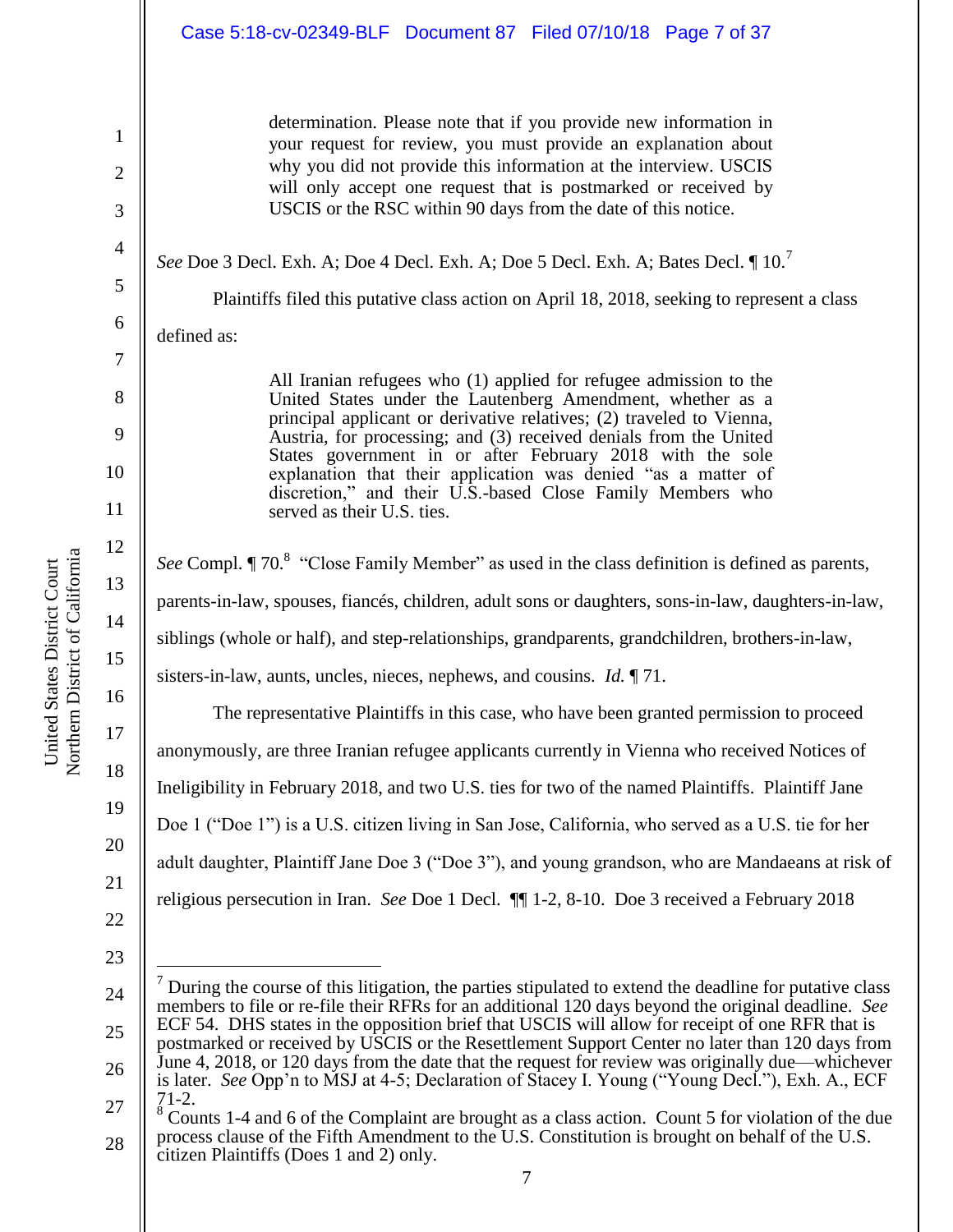#### Case 5:18-cv-02349-BLF Document 87 Filed 07/10/18 Page 8 of 37

Notice of Ineligibility, which Doe 1 did not understand because their entire nuclear family had previously resettled in the United States under the Lautenberg-Specter Program. *Id.* ¶ 10. Doe 3 and her son traveled to Vienna in the fall of 2016 and were interviewed twice by DHS, only to receive the Notices of Ineligibility discussed above. *See* Doe 3 Decl. ¶¶ 9-10, 12-15.

Plaintiff John Doe 2 ("Doe 2") is a U.S. citizen living in West Chicago, Illinois, who served as a U.S. tie for his mother, Jane Doe 4 ("Doe 4"), and his disabled younger brother to apply for resettlement in the U.S. under the Lautenberg-Specter Program. *See* Doe 2 Decl. ¶¶ 1, 4; Doe 4 Decl. ¶¶ 5-6. As persecuted Mandaeans in Iran, Doe 4 and her sons traveled to Vienna in the fall of 2016 where Doe 4 was interviewed by DHS, underwent two medical checks, and was scheduled to attend a cultural orientation in preparation for resettlement to the U.S. *See* Doe 2 Decl. ¶¶ 5, 9; Doe 4 Decl. ¶¶ 9, 12-16. However, in February 2018, Doe 4 and her sons received identical Notices of Ineligibility denying their refugee applications "as a matter of discretion." Doe 4 Decl. ¶¶ 18, 21, Exh. A.

14 16 20 22 23 24 Jane Doe 5 ("Doe 5") is an Iranian refugee applicant stranded in Vienna with her elderly father and disabled son, all of whom received Notices of Ineligibility in February 2018. *See* Doe 5 Decl.  $\P$  1, 11, Exh. A. Doe 5 is a Christian of Armenian descent who faced systemic discrimination in Iran and applied for the Lautenberg-Specter Program with her sister-in-law as her U.S. tie who paid thousands of dollars for Doe 5's application and additional deposits for the medical costs to care for Doe 5's father and son. *Id.* ¶¶ 5, 7. Doe 5 traveled to Vienna in February 2017 and was interviewed by DHS about a week after she arrived. *Id.* ¶¶ 9-10. Doe 5's father was approved for resettlement in the United States in April 2017, but he did not want to travel without Doe 5 and her son. *Id.* 12. Doe 5 as well as her father and son received identical Notices of Ineligibility in February 2018, which effectively revoked Doe 5's father's previous approval for resettlement. *Id.* ¶¶ 11-12.

25 26 27 28 On April 20, 2018, Plaintiffs filed a motion for partial summary judgment on Claims 1-5 against DHS, requesting that the Court set aside the February 2018 Notices of Ineligibility as unlawful. ECF 25 ("MSJ"). Plaintiffs filed an Amended Motion for Class Certification on May 18, 2018. ECF 60 ("Class Cert. Mot."). The Court held a hearing on June 22, 2018.

1

2

3

4

5

6

7

8

9

10

11

12

13

15

17

18

19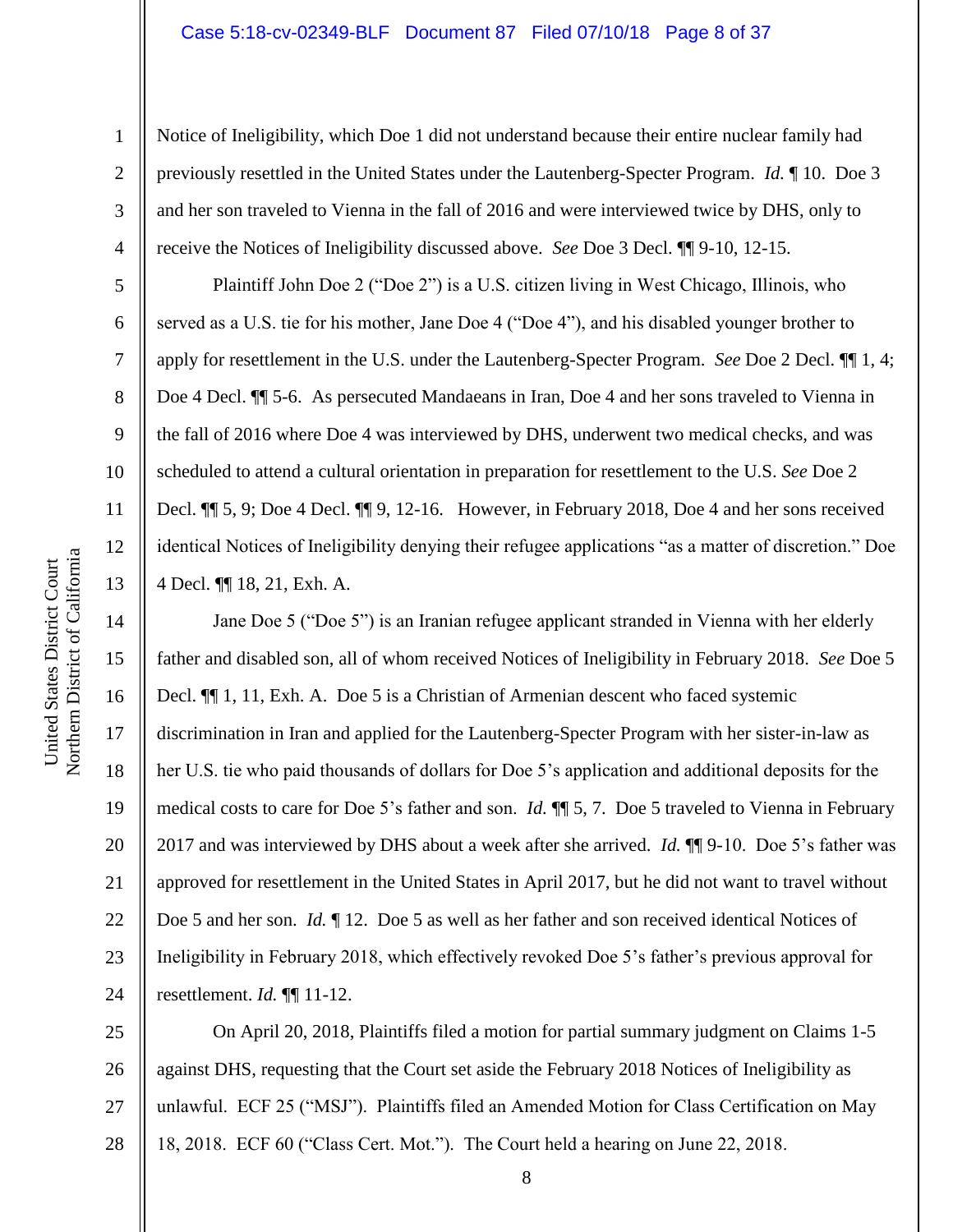3

4

5

6

7

8

9

10

11

12

13

14

15

16

17

18

19

20

21

22

23

24

27

28

# **II. MOTION FOR CLASS CERTIFICATION**

#### **A. Legal Standard**

Recognizing that "[t]he class action is an exception to the usual rule that litigation is conducted by and on behalf of the individual named parties only," Federal Rule of Civil Procedure 23 demands that two requirements be met before a court certifies a class. *Comcast Corp. v. Behrend,* 133 S.Ct. 1426, 1432 (2013).

A party must first meet the requirements of Rule 23(a), which demands that the party "prove that there are in fact sufficiently numerous parties, common questions of law or fact, typicality of claims or defenses, and adequacy of representation." *Behrend,* at 1432. If a party meets Rule 23(a)'s requirements, the Court must also find that Plaintiffs have satisfied "through evidentiary proof" one of the three subsections of Rule 23(b). *Id.* Here, Plaintiffs invoke Rule 23(b)(2), which demands that "the party opposing the class has acted or refused to act on grounds that apply generally to the class, so that final injunctive relief or corresponding declaratory relief is appropriate respecting the class as a whole." Fed. R. Civ. P. 23(b)(2).

The party seeking class certification bears the burden of showing affirmative compliance with Rule 23. *See, e.g., Wal–Mart Stores, Inc. v. Dukes,* 131 S.Ct. 2541, 2551 (2011). A court's analysis of class certification must be "rigorous" and "may entail some overlap with the merits of the plaintiff's underlying claim[s]," *Amgen Inc. v. Conn. Ret. Plans & Trust Funds,* 133 S.Ct. 1184, 1194 (2013), though the merits can be considered only to the extent they are "relevant to determining whether the Rule 23 prerequisites to class certification are satisfied." *Id.* at 1195. Within Rule 23's framework, the district court ultimately maintains broad discretion over whether to certify a class or subclass. *See, e.g., Zinser v. Accufix Research Institute, Inc.,* 253 F.3d 1180, 1186 (9th Cir. 2001).

#### **B. Discussion**

25 26 Plaintiffs simultaneously move for class certification and partial summary judgment on behalf of a class consisting of:

> All Iranian refugees who (1) applied for refugee admission to the United States under the Lautenberg Amendment, whether as a principal applicant or derivative relatives; (2) traveled to Vienna,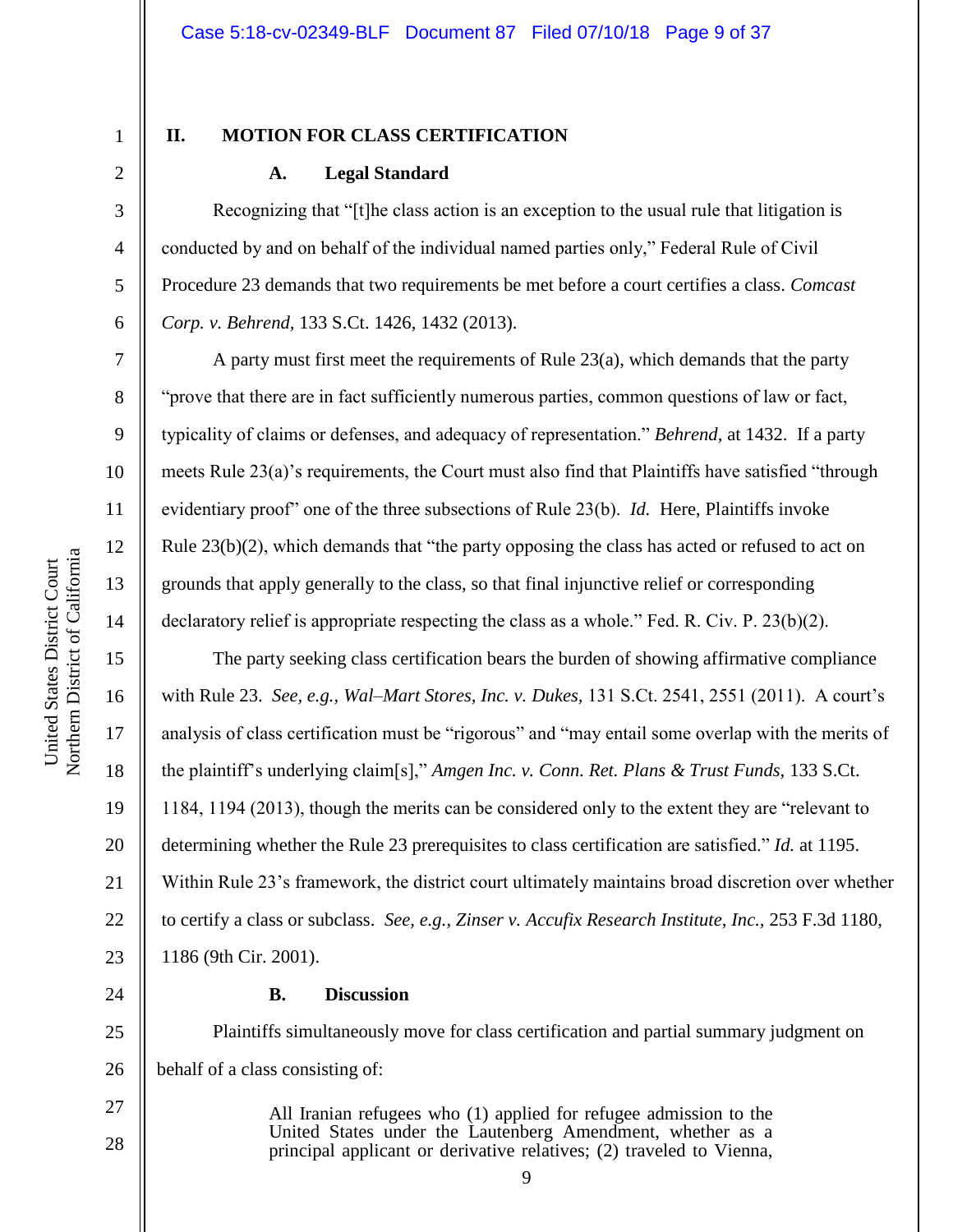# Case 5:18-cv-02349-BLF Document 87 Filed 07/10/18 Page 10 of 37

Austria, for processing; and (3) received denials from the United States government in or after February 2018 with the sole explanation that their application was denied "as a matter of discretion," and their U.S.-based Close Family Members who served as their U.S. ties.

*See* Class Cert. Mot. at 1. The Court addresses Plaintiffs' motion for class certification before turning to the motion for partial summary judgment.

6 7 8 9 10 11 12 13 DHS argues that the proposed class definition is inadequate because Plaintiffs omit a significant portion of USCIS's articulated ineligibility basis provided in the Notices. *See* Opp'n to Class Cert. Mot. at 9. This defect is easily remedied, and Plaintiffs argue that rather than decline to certify the class the Court should modify the proposed class definition to include the full language in all of the denials sent to class members. *See* Reply iso Class Cert. Mot. at 10, ECF 75. For purposes of completeness, the Court finds that the class definition should state the full text of the denial and include:

All Iranian refugees who (1) applied for refugee admission to the United States under the Lautenberg Amendment, whether as a principal applicant or derivative relatives; (2) traveled to Vienna, Austria, for processing; and (3) received denials from the United States government in or after February 2018 with the sole explanation that: "After review of all information concerning your case, including your testimony, supporting documentation, background checks, country conditions, and other available information, your application for refugee resettlement to the United States under INA § 207 has been denied as a matter of discretion," and their U.S.-based Close Family Members who served as their U.S. ties.

DHS's primary argument in opposition to class certification is that Plaintiffs' claims are not justiciable because no aspect of the refugee application denials is entitled to judicial review. *See* Opp'n to Class Cert. Mot. at 2, ECF 72. The Court addresses these arguments at length below in connection with Plaintiffs' motion for partial summary judgment.<sup>9</sup> In sum, DHS's justiciability and nonreviewability arguments are not applicable to this case. Plaintiffs do not ask this Court to review discretionary determinations of whether to allow an alien entry into the United States.

14

15

16

17

18

19

20

21

22

23

24

25

26

 $\overline{a}$ 

1

2

3

4

<sup>27</sup> 28 9 The nonreviewability arguments and cases cited by DHS in opposition to the class certification motion are nearly identical to those arguments raised in opposition to Plaintiffs' motion for partial summary judgment. *Compare* Opp'n to MSJ at 6-12 *with* Opp'n to Class Cert. Mot. at 9-15.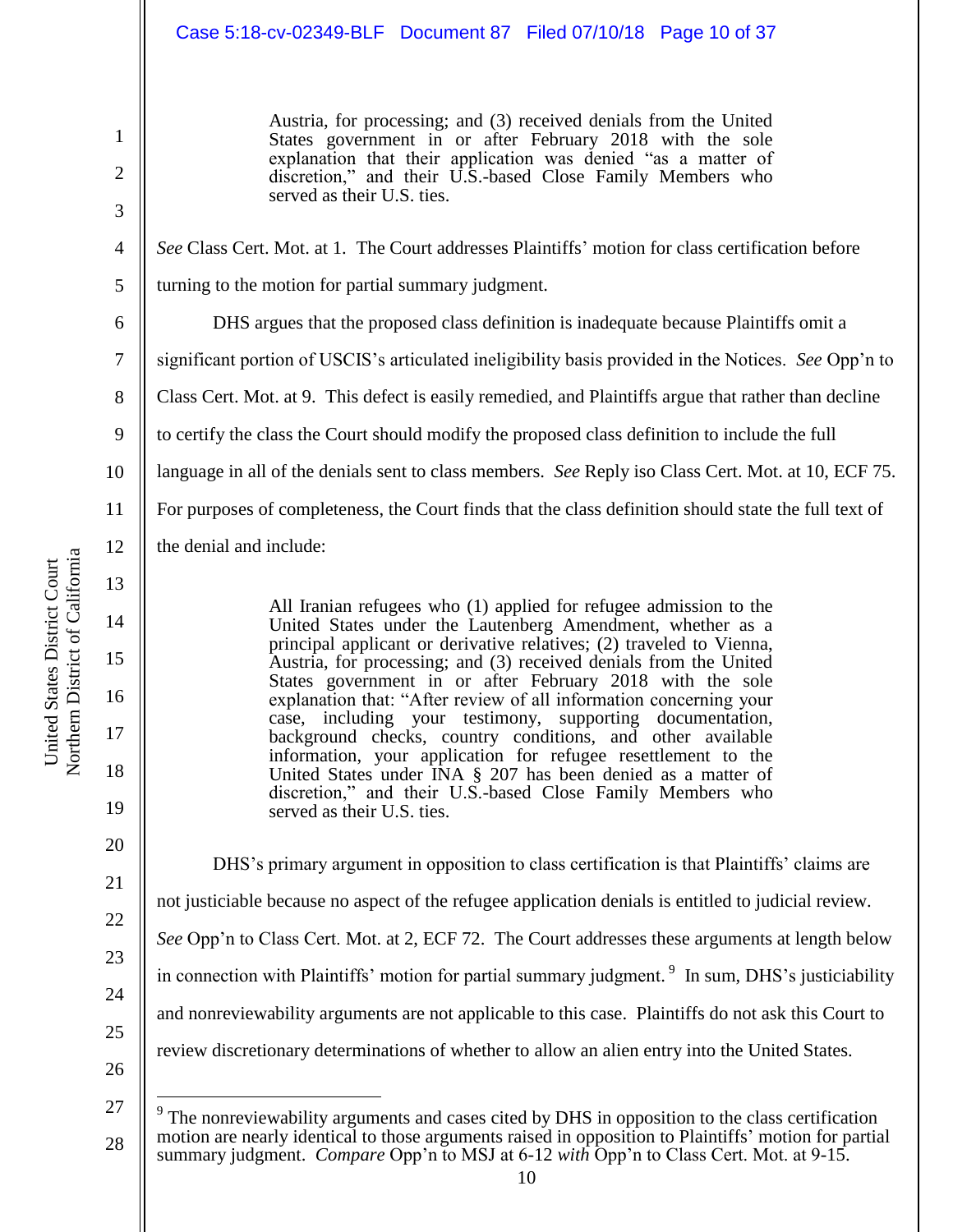Plaintiffs specifically request an order setting aside the Notices of Ineligibility as unlawful for failing to state, "to the maximum extent feasible, the reason for the denial" as required by the Lautenberg Amendment. Reply iso Class Cert. at 3. Accordingly, DHS's arguments regarding justiciability, the doctrine of nonreviewability, and the jurisdiction-stripping provision at 8 U.S.C.  $§ 1252(a)(2)(B)(ii)$ —although legally correct—are entirely irrelevant to the facts of this case.

Notwithstanding their justiciability and nonreviewability arguments, DHS does not challenge Plaintiffs' Article III and prudential standing to bring their claims. In any event, as discussed below regarding the APA, the Court finds that Plaintiffs are more than "arguably" within the "zone of interests" of the Refugee Act and Lautenberg and Specter Amendments.<sup>10</sup> In order to certify the class, the Court therefore need only consider whether Plaintiffs' have met the requirements under Federal Rules of Civil Procedure 23(a) and 23(b)(2). For the reasons that follow, the Court finds that Plaintiffs have met the requirements of Rule 23 and the Court GRANTS Plaintiffs' motion to certify the proposed class, as modified to include the full text of the Notices of Ineligibility issued by DHS.

# **1. Rule 23(a)**

16 17 18 19 20 21 22 Pursuant to Rule 23(a), the Court may only certify a class where " $(1)$  the class is so numerous that joinder of all members is impracticable; (2) there are questions of law or fact common to the class; (3) the claims or defenses of the representative parties are typical of the claims or defenses of the class; and (4) the representative parties will fairly and adequately protect the interests of the class." Fed. R. Civ. P. 23(a). DHS argues that Plaintiffs cannot show commonality, typicality, or adequacy of representation. *See* Opp'n to Class Cert. Mot. at 8. The Court disagrees, and finds that all prerequisites in Rule 23(a) are satisfied.

 $\overline{a}$ 

27 28 members are both foreign and American investors."); *see also In re U.S. Fin. Sec. Litig.*, 69 F.R.D. 24, 51 (S.D. Cal. 1975) (nothing that "many class actions have been allowed to proceed despite

1

2

3

4

5

6

7

8

9

10

11

12

13

14

<sup>23</sup> 24

<sup>25</sup> 26  $10$  Plaintiffs also persuasively argue that the class can include foreign nationals living in Vienna, as there is no legal basis for precluding a mixed class composed of U.S. plaintiffs and foreign nationals living abroad. *See Takeda v. Turbodyne Techs., Inc.*, 67 F.Supp.2d 1129, 1139 (C.D. Cal. 1999) ("It is evidence that there is no per se rule against the certification of a class whose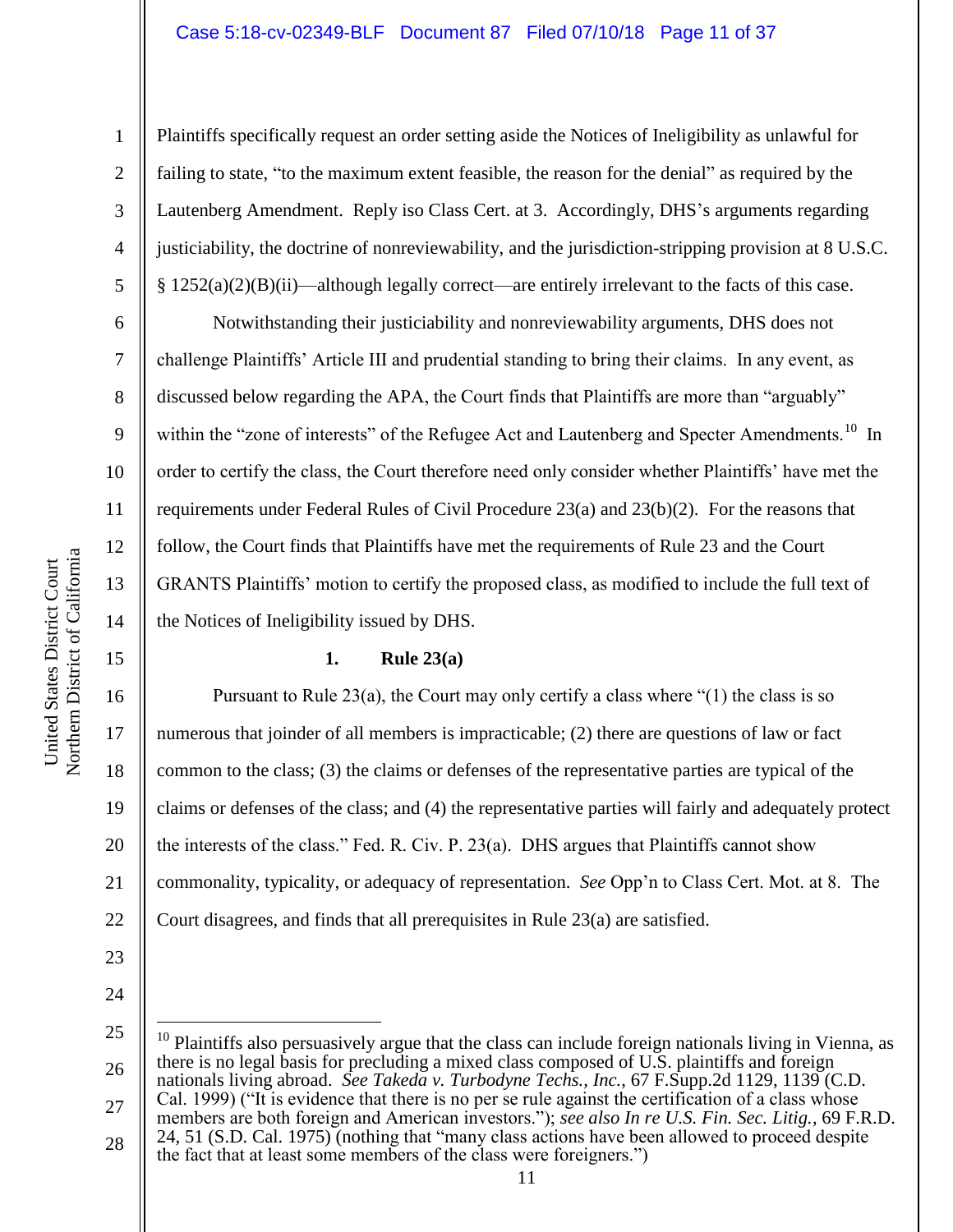4

5

6

7

8

9

10

11

12

13

14

15

16

17

18

19

#### **i. Ascertainability and Numerosity**

Before analyzing numerosity, district courts have required a showing that the class to be certified is ascertainable. *See Xavier v. Philip Morris USA, Inc.*, 787 F. Supp. 2d 1075, 1089 (N.D. Cal. 2011); *Ehret v. Uber Techs., Inc.*, 148 F. Supp. 3d 884, 889–90 (N.D. Cal. 2015). Ascertainability requires that the class definition be "definite enough so that it is administratively feasible for the court to ascertain whether an individual is a member" before trial, and by reference to "objective criteria." *Daniel F. v. Blue Shield of Cal.*, 305 F.R.D. 115, 122 (N.D. Cal. 2014). This requirement makes clear "whose rights are merged into the judgment, that is, who gets the benefit of any relief and who gets the burden of any loss, and avoids subsequent litigation over who was in the class in the first place." *Ehret*, 148 F. Supp. at 889 (quoting *Xavier*, 787 F.Supp.2d at 1089).

As for numerosity, Rule  $23(a)(1)$  requires the proposed class to be "so numerous that joinder of all members is impracticable." "'Impracticability' does not mean 'impossibility,' but only the difficulty or inconvenience of joining all members of the class." *Harris v. Palm Springs Alpine Estates, Inc.*, 329 F.2d 909, 913-914 (9th Cir. 1964) (internal citation omitted). "While there is no fixed number that satisfies the numerosity requirement, as a general matter, a class greater than forty often satisfies the requirement, while one less than twenty-one does not." *Ries v. Ariz. Beverages USA LLC*, 287 F.R.D. 523, 536 (N.D. Cal. 2012); *see also Ehret*, 148 F. Supp. 3d at 890.

20 21 22 23 24 25 26 27 28 With the exception of the objection that the proposed class is "imprecise," as remedied above, DHS does not challenge the proposed class with respect to ascertainability or numerosity. Plaintiffs estimate that the class contains 87 refugee applicants in Vienna and their corresponding U.S. ties. *See* Lee Class Cert. Decl. Exh D, E, ECF 61. Although the exact number of individuals who received the Notices of Ineligibility in and around February 2018 is only known by the Government, Plaintiffs are aware of at least 38 individuals (applicants and their derivative relatives) who received the Notices. *See* Bates Decl. ¶ 6. These 38 individuals are sponsored by 16 corresponding U.S. ties who are "Close Family Members" under the class definition. *Id.*  Accordingly, there are 54 class members at a minimum, which is sufficiently numerous to satisfy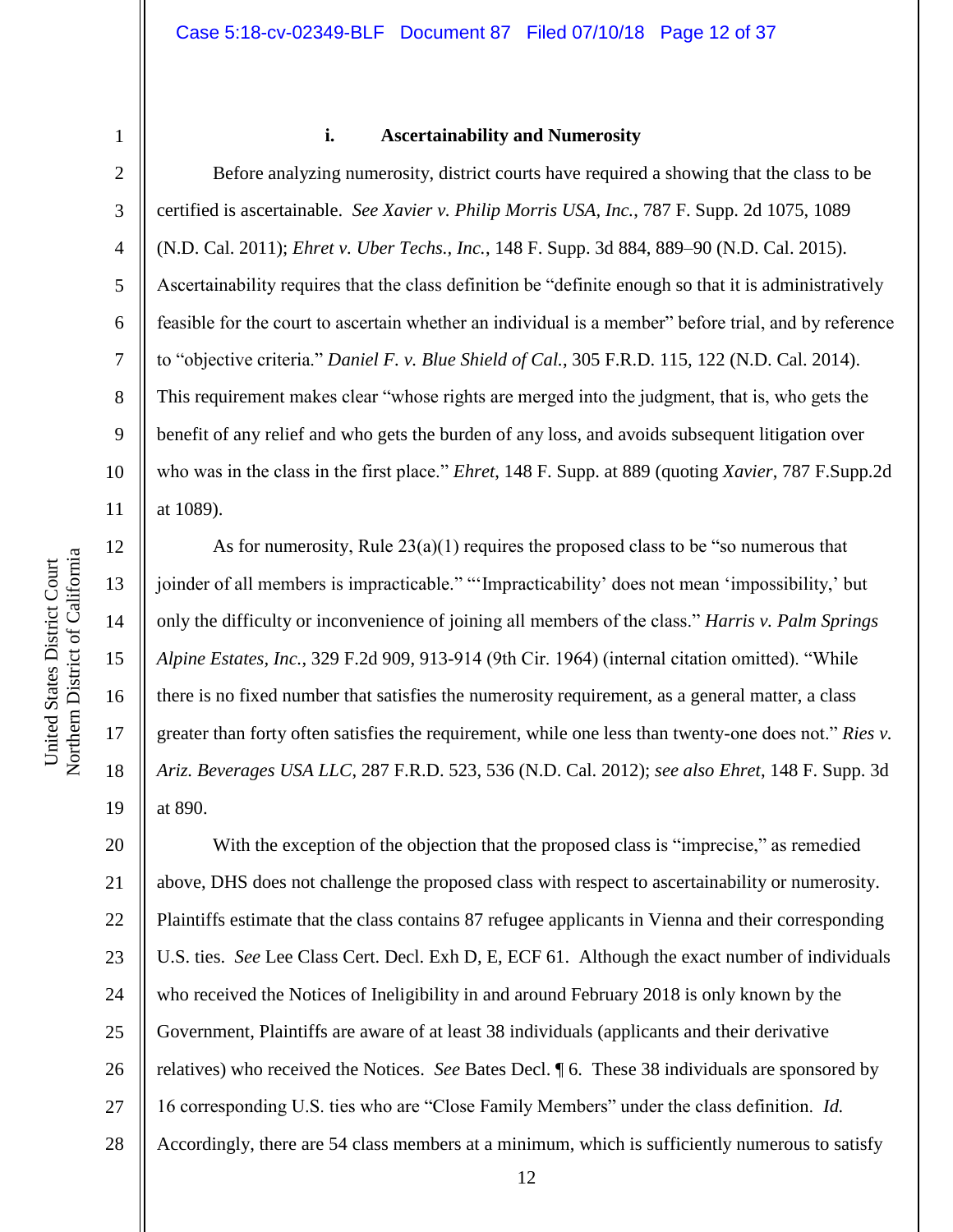Rule 23(a)(1). *See Rannis v. Recchia*, 380 F.App'x 646, 651 (9th Cir 2010) (holding that although Supreme Court determined a class of 15 is too small, that analysis did not undermine the district court's discretion to certify a class of 20 members); *see also Perez-Funes v. INS*, 611 F.Supp.990, 995 (C.D. Cal. 1984) (holding that "[c]lasses consisting of 25 members have been held large enough to justify certification.")

For the foregoing reasons, the Court finds that membership in the proposed class is objectively ascertainable and sufficiently numerous.

1

2

3

4

5

6

7

8

9

10

11

12

13

14

15

17

18

19

20

21

#### **ii. Commonality**

16 DHS challenges Plaintiffs' ability to establish that there are "questions of law or fact common to the class" as required by Rule 23(a)(2). *See* Opp'n to Class Cert. Mot. at 16-17. "[C]ommonality requires that the class members' claims depend upon a common contention such that determination of its truth or falsity will resolve an issue that is central to the validity of each claim in one stroke." *Jimenez v. Allstate Ins. Co.*, 765 F.3d 1161, 1165 (9th Cir. 2014) (citations and internal quotation marks omitted). In other words, "the key inquiry is not whether the plaintiffs have raised common questions, 'even in droves,' but rather whether class treatment will 'generate common *answers* apt to drive the resolution of the litigation.'" *Abdullah v. U.S. Sec. Assocs., Inc.*, 731 F.3d 952, 957 (9th Cir. 2013) (quoting *Dukes*, 564 U.S. at 350) (emphasis in original). The commonality requirement can be satisfied "by even a single question." *Trahan v. U.S. Bank Nat'l Ass'n*, No. C 09-03111 JSW, 2015 WL 74139, at \*5 (N.D. Cal. Jan. 6, 2015); *see also Gonzalez v. Sessions*, No. 18-CV-01869-JSC, 2018 WL 2688569, at \*4 (N.D. Cal. June 5, 2018).

22 23 24 25 26 Commonality focuses on the relationship among class members. Plaintiffs argue that all class members present the same set of factual circumstances and thus present the same common question of law: whether the Notices of Ineligibility at issue violated the Lautenberg Amendment. *See* Class Cert. Mot. at 15. All class members assert that DHS violated its obligations under the Lautenberg Amendment and applicable agency guidelines and regulations. *See generally* 

Northern District of California Northern District of California United States District Court United States District Court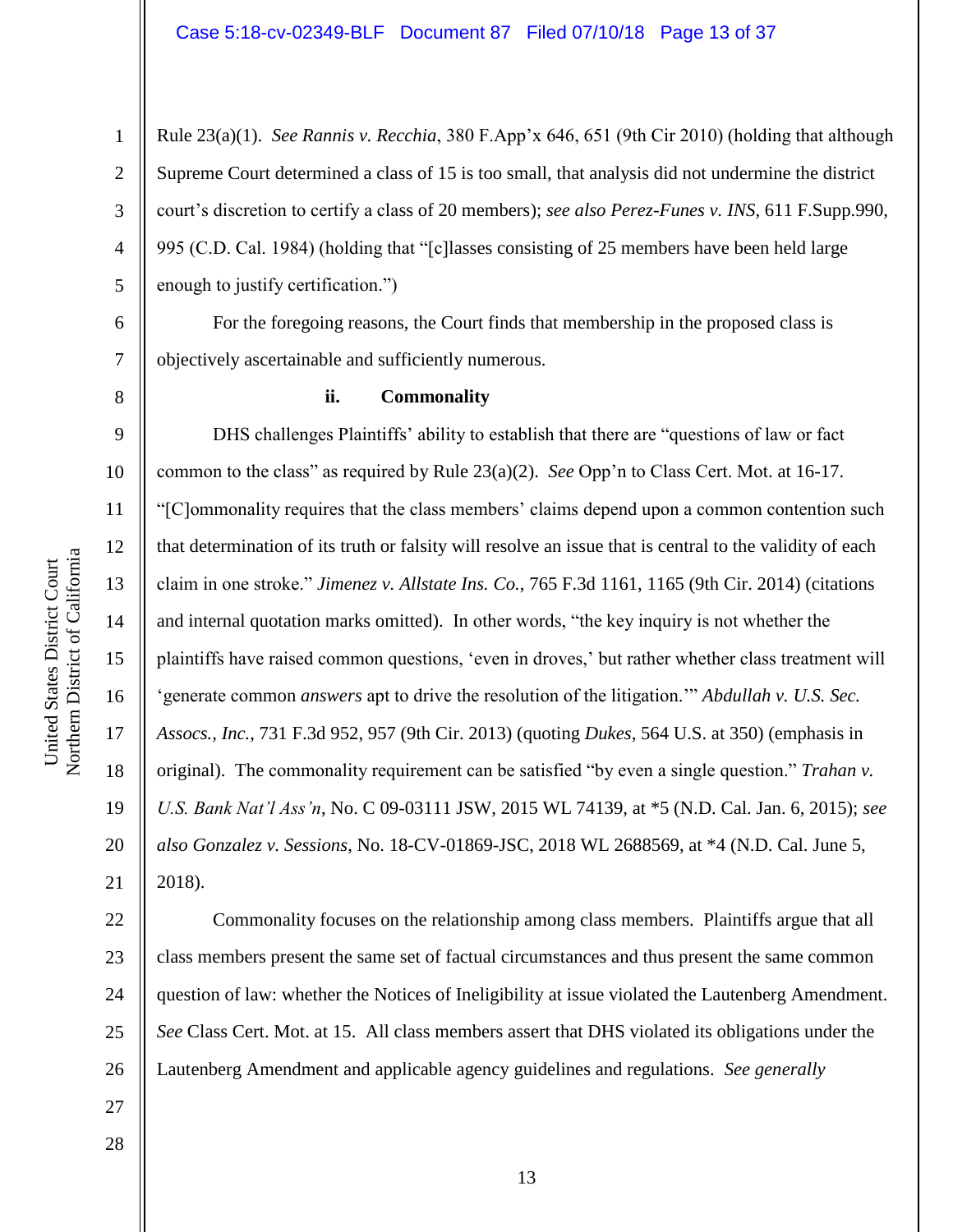Compl.<sup>11</sup> Moreover, the class members seek the same legal remedy: a declaratory judgment, the setting aside of the Notices of Ineligibility, and an order compelling DHS to re-issue determinations on Plaintiffs' refugee applications that comply with the law and permitting Plaintiffs to submit RFRs, and an order setting aside unlawful program changes. *Id.* 

DHS argues that Plaintiffs cannot demonstrate commonality because of the diverse relationships that the proposed class presents. *See* Opp'n to Class Cert. at 16-17. DHS argues that class members can be divided into two groups: one group of unadmitted and nonresident aliens who applied for refugee status, and the other group of U.S. citizens who did not apply for refugee status. *Id.* DHS argues that the law treats each group differently. However, this argument circles back to the nonreviewability arguments that the Court rejects, as discussed below in connection with Plaintiffs' motion for partial summary judgment. The Court agrees that an alien has "no constitutional right of entry into the country," but the non-citizen Plaintiffs do not seek entry or review of a discretionary decision denying entry. The case pertains only to whether DHS complied with the law in issuing the Notices of Ineligibility to Plaintiffs. The lines that DHS attempts to draw with respect to U.S. citizens and aliens, and even among the group of U.S. citizens based on their familial relationship to the refugee applicants, are misplaced for the same reasons that the Court rejects the nonreviewability arguments below.

18 19 20 21 22 23 24 25 26 Although the refugee applicants may have factual bases for their claims that differ from the U.S. ties, "[i]t is not necessary that "[a]ll questions of fact and law... be common to satisfy the rule." *Hanlon v. Chrysler Corp.*, 150 F.3d 1011, 1019 (9th Cir. 1998). The Ninth Circuit has found "[t]he existence of shared legal issues with divergent factual predicates is sufficient, as is a common core of salient facts coupled with disparate legal remedies within the class." *Id.* "[T]he commonality requirements asks us to look only for some shared legal issue or a common core of facts." *Id.* Ultimately, commonality "requires the plaintiff to demonstrate the class members have suffered the same injury." *Evon v. Law Offices of Sidney Mickell*, 688 F.3d 1015, 1029 (9th Cir. 2012) (quoting *Dukes*, 131 S.Ct. at 2551). Plaintiffs have satisfied the commonality requirement,

27

 $\overline{a}$ 

28

1

2

3

4

5

6

7

8

9

10

11

12

13

14

15

16

<sup>11</sup> Plaintiffs do not move for class certification on their Due Process claim, which is brought on behalf of Does 1 and 2 only.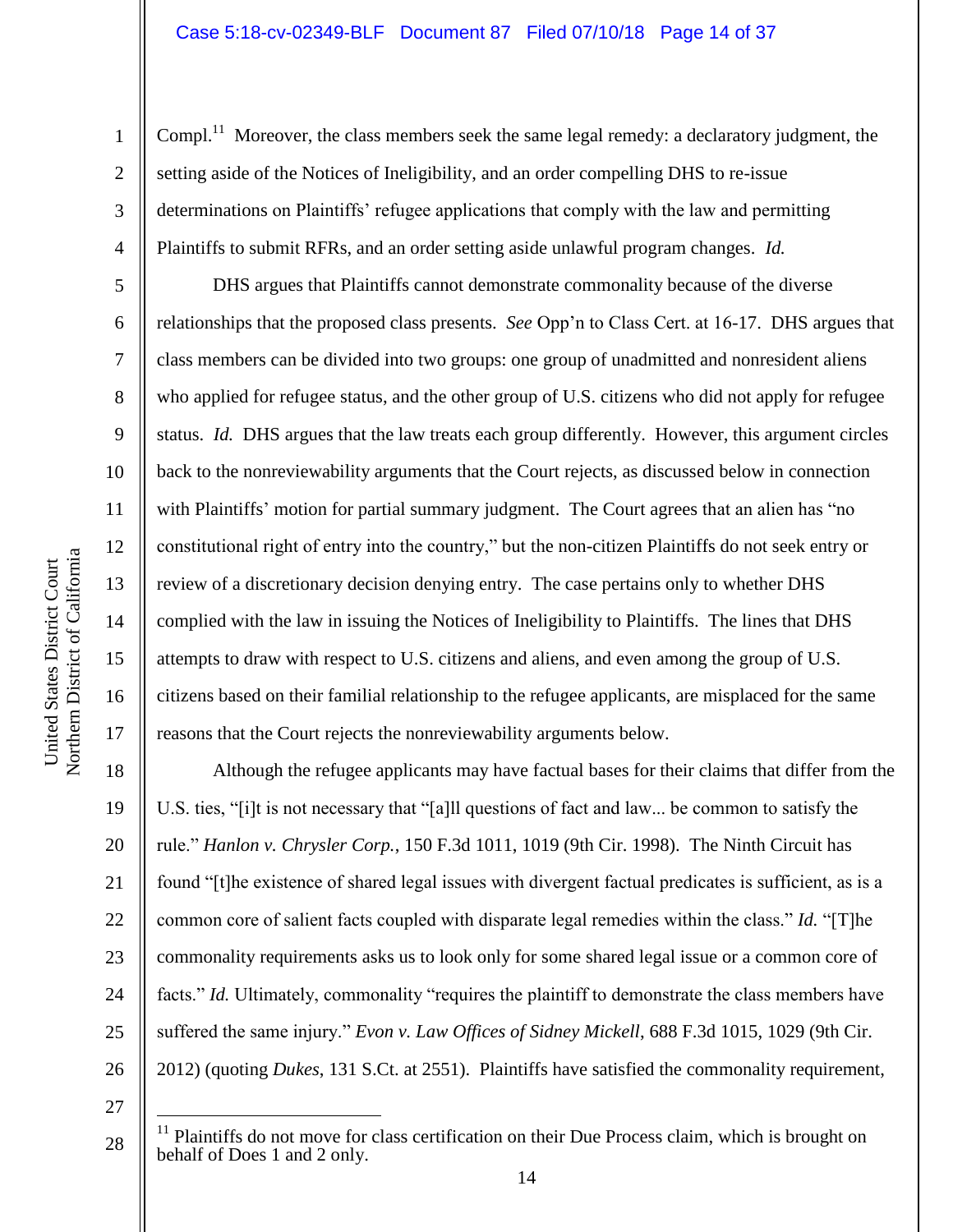9

10

11

12

13

14

15

16

17

18

19

20

21

1

as they share a common legal question: whether the Notices of Ineligibility violate the Lautenberg Amendment and applicable agency regulations. Moreover, the relief provided below with respect to Plaintiffs' motion for partial summary judgment makes clear that commonality is satisfied, as the relief is the same—the Notices of Ineligibility impacting each class member shall be set aside and to the extent any Notice of Ineligibility is reissued it must comply with the law. DHS's argument that factual distinctions between the proposed class members will "change the outcome of the legal issues" and will "impede the generation of common answers" is meritless. *See* Opp'n to Class Cert. Mot. at 17. Commonality is satisfied.

#### **iii. Typicality**

Rule  $23(a)(3)$ 's typicality requirement looks to whether Plaintiffs' claims are typical of those advanced by the class. *See* Fed. R. Civ. P. 23(a)(3). Typicality is "directed to ensuring that plaintiffs are proper parties to proceed with the suit." *Reis v. Arizona Beverages USA*, 287 F.R.D. 523, 539 (N.D. Cal. 2012). Thus, while commonality looks to the relationship between the class members, typicality focuses on the relationship between the proposed class representatives and the rest of the class. "The test of typicality is whether other members have the same or similar injury, whether the action is based on conduct which is not unique to the named plaintiffs, and whether other class members have been injured by the same course of conduct." *Wolin v. Jaguar Land Rover N. Am., LLC*, 617 F.3d 1168, 1175 (9th Cir. 2010) (citation and internal quotation marks omitted). The standard for typicality is permissive, requiring only that the claims of the class representatives are "reasonably co-extensive with those of absent class members; they need not be substantially identical." *Hanlon v. Chrysler Corp.*, 150 F.3d 1011, 1020 (9th Cir. 1998).

22 23 24 25 26 27 28 Similar to its position on commonality, DHS argues that typicality is not satisfied because the alien-Plaintiffs and U.S. citizen-Plaintiffs are in fundamentally different positions that affect the justiciability of their claims. *See* Opp'n to Class Cert Mot. at 18. DHS highlights this argument by demonstrating that the proposed class includes familial relationships that are not represented by the named Plaintiffs. *Id.* Without representation of the specific kind of family tie, DHS argues that the class is not typical because "the type of family relationship has a profound effect on the justiciability of the proposed class members' claims." *Id.*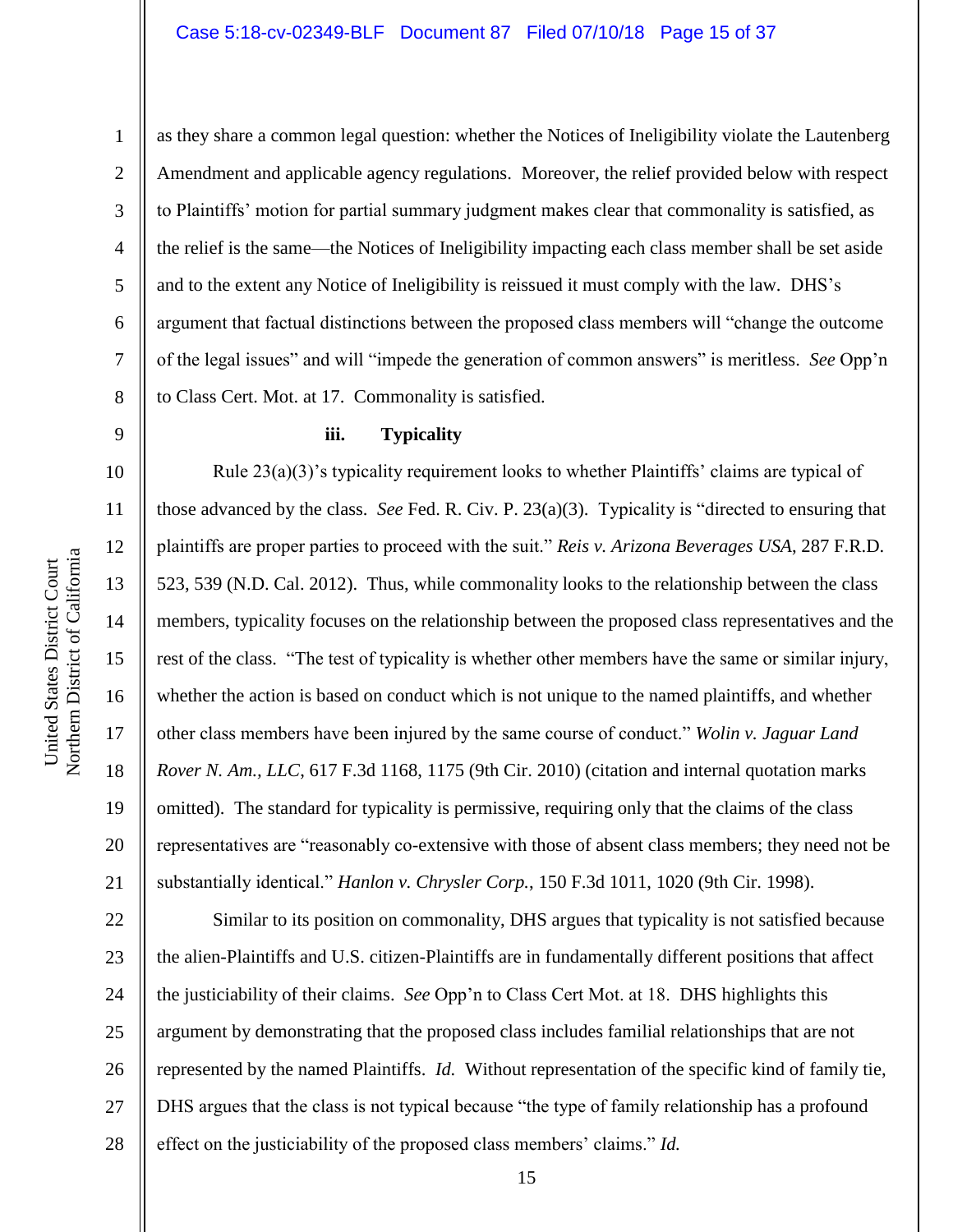2

3

4

5

6

7

8

12

13

14

15

16

17

18

19

20

21

22

Although DHS's argument regarding familial relationships may have merit with respect to Plaintiffs' fifth cause of action regarding Due Process rights, Plaintiffs do not seek to certify that class and the Court does not reach the Due Process claim in its order on Plaintiffs' motion for partial summary judgment. *See* Compl. ¶¶ 92-94. The diverse familial relationships do not impact the justiciability of Plaintiffs' claims that the Notices of Ineligibility violated the Lautenberg Amendment and *Accardi* doctrine. The argument that factual variations in individual cases preclude typicality thus fails for similar reasons to those discussed above with respect to commonality. *See Gonzalez*, No. 18-CV-01869-JSC, 2018 WL 2688569, at \*6.

9 10 11 For the foregoing reasons, the Court finds that Plaintiffs' claims are "reasonably coextensive with the claims of the class" because they seek identical relief from an identical injury as the absent class members. *Rodriguez v. Hayes*, 591 F.3d 1105, 1124 (9th Cir. 2010).

### **iv. Adequacy of Representation**

The final requirement of Rule 23(a) ensured that the class representative will "fairly and adequately protect the interests of the class." Rule  $23(a)(4)$ . This requirement is related to typicality, and serves to protect the due process rights of absent class members who will be bound by the judgment. *Hanlon*, 150 F.3d at 1020. The adequacy of representation determination is based on two inquiries: (1) do the named plaintiffs and their counsel have any conflicts of interest with other class members; and (2) will the named plaintiffs and their counsel prosecute the action vigorously on behalf of the class? *Id.* at 1021; *see also Denney v. Deutsche Bank AG*, 443 F.3d 253, 268 (2d Cir. 2006) ("proposed class representative must have an interest in vigorously pursuing the claims of the class, and must have no interests antagonistic to the interests of other class members").

23 24 25 26 27 28 DHS does not argue that any conflicts of interest exist. Rather, DHS repeats its defense that the named Plaintiffs' claims are not justiciable and thus they cannot vigorously prosecute the action as required to adequately represent the proposed class. *See* Opp'n to Class Cert. Mot. at 19. This justiciability argument fails for the reasons discussed in the Court's order granting Plaintiffs' motion for partial summary judgment. DHS also reasserts that the proposed class represents a wide array of familial relationships that, for the most part, are not represented by the U.S.-citizen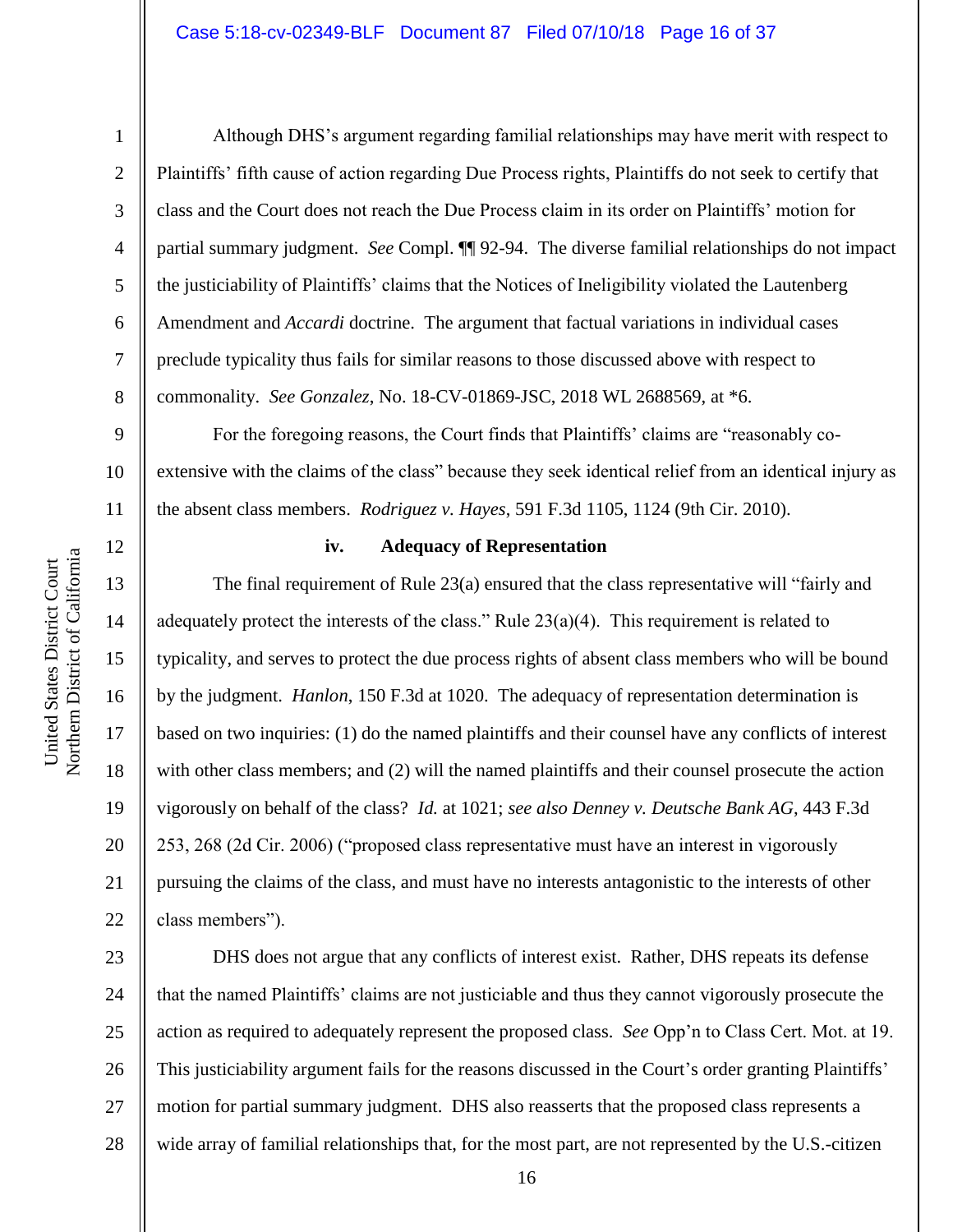Plaintiffs who include only a parent and an adult child of refugee applicants. *Id.* As discussed above with respect to typicality, the familial relationships between the applicants and their U.S. ties are not relevant to the claims on which Plaintiffs seek class certification.

The Court finds that Plaintiffs and their experienced counsel have no conflict of interest with other class members and there is no basis to conclude that Plaintiffs and their counsel will not vigorously represent the class. The U.S.-citizen Plaintiffs both testify that they are willing to serve as class representatives for similarly situated individuals who serve as U.S. ties for their family member applicants who are stuck in Vienna and want to help everyone in their situation "because we are all suffering from the unexplained denial of our family members' refugee applications." Doe 1 Decl.  $\P$  12-13; Doe 2 Decl.  $\P$  16-17. The refugee applicant Plaintiffs also represent that they are willing to serve as representatives for similarly situated Iranian religious minorities who are stranded in Vienna after receiving Notices of Ineligibility, and the named Plaintiffs want to help everyone suffering from the same unexplained denial of their refugee applications. *See* Doe 3 Decl. ¶¶ 23-24; Doe 4 Decl. ¶¶ 26-27; Doe 5 Decl. ¶¶ 20-21.

15 16 17 18 19 Moreover, the Court finds that Plaintiffs' counsel—highly experienced attorneys from Latham & Watkins LLP and the International Refugee Assistance Project ("IRAP")—will vigorously prosecute this action on behalf of the class. *See* Lee Class Cert. Decl. ¶¶ 2-5; Declaration of Mariko Hirose ("Hirose Decl.") ¶ 6, ECF 62. DHS does not challenge the adequacy of counsel.

20 21 For the foregoing reasons, the Court finds that adequacy of representation is met, and all four of Rule 23(a)'s requirements are satisfied in this case.

## **2. Rule 23(b)(2)**

23 24 25 26 27 28 Having found that Plaintiffs satisfy the four prerequisites under Rule 23(a), the Court next considers whether Plaintiffs have satisfied one of the three subsections of Rule 23(b). *See Behrend*, 133 S.Ct. at 1432. Plaintiffs move for class certification pursuant to Rule 23(b)(2), which permits the Court to certify a class if "the party opposing the class has acted or refused to act on grounds that apply generally to the class, so that final injunctive relief or corresponding declaratory relief is appropriate respecting the class as a whole." Fed. R. Civ. P. 23(b)(2). "Rule

1

2

3

4

5

6

7

8

9

10

11

12

13

14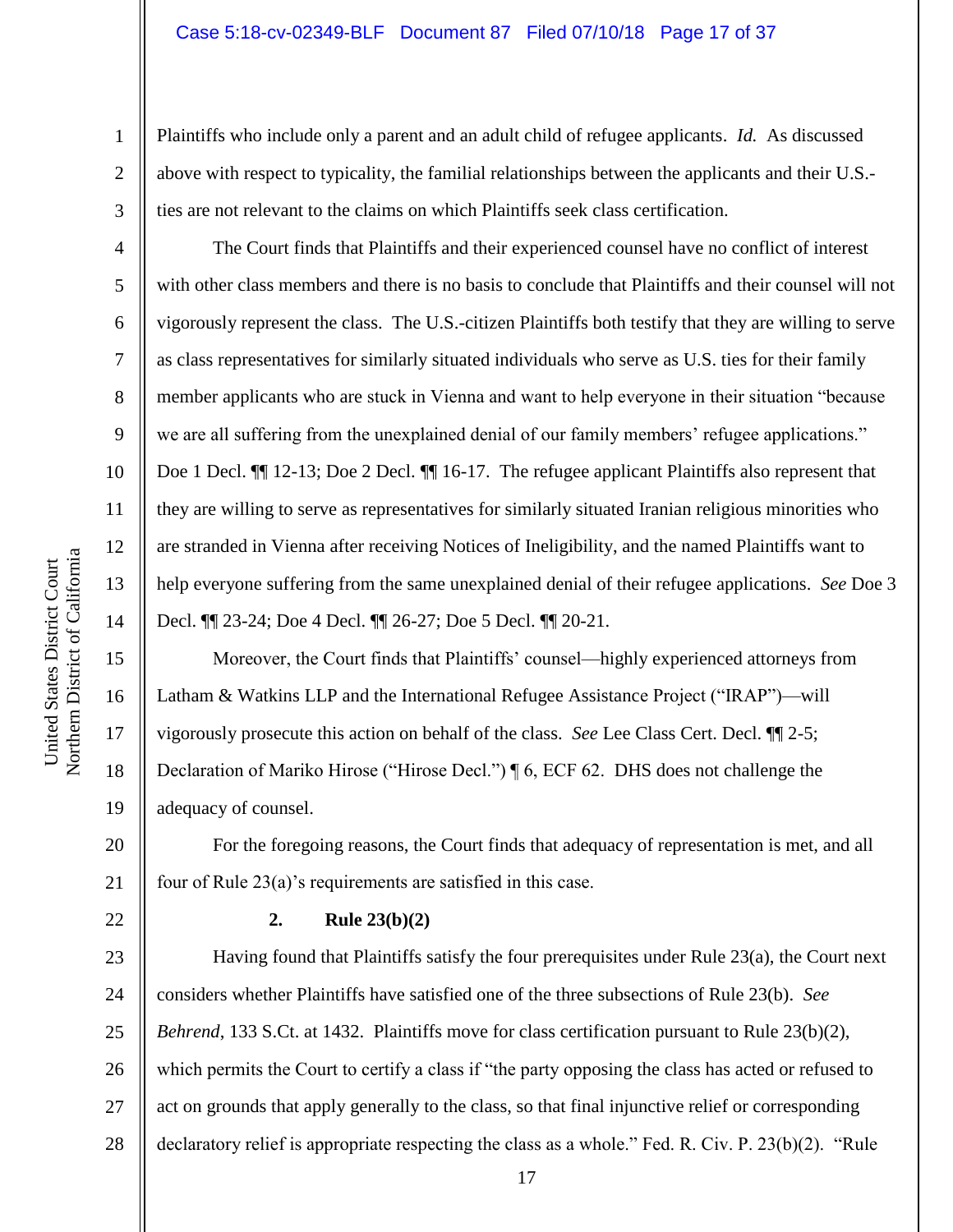23(b)(2) applies only when a single injunction or declaratory judgment would provide relief to each member of the class." *Dukes*, 564 U.S. at 360. "[U]nlike Rule 23(b)(3), a plaintiff does not need to show predominance of common issues or superiority of class adjudication to certify a Rule 23(b)(2) class." *In re Yahoo Mail Lit.*, 308 F.R.D. 577, 587 (N.D. Cal. May 26, 2015). Rather, "[i]n contrast to Rule 23(b)(3) classes, the focus [in a Rule 23(b)(2) class] is not on the claims of the individual class members, but rather whether [Defendant] has engaged in a 'common policy.'" *Id*. at 599; *see also Gonzalez*, No. 18-CV-01869-JSC, 2018 WL 2688569, at \*7.

Plaintiffs argue that the uniform response from DHS to class members in the February 2018 Notices of Ineligibility are sufficient to satisfy Rule 23(b)(2). *See* Class Cert. Mot. at 17. Plaintiffs allege and present evidence that the class members received denials of their refugee applications under the Lautenberg Amendment in or after February 2018 with the sole explanation that: "After review of all information concerning your case, including your testimony, supporting documentation, background checks, country conditions, and other available information, your application for refugee resettlement to the United States under INA § 207 has been denied as a matter of discretion." *See* Exh. A to Declarations of Does 1-3; *see also* Bates Decl. ¶ 9. In order to certify a Rule 23(b)(2) class, Plaintiffs do not need to prove that DHS adopted a formal policy of 100% uniformity across the class.

18 19 20 21 22 23 24 25 26 27 28 The Court finds that Plaintiffs have satisfied Rule 23(b)(2). Plaintiffs have shown that the class is "cohesive" by demonstrating that DHS "has adopted a pattern of activity that is likely to be the same as to all members of the class." *In re Conseco Life Ins. Co. LifeTrend Ins. Sales & Mktg. Litig.*, 270 F.R.D. 521, 532 (N.D. Cal. 2010) (citations omitted). DHS's issuance of the uniform Notices of Ineligibility constitutes an action "on grounds that apply generally to the class, so that final injunctive relief or corresponding declaratory relief is appropriate respecting the class as a whole." Fed. R. Civ. P. 23(b)(2). The declaratory and injunctive relief sought also applies equally to all members of the proposed class and thus conforms to Rule 23(b)(2). *Parsons v. Ryan*, 754 F.3d 657, 688 (9th Cir. 2014) (finding that the requirements of Rule 23(b)(2) are "unquestionably satisfied when members of a putative class seek uniform injunctive or declaratory relief from policies or practices that are generally applicable to the class as a whole.") Once again,

1

2

3

4

5

6

7

8

9

10

11

12

13

14

15

16

17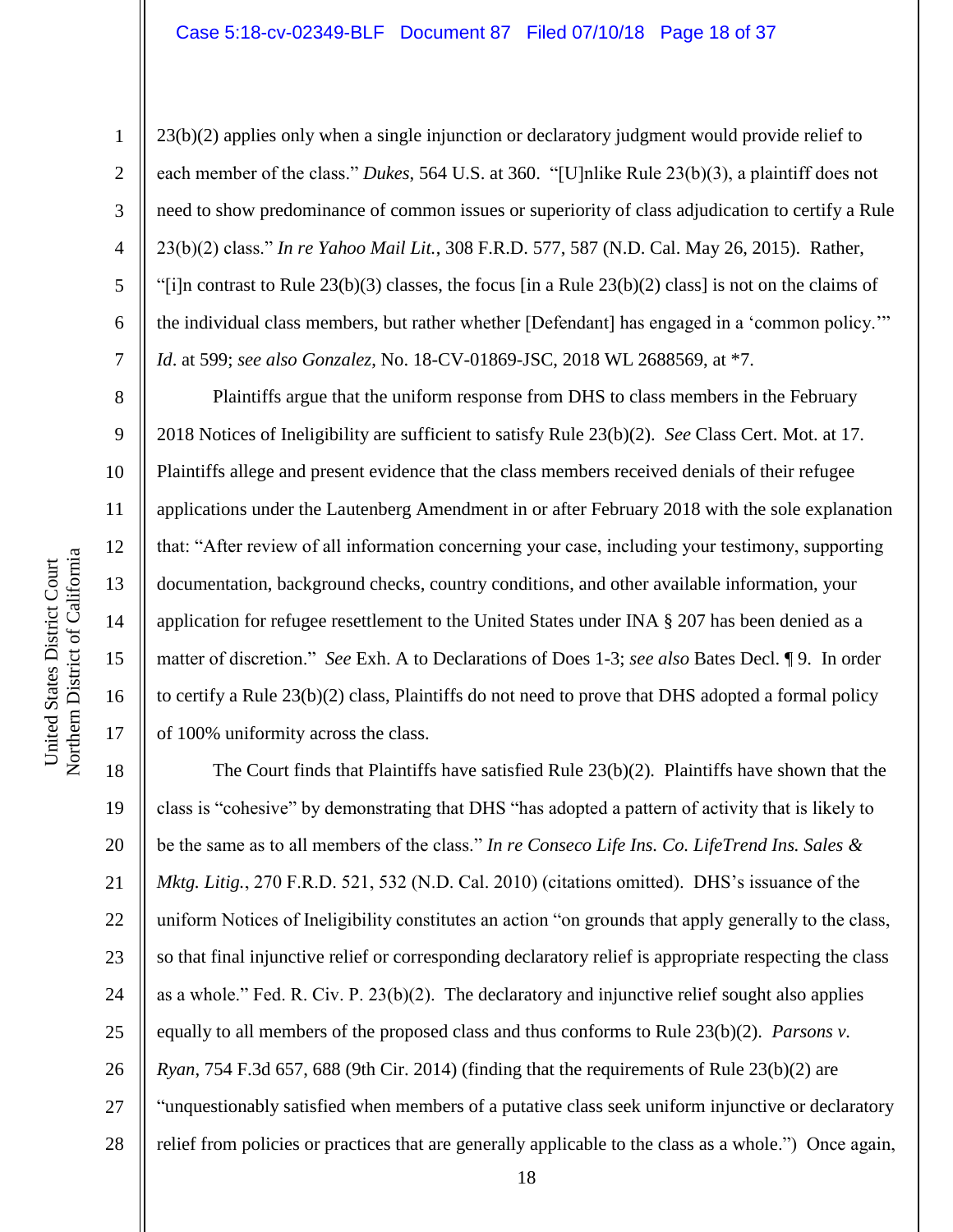2 3 DHS's nonreviewability argument that the injunctive and declaratory relief sought cannot be enjoined or declared as to the entire proposed class is unpersuasive for the reasons discussed at length below regarding the justiciability of Plaintiffs' claims.

**3. Rule 23(g)**

Rule 23(g) provides that, upon class certification, the Court "must appoint class counsel[,]" and in doing so, must consider: "(i) the work counsel has done in identifying or investigating potential claims in the action; (ii) counsel's experience in handling class actions, other complex litigation, and the types of claims asserted in the action; (iii) counsel's knowledge of the applicable law; and (iv) the resources that counsel will commit to representing the class[.]" Fed. R. Civ. P.  $23(g)(1)(A)$ . The Court may also consider "any other matter pertinent to the counsel's ability to fairly and adequately represent the interests of the class[.]" Fed. R. Civ. P.  $23(g)(1)(B)$ .

As discussed above with respect to adequacy of representation, Plaintiffs' counsel satisfy each of the Rule  $23(g)$  factors. Counsel has spent considerable time and effort in identifying Plaintiffs and investigating their potential claims. *See* Lee Class Cert. Decl. ¶ 5; Hirose Decl. ¶ 6. Moreover, counsel and their organizations have extensive experience handling class actions and complex litigation, including immigration and refugee matters. *See* Lee Class Cert. Decl. ¶ 3; Hirose Decl. ¶¶ 4-6. Plaintiffs' counsel are also strongly committed to representing the class. *See*  Lee Class Cert Decl. ¶ 5; Hirose Decl. ¶ 6.

19 20 For these reasons, the Court appoints Latham & Watkins LLP and IRAP as counsel for the proposed class pursuant to Rule 23(g).

21

26

27

28

#### **C. Order on Motion for Class Certification**

22 23 24 25 For the foregoing reasons, IT IS HEREBY ORDERED that Plaintiffs' motion for class certification is GRANTED. "An order that certifies a class action must define the class and the class claims, issues, or defenses, and must appoint class counsel under Rule  $23(g)$ ." Fed. R. Civ. P.  $23(c)(1)(B)$ . The Court thus certifies a Rule  $23(b)(2)$  class of:

> All Iranian refugees who (1) applied for refugee admission to the United States under the Lautenberg Amendment, whether as a principal applicant or derivative relatives; (2) traveled to Vienna, Austria, for processing; and (3) received denials from the United States government in or after February 2018 with the sole explanation

1

4

5

6

7

8

9

10

11

12

13

14

15

16

17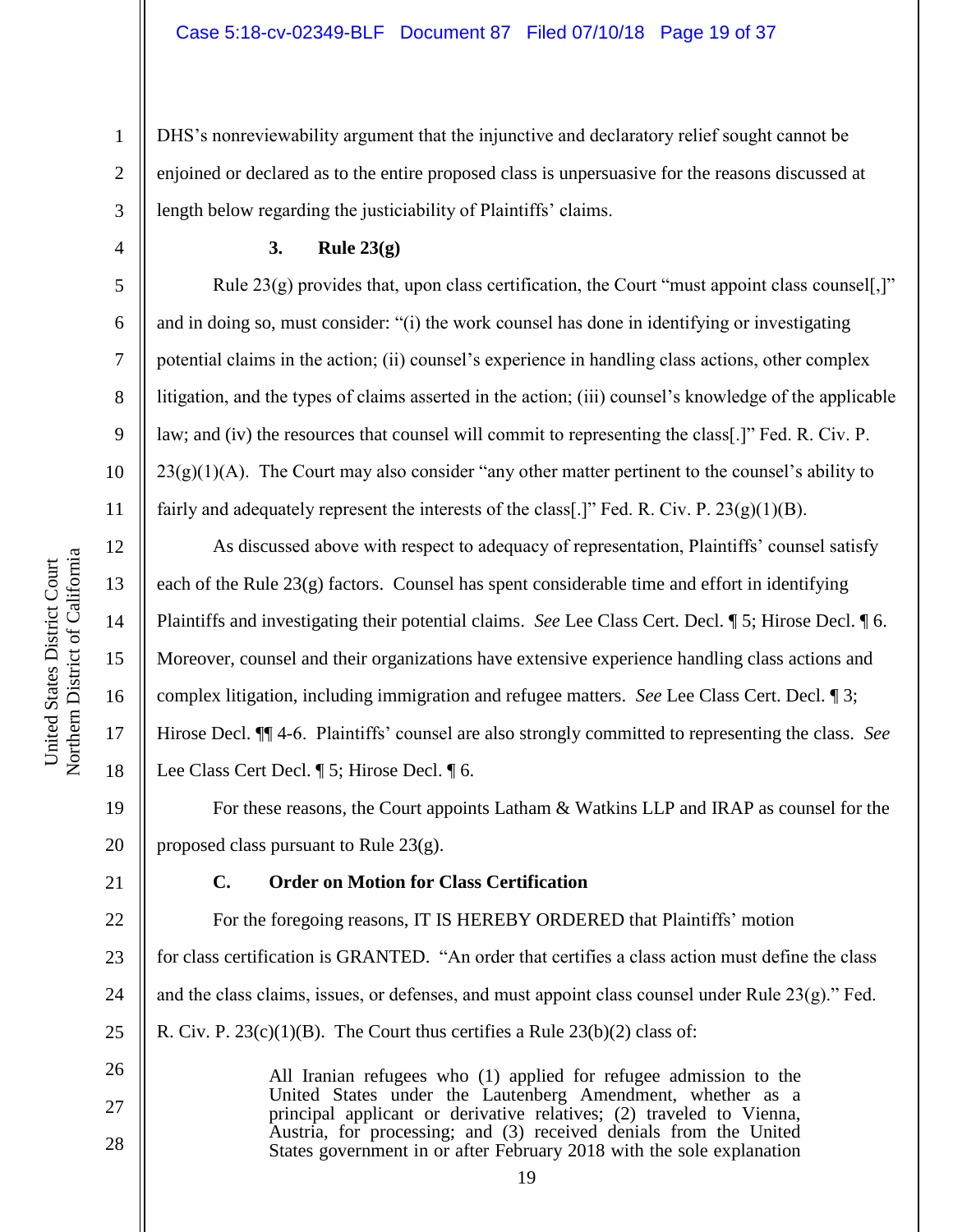#### Case 5:18-cv-02349-BLF Document 87 Filed 07/10/18 Page 20 of 37

that: "After review of all information concerning your case, including your testimony, supporting documentation, background checks, country conditions, and other available information, your application for refugee resettlement to the United States under INA  $\S 207$  has been denied as a matter of discretion," and their U.S.-based Close Family Members who served as their U.S. ties.

The Court certifies as appropriate for class treatment Plaintiffs' First, Second, Third, Fourth, and Sixth Causes of Action, as alleged in the Complaint. The Court also certifies Doe 1, Doe 2, Doe 3, Doe 4, and Doe 5 as class representatives and Plaintiffs' counsel of record as class counsel. The Court will approve the parties' Stipulation Regarding Class Notice by separate order.

# **III. MOTION FOR PARTIAL SUMMARY JUDGMENT**

# **A. Legal Standard**

Federal Rule of Civil Procedure 56 governs motions for summary judgment. Summary judgment is appropriate "if the pleadings, depositions, answers to interrogatories, and admissions on file, together with the affidavits, if any, show that there is no genuine issue as to any material fact and that the moving party is entitled to a judgment as a matter of law." *Celotex Corp. v. Catrett*, 477 U.S. 317, 322 (1986). "Partial summary judgment that falls short of a final determination, even of a single claim, is authorized by Rule 56 in order to limit the issues to be tried." *State Farm Fire & Cas. Co. v. Geary,* 699 F. Supp. 756, 759 (N.D. Cal. 1987). With respect to timing, "[u]nless a different time is set by local rule or the court orders otherwise, a party may file a motion for summary judgment at any time until 30 days after the close of all discovery." Fed. R. Civ. P. 56(b).

The moving party "bears the burden of showing there is no material factual dispute," *Hill v. R+L Carriers, Inc.*, 690 F. Supp. 2d 1001, 1004 (N.D. Cal. 2010), by "identifying for the court the portions of the materials on file that it believes demonstrate the absence of any genuine issue of material fact." *T.W. Elec. Serv. Inc. v. Pac. Elec. Contractors Ass'n*, 809 F.2d 626, 630 (9th Cir. 1987). In judging evidence at the summary judgment stage, the Court "does not assess credibility or weigh the evidence, but simply determines whether there is a genuine factual issue for trial." *House v. Bell,* 547 U.S. 518, 559-60 (2006). A fact is "material" if it "might affect the outcome of

1

2

3

4

5

6

7

8

9

10

11

12

13

14

15

16

17

18

27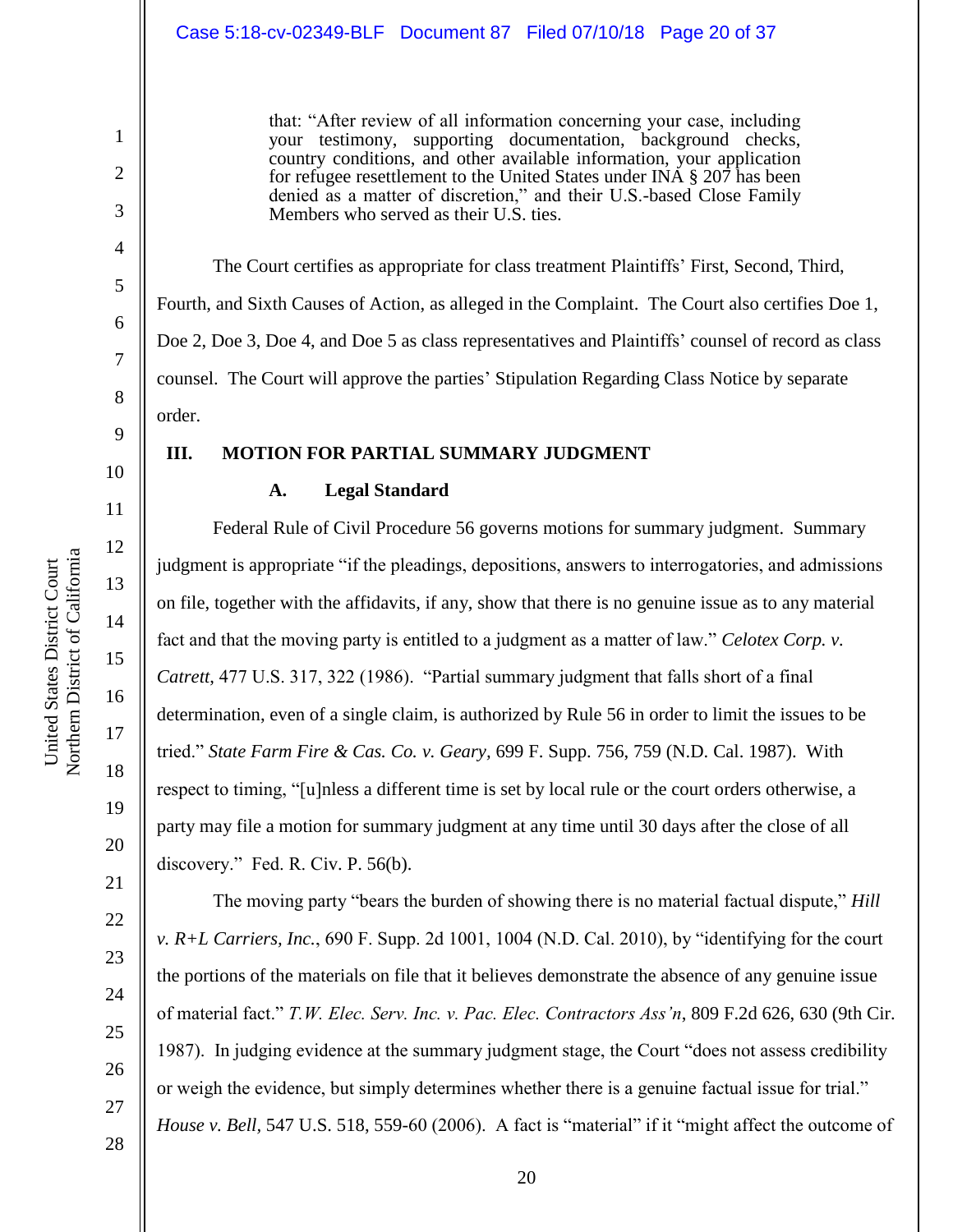the suit under the governing law," and a dispute as to a material fact is "genuine" if there is sufficient evidence for a reasonable trier of fact to decide in favor of the nonmoving party. *Anderson v. Liberty Lobby, Inc.,* 477 U.S. 242, 248 (1986).

Where the moving party will have the burden of proof on an issue at trial, it must affirmatively demonstrate that no reasonable trier of fact could find other than for the moving party. *Celotex*, 477 U.S. at 325; *Soremekun v. Thrifty Payless, Inc.,* 509 F.3d 978, 984 (9th Cir. 2007). Once the moving party meets its initial burden, the nonmoving party must set forth, by affidavit or as otherwise provided in Rule 56, "specific facts showing that there is a genuine issue for trial." *Liberty Lobby,* 477 U.S. at 250 (internal quotation marks omitted). If the nonmoving party's "evidence is merely colorable, or is not significantly probative, summary judgment may be granted." *Id.* at 249–50 (internal citations omitted). Mere conclusory, speculative testimony in affidavits and moving papers is also insufficient to raise genuine issues of fact and defeat summary judgment. *See Thornhill Publ'g Co. v. GTE Corp.,* 594 F.2d 730, 738 (9th Cir. 1979). For a court to find that a genuine dispute of material fact exists, "there must be enough doubt for a reasonable trier of fact to find for the [non-moving party]." *Corales v. Bennett*, 567 F.3d 554, 562 (9th Cir. 2009).

#### **B. Discussion**

18 19 20 21 22 23 24 25 26 27 Having certified the class of refugee applicants and their U.S. ties as discussed above, the Court turns to Plaintiffs' motion for partial summary judgment on Claims 1-5 of their Complaint. Plaintiffs argue that the February 2018 Notices of Ineligibility denying refugee applications "as a matter of discretion," fail to comply with the Lautenberg Amendment's mandate that "[e]ach decision to deny an application for refugee status…shall state, to the maximum extent feasible, the reason for the denial." 8 U.S.C. § 1157(c) (note). Plaintiffs offer several independent reasons for the Court to find the Notices of Ineligibility unlawful, including that the Notices violate (1) the Lautenberg Amendment; (2) the *Accardi* doctrine; and (3) the Due Process Clause. *See generally*  MSJ. Likewise, Plaintiffs argue that alternative avenues exist to set aside the unlawful Notices under the Administrative Procedure Act ("APA") and the Mandamus Act. *Id.* 

1

2

3

4

5

6

7

8

9

10

11

12

13

14

15

16

17

28

At the outset, DHS concedes that there is no genuine issue of *material* fact for purposes of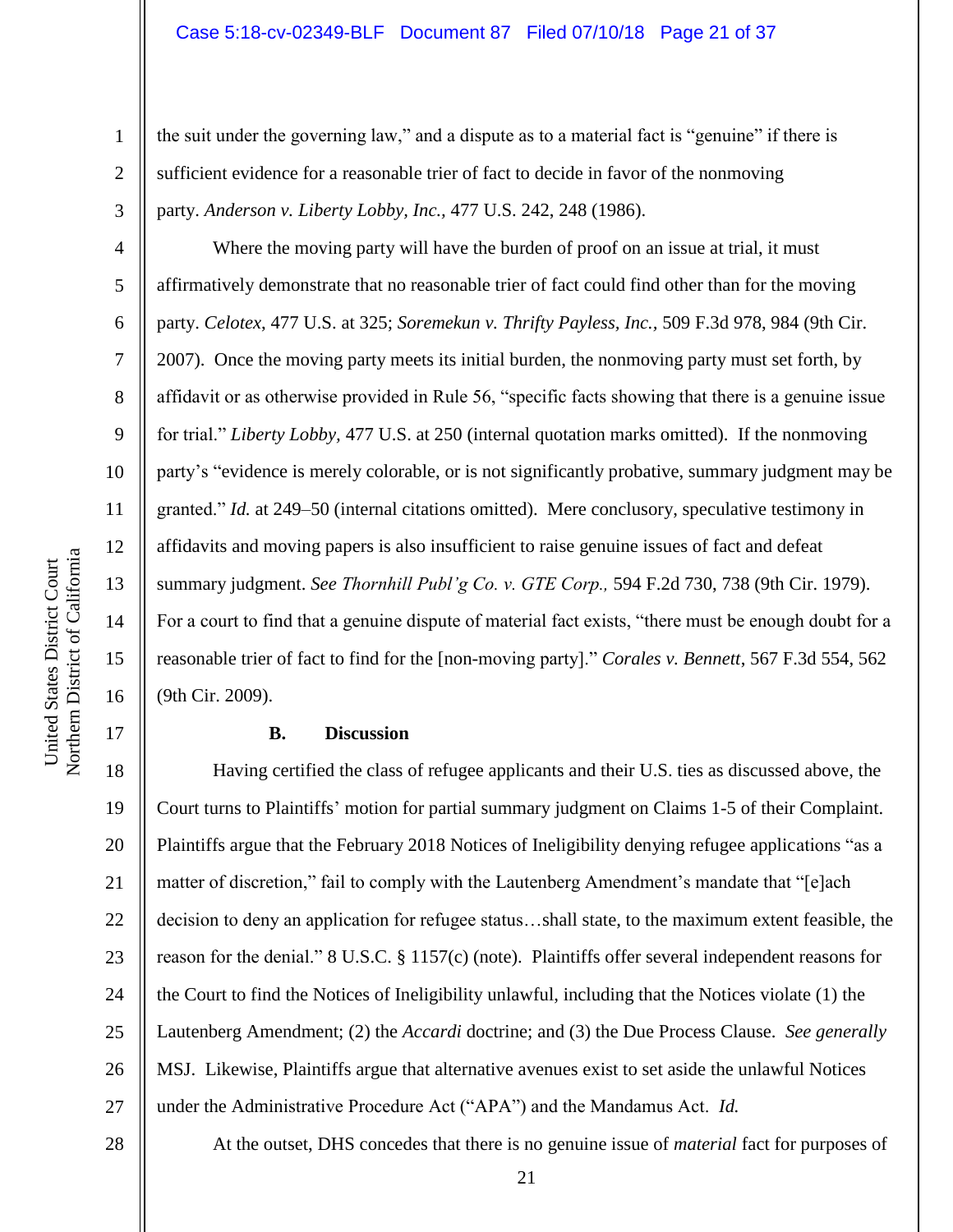9

10

11

12

13

14

15

16

17

18

19

20

21

22

23

24

25

1

summary judgment. *See* Opposition to Motion for Partial Summary Judgment ("SJ Opp'n") at 6, ECF 71 (emphasis original). Accordingly, the traditional summary judgment framework does not apply. Defendants rely on an overarching defense that Plaintiffs' claims are not justiciable and the Court lacks jurisdiction to review DHS's discretionary denials of refugee applications. *See* SJ Opp'n at 6-12. DHS argues in the alternative that even if Plaintiffs' claims are found to be justiciable, the Notices of Ineligibility complied with the Lautenberg Amendment. *Id.* at 13-15.

The Court first addresses the threshold issue of justiciability, finding that Plaintiffs' narrow claims are subject to judicial review as they plainly do not seek review of the determinations of ineligibility themselves. The Court then turns to the merits of whether the Notices are unlawful and whether Plaintiffs are entitled to relief.

#### **1. Justiciability**

DHS argues that Plaintiffs' claims regarding the February 2018 Notices of Ineligibility are not justiciable because the Government's decision to exclude an alien is immune from judicial review, unless review is expressly authorized by law. *See generally* Opp'n to MSJ (citing *Fiallo v. Bell*, 430 U.S. 787, 792 (1977)). The Court agrees with the principles of nonreviewability stressed by DHS, but finds that the justiciability argument entirely misconstrues Plaintiffs' requested relief in this case. DHS is correct that this Court has no authority to evaluate the Government's discretionary decision to admit or deny admission to a refugee. *See* Opp'n to MSJ at 6 (citing 8 U.S.C. § 1252(a)(2)(B)(ii)). Section  $1252(a)(2)(B)(ii)$  precludes judicial review of a determination committed to agency discretion, and the Supreme Court specifically pointed to refugee denials rendered pursuant to 8 U.S.C. § 1157(c)(1) as an example of unreviewable decisions. *See Kucana v. Holder*, 558 U.S. 233, 248 (2010) ("decisions specified by statute 'to be in the discretion of the Attorney General,' and therefore shielded from court oversight by §  $1252(a)(2)(B)(ii)$ , are of a like kind. *See*, *e.g.*, §  $1157(c)(1)$ ").<sup>12</sup> But this argument misconstrues Plaintiffs' claims, which do not challenge any substantive decision within DHS's discretion. *See* 

26

27

 $\overline{a}$ 

28

Northern District of California Northern District of California United States District Court United States District Court

 $12$  In addition, neither the statute governing refugee admissions nor its implementing regulations confer judicial review over such determinations. *See* 8 U.S.C. § 1157; *see also* 8 C.F.R. § 207.4 ("There is no appeal from a denial of refugee status under this chapter.")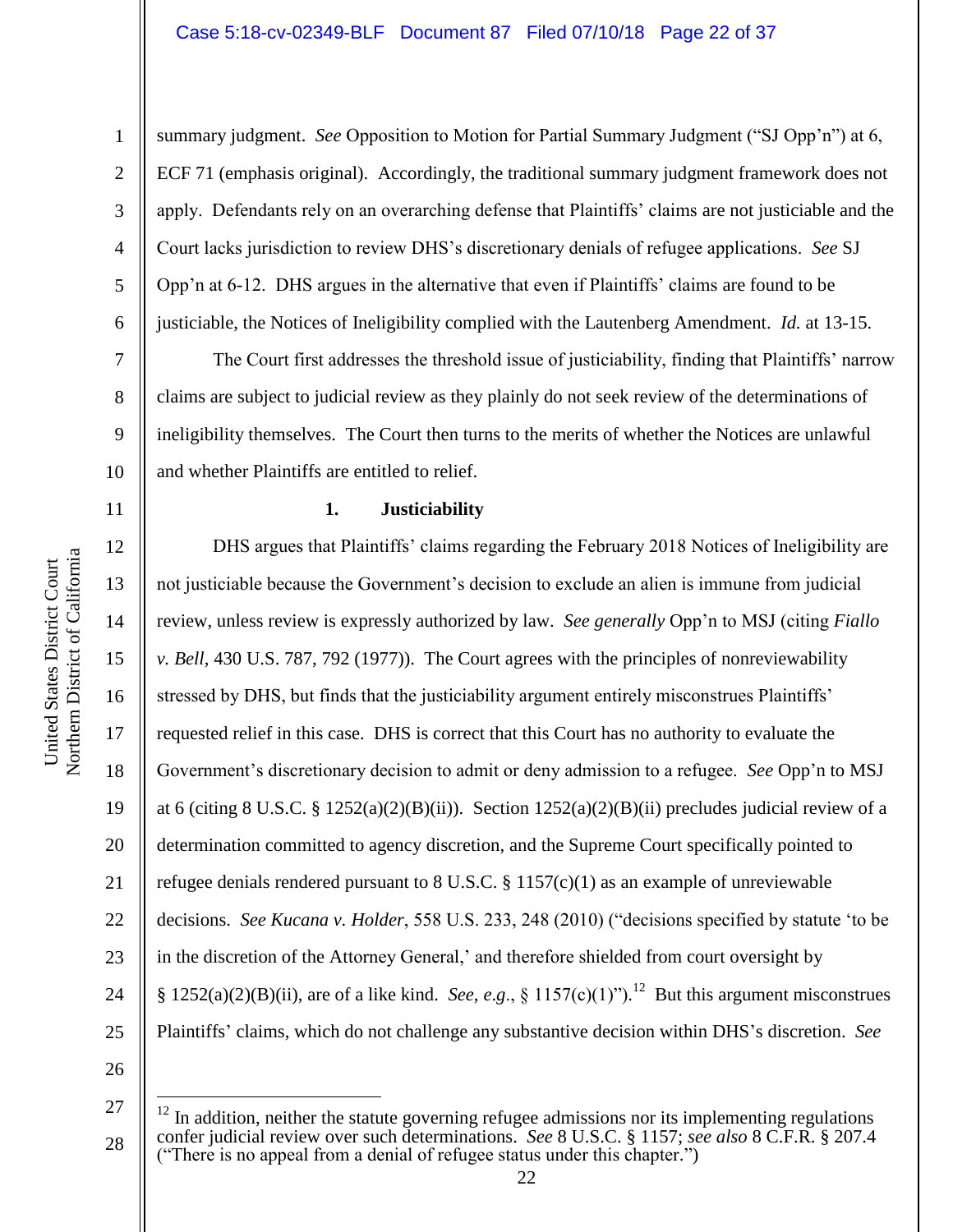Reply iso MSJ at 3-4, ECF 74. Accordingly, there is no disagreement among the parties or the Court that the refugee denials themselves are unreviewable, and  $\S 1252(a)(2)(B)(ii)$  is inapposite.

Plaintiffs do not challenge the decision to admit or deny the refugee applications, or whether the discretion delegated to DHS was properly exercised in this case. Rather, Plaintiffs request this Court to determine whether DHS complied with its mandatory duties under the Lautenberg Amendment and applicable regulations. *See* Reply iso MSJ at 3-4. The Court finds that whether DHS followed the law in issuing the February 2018 Notices of Ineligibility is subject to judicial review—notwithstanding that the ultimate decision to deny admission to the refugee applicants is not reviewable.

DHS argues that to the extent Plaintiffs challenge the Notices of Ineligibility separate and apart from the underlying refugee admission decision, the claims are barred by principles of nonreviewability. *See* Opp'n to MSJ at 7. The Court finds that the line of cases relied on by DHS is inapposite. Rather, Defendants' cases stand for the principle that judicial review is limited when Congress delegates decisional authority to the Executive branch and does not explicitly authorize review by the courts. *See Fiallo*, 430 U.S. at 792-93 (underscoring the limited scope of judicial inquiry into immigration legislation, explaining that the Supreme Court has "long recognized the power to expel or exclude aliens as a fundamental sovereign attribute exercised by the Government's political departments largely immune from judicial control."); *U.S. ex rel. Knauff v. Shaughnessy*, 338 U.S. 537, 543 (1950) ("[I]t is not within the province of any court, unless expressly authorized by law, to review the determination of the political branch of the Government to exclude a given alien.")

22 23 24 25 26 27 28 According to DHS, the longstanding doctrine of non-reviewability provides that "aliens abroad are simply not entitled to any kind of judicial review with respect to any kind of application." June 22, 2018 Hearing Transcript at 25:3-7. In support of its argument that people in different countries are not entitled to any review of executive actions in U.S. courts, DHS attempts to draw a comparison between the Notices of Ineligibility in the Lautenberg Amendment context and the typical case in which an individual applies for a visa overseas and is denied. In the visa context, the doctrine of "consular nonreviewability" has emerged to hold that "a consular official's

1

2

3

4

5

6

7

8

9

10

11

12

13

14

15

16

17

18

19

20

21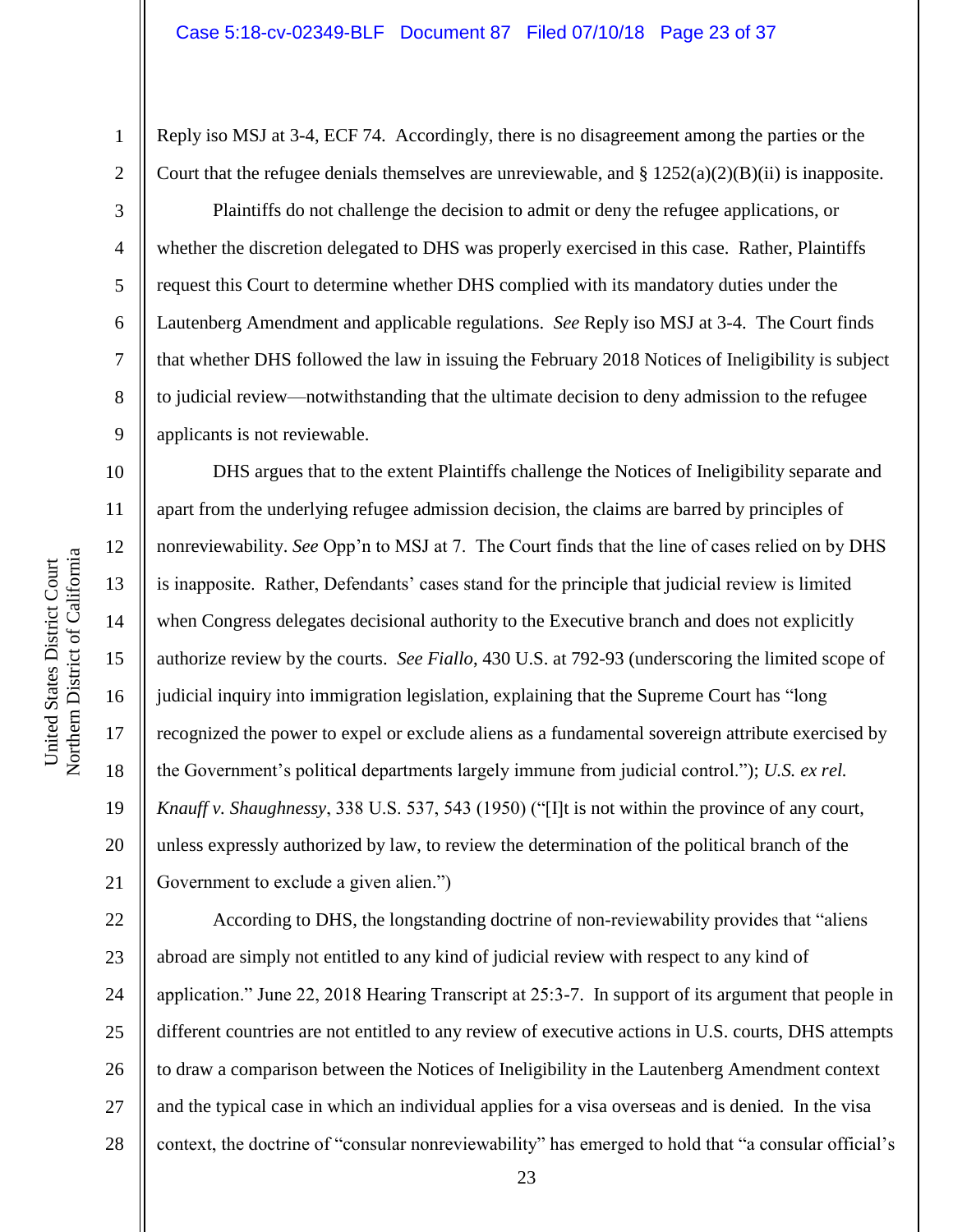#### Case 5:18-cv-02349-BLF Document 87 Filed 07/10/18 Page 24 of 37

decision to issue or withhold a visa is not subject to judicial review, at least unless Congress says otherwise." *Saavedra Bruno v. Albright*, 197 F.3d 1153, 1159 (D.C. Cir. 1999); *see also Li Hing of Hong Kong, Inc. v. Levin,* 800 F.2d 970 (9th Cir.1986) (affirming district court's dismissal of case for lack of jurisdiction to review the acts of consular officials denying visas); *Doan v. I.N.S.*, 160 F.3d 508, 509 (8th Cir. 1998) ("Administrative decisions excluding aliens are not subject to judicial review unless there is a clear grant of authority by statute.")

DHS argues that the designation of this doctrine as "consular nonreviewability" merely reflects the context in which the principle most often arises. *See* Opp'n to MSJ at 7. According to DHS, the nonreviewability principles underlying these cases apply to any manner in which the Executive Branch denies entry to an alien abroad, including denial of a refugee applicant under the Lautenberg Amendment. *Id*. (citing *Haitian Refugee Ctr., Inc. v. Baker*, 953 F.2d 1498, 1506 (11th Cir. 1992) (per curiam)). Because no statute authorizes judicial review of denials of refugee admissions, DHS argues that Plaintiffs' claims are not justiciable.<sup>13</sup>

The cases cited by DHS make clear that the Court lacks authority to review the ultimate decision to grant or deny refugee applications under the Lautenberg-Specter Program. Plaintiffs have gone to painstaking lengths to make clear that they are not challenging a decision that was delegated to the Executive branch or asking that DHS admit the refugee applications to the United States. Plaintiffs are "merely asking that the Defendants be required to follow the process Congress mandated and so they can have a fair opportunity to pursue their hope for family reunification in the United States." Reply iso MSJ at 2. Above all else, this is a request for the Court to determine whether the content of the February 2018 Notices of Ineligibility comply with the Lautenberg Amendment's requirement that a denial of an application under its purview state, "to the maximum extent feasible, the reason for the denial." 8 U.S.C. § 1157 (note).

24

 $\overline{a}$ 

23

25 26 27 28  $^{13}$  DHS further argues that the recent line of authority challenging President Trump's Executive Orders that promulgated "sweeping immigration policy" is inapposite for purposes of whether the refugee denials in this case are reviewable. *See Opp'n* to MSJ at 8. According to DHS, this is because Plaintiffs challenge individual adjudicatory decisions of their refugee applications that are more akin to the decisions by consular officials to deny visa applications. While the Court agrees that the Executive Order cases are inapposite, the consular nonreviewability doctrine cases are misplaced as well—Plaintiffs here do not seek review of individual adjudications made by DHS but ask only for the Court to determine whether DHS complied with its legal obligations.

1

2

3

4

5

6

7

8

9

10

11

12

13

14

15

16

17

18

19

20

21

22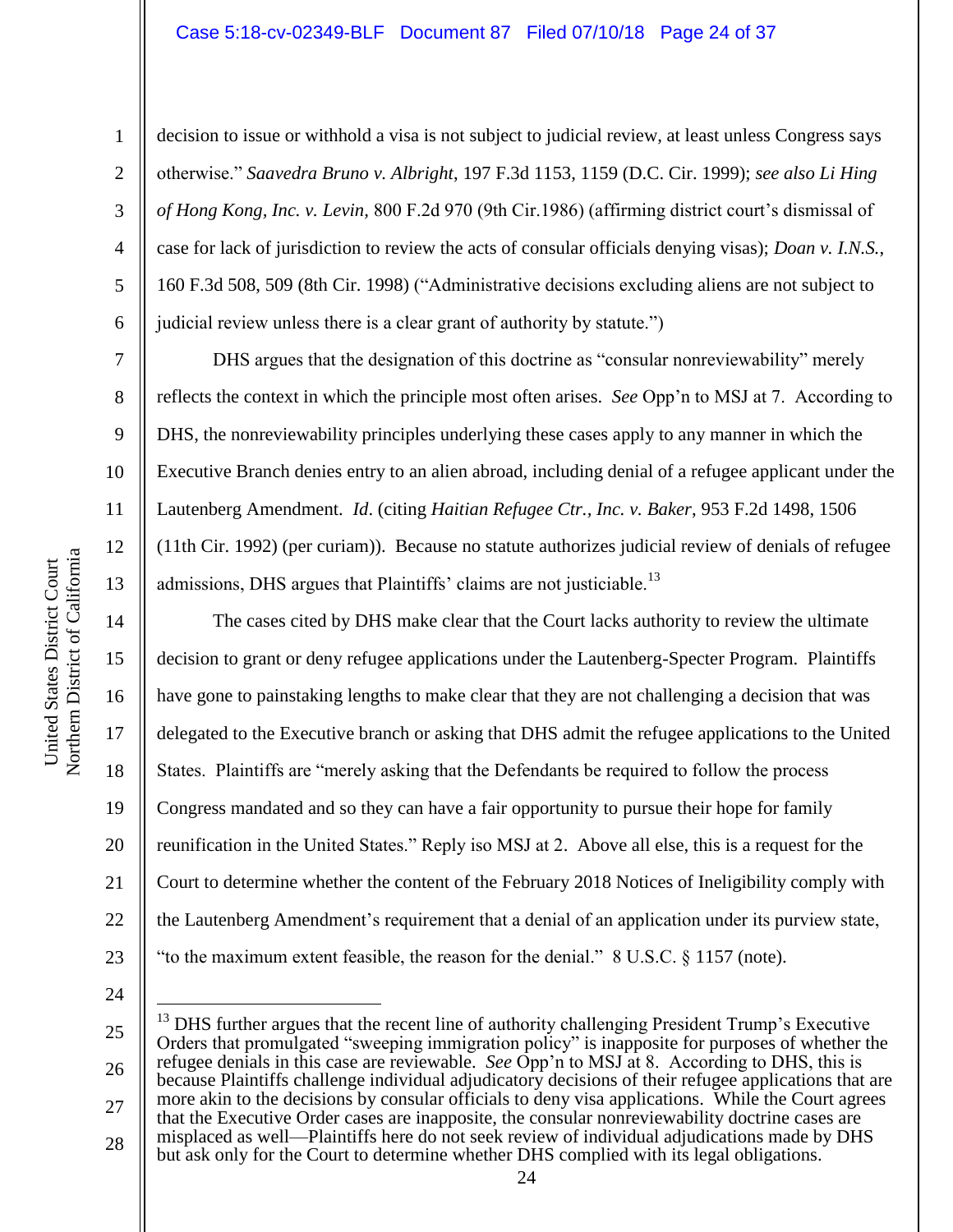DHS cannot stretch the longstanding principles of non-reviewability to avoid their explicit legal obligations mandated by Congress by arguing that Plaintiffs are not entitled to judicial review of "any aspect" of the refugee application denials. Opp'n to MSJ at 9. This Court's review of whether DHS has obeyed the relevant law is entirely distinct from judicial review of the underlying refugee application determinations. While the Court is in complete agreement with DHS that challenges to denials of visa and refugee applications are not judicially reviewable, that is simply not what this case is about. DHS retains an enormous amount of authority and discretion to adjudicate refugee applications, but they do not have the discretion to violate the law.

9

1

2

3

4

5

6

7

8

10

11

12

13

14

15

16

17

#### **2. Whether the Notices of Ineligibility are Unlawful**

Having determined that principles of nonreviewability are inapplicable to the case at hand, the Court next considers whether the content of the Notices of Ineligibility complied with DHS's obligations under the law mandated by Congress. DHS argues that even if Plaintiffs' claims are justiciable, their claims are meritless because the Notices comply with the Lautenberg Amendment and applicable agency procedures. *See* Opp'n to MSJ at 13-15. In other words, DHS argues that as written, the February 2018 Notices provided "to the maximum extent feasible, the reason for the denial." 8 U.S.C. § 1157 (note).

#### **i. Ruppel Declaration**

18 19 20 21 22 23 24 25 As their sole evidence that the February 2018 Notices of Ineligibility complied with the Lautenberg Amendment, DHS submits the declaration of Joanna Ruppel, Chief of the Refugee Affairs Division of USCIS, within DHS. *See* Ruppel Decl. ¶ 1. The declaration provides that Ms. Ruppel has held that position since March 2018, one month *after* the February 2018 Notices of Ineligibility were issued. *Id*. Plaintiffs object to the Ruppel Declaration, arguing that Ms. Ruppel's assertions are inadmissible, devoid of specific facts relating to the Plaintiffs, and entirely insufficient to demonstrate that the Notices state, to the maximum extent feasible, the reason for the denial. *See* Reply iso MSJ at 6.

26 27 28 As stated on the record at the June 22, 2018 hearing, the Court SUSTAINS Plaintiffs' objections to the Ruppel Declaration and STRIKES the declaration as inadmissible. The Declaration is made without any personal knowledge of the events at issue in this case. *See* Fed.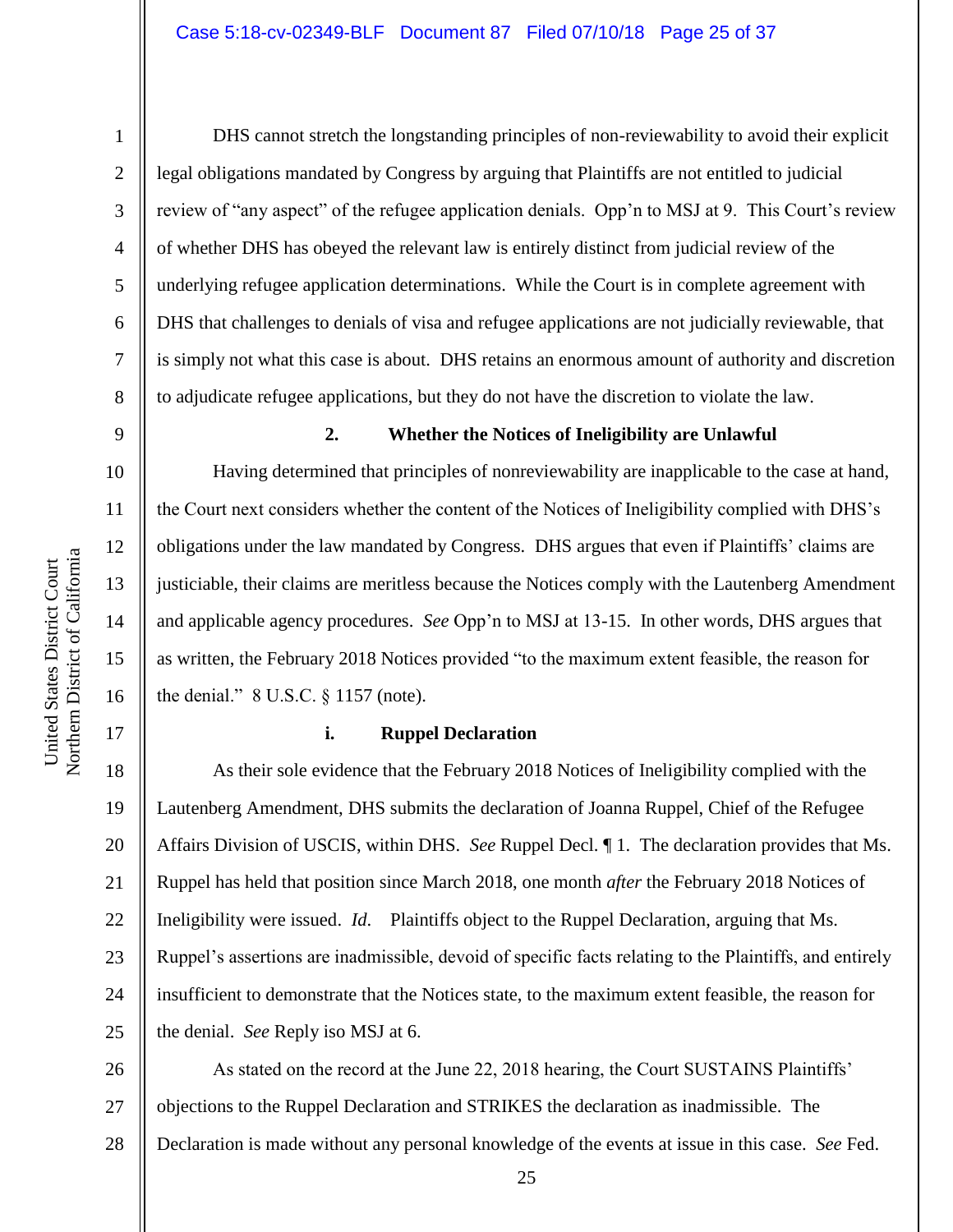R. Evid. 701 (providing that opinion testimony of lay witnesses must be "rationally based on the witness's perception" and "helpful to clearly understanding the witness's testimony or to determining a fact in issue.") For example, the Declaration states that "[a]ll refugee applicants, including religious minorities applying under the Lautenberg program, are subject to rigorous vetting by our law enforcement and intelligence community partners." Ruppel Decl. ¶ 2. There is no basis provided for Ms. Ruppel's personal knowledge of that fact. Nor does the declaration explain Ms. Ruppel's knowledge of the "individualized vetting" that each refugee applicant is subject to. *Id.* 

Most strikingly, with respect to the February 2018 Notices of Ineligibility, there is absolutely no indication that Ms. Ruppel has personal knowledge that "[e]ach denial was based on the facts of that individual case, taking into account the results of the vetting process to which all refugee applicants are subject." *Id.* ¶ 4. Particularly in light of the fact that Ms. Ruppel did not assume her position until March 2018, there is absolutely no basis in the declaration for the Court to conclude that she has personal knowledge of the review of the refugee applications in this case. Accordingly, these assertions are inadmissible. *See Nigro v. Sears, Roebuck & Co.*, 784 F.3d 495, 497–98 (9th Cir. 2015) ("The district court can disregard a self-serving declaration that states only conclusions and not facts that would be admissible evidence."); *see also Villiarimo v. Aloha Island Air, Inc.,* 281 F.3d 1054, 1059 n. 5, 1061 (9th Cir.2002) (holding that the district court properly disregarded a declaration that included facts beyond the declarant's personal knowledge and did not indicate how she knew the facts to be true).

20 21 22 Without the Ruppel Declaration, DHS has provided no evidence to avoid summary judgment and must rely solely on its legal arguments to defeat Plaintiffs' claims on the merits.

23

#### **ii. Compliance with the Lautenberg Amendment**

24 25 26 27 28 Plaintiffs' broadest claim for relief is that the February 2018 Notices of Ineligibility violate the Lautenberg Amendment's explicit requirement that "each decision to deny an application for refugee status…shall be in writing and shall state, to the maximum extent feasible, the reason for the denial." 8 U.S.C. § 1157 (note); *see* MSJ at 12-15. As described above, the Notices at issue checked the "OTHER REASON(S) box and informed the refugee applicants such as Does 3, 4,

1

2

3

4

5

6

7

8

9

10

11

12

13

14

15

16

17

18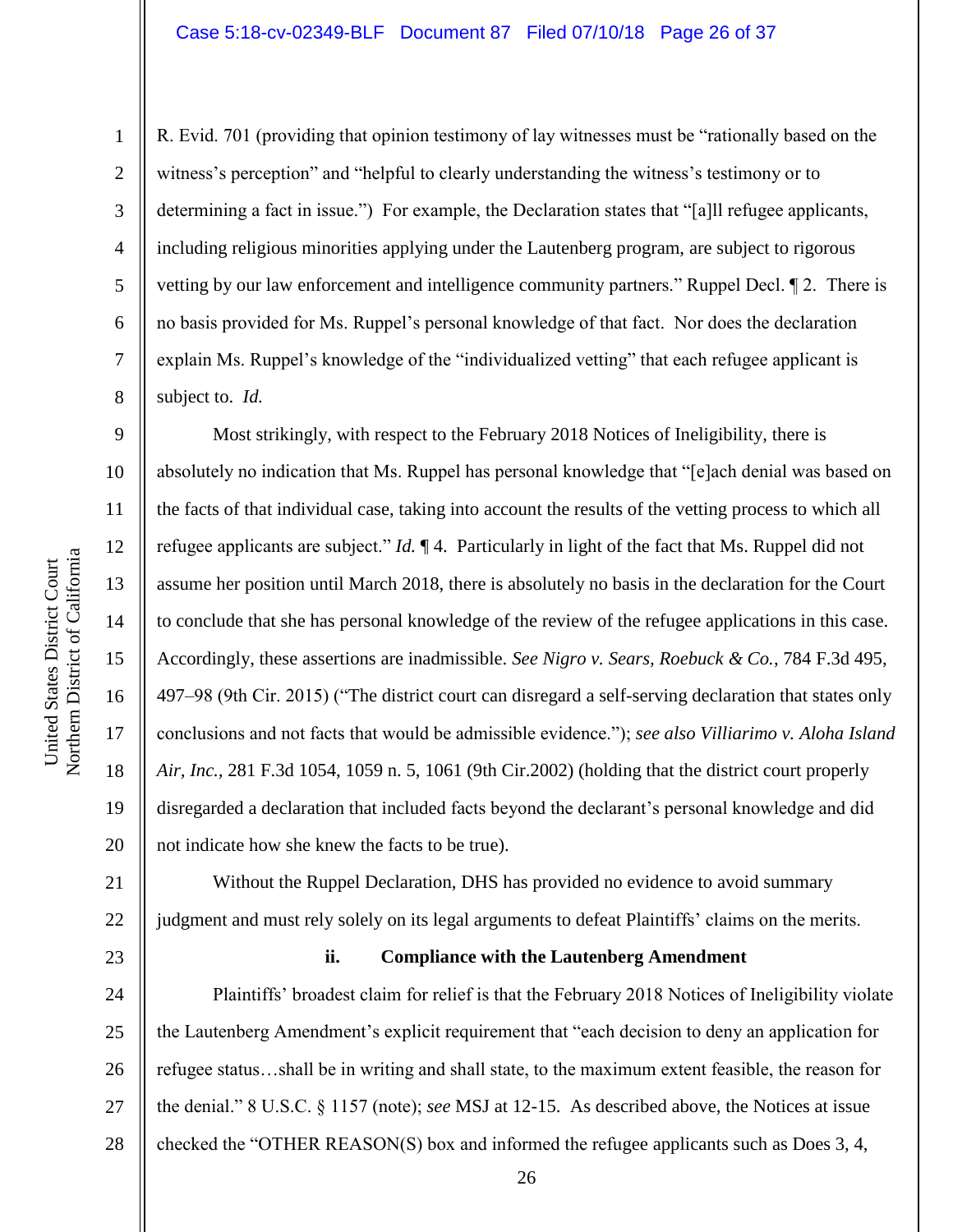1 and 5 that:

2

3

4

5

6

7

8

9

10

11

12

13

14

15

16

17

18

19

20

21

22

23

24

After review of all the information concerning your case, including your testimony, supporting documentation, background checks, country conditions, and other available information, your application for refugee resettlement to the United States under [8 U.S.C. § 1157] has been denied as a matter of discretion.

*See, e.g.*, Doe 3 Decl. Exh A; Bates Decl. ¶ 9. Plaintiffs argue that a denial of refugee status "as a matter of discretion" is tantamount to providing no reason at all and deprives the applicants of the ability to submit meaningful RFRs. *See* MSJ at 12-13.

As the Court explained at the June 22, 2018 hearing, these Notices put Plaintiffs in an untenable position that Congress explicitly sought to avoid in enacting the Lautenberg Amendment. Without a reason for the denial, the applicants are left to guess at which factors and circumstances DHS considered. Any meaningful review of the denials becomes impossible because Plaintiffs are effectively shadowboxing against themselves. The February 2018 Notices of Ineligibility do not indicate any reason for the individualized denials—such as whether an applicant was rejected based on security concerns or eligibility reasons. Indeed, Plaintiffs' evidence that the applications of at least 38 of the individuals denied admission in February 2018 received identical Notices of Ineligibility raises the inference that the denials were not, in fact, individualized. *See* Bates Decl. 16.<sup>14</sup>

DHS concedes that the statutory text and legislative history of the Lautenberg Amendment makes clear that Congress intended for a reason to be given upon denial of a refugee application whenever feasible. *See* June 22, 2018 Hearing Transcript at 37:14-29; *see also* Opp'n to MSJ at 13. However, DHS points out that Congress did not state that a reason must be given in the case of *every* denial. The Congressional mandate is only to provide a reason "to the maximum extent feasible." 8 U.S.C. § 1157 (note). DHS argues that the statutory language of the Lautenberg Amendment "implicitly allows the government to withhold specific details in certain cases when disclosure is *not* feasible, as was the case here." Opp'n to MSJ at 2. In sum, Defendants'

25 26

 $\overline{a}$ 

<sup>27</sup> 28 <sup>14</sup> This unrebutted inference is further supported by evidence that at least one individual, Doe 5's father, was originally approved for resettlement in the United States in April 2017, but received an identical Notice of Ineligibility in February 2018 after choosing to stay with his family. Doe 5 Dec.  $\P\P$  11-12.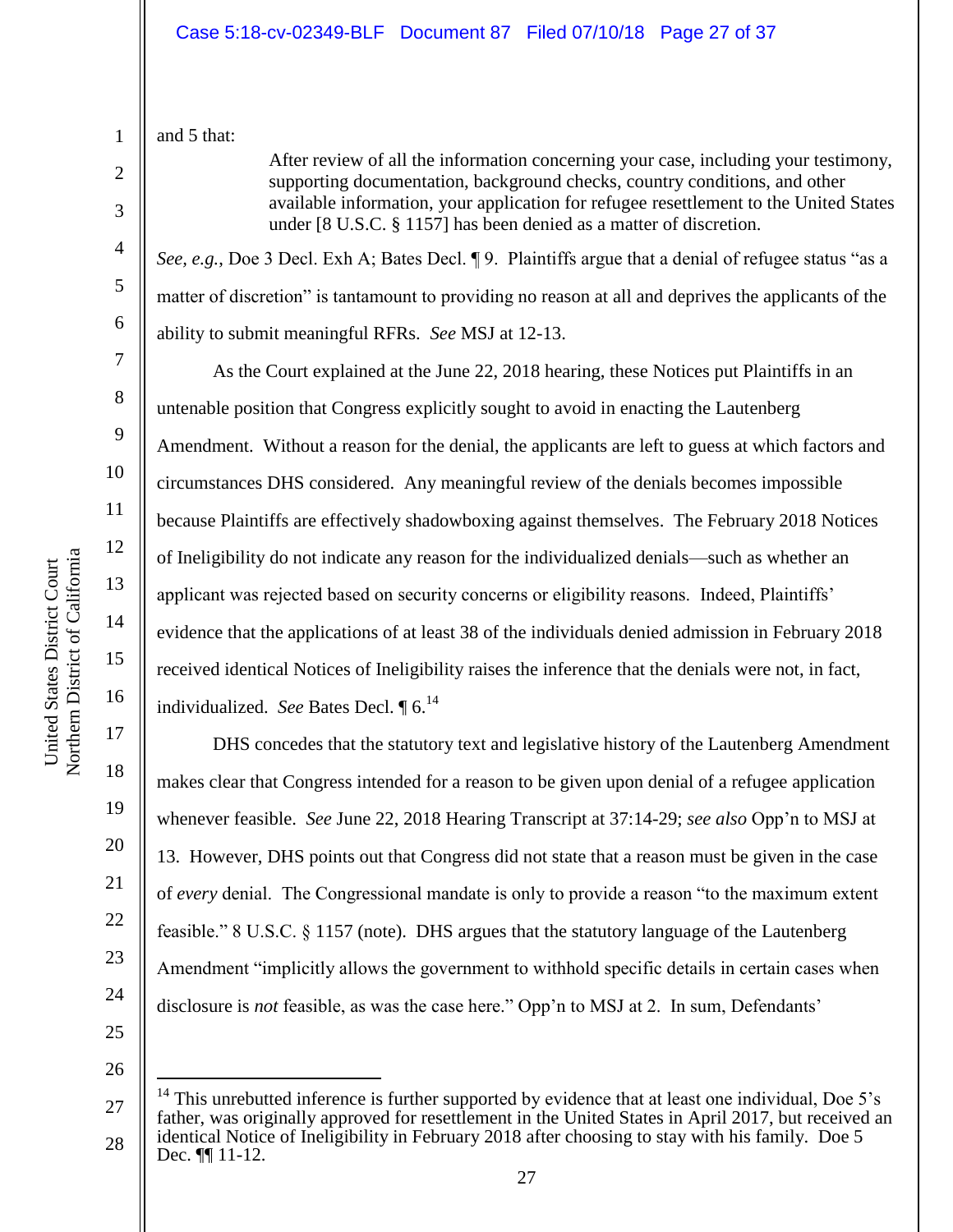2

3

4

5

6

7

8

9

10

11

12

13

14

15

16

17

18

19

argument is that the "logical corollary" of the Lautenberg Amendment is that when it is not feasible to give more information regarding the denial, DHS need not do so. *Id.* at 13. DHS maintains that the feasibility determination is for the Government alone to decide. Moreover, as Congress did not provide for any judicial review of the government's determination of feasibility, DHS argues that the Court may not examine its determination that providing reasons for the denial was not feasible.

There is a complete absence of admissible evidence in the record demonstrating that DHS determined that it was not feasible to give Plaintiffs and the putative class members a reason for the denial of their refugee applications. Even if the Court were to consider the Ruppel Declaration, which it does not, the assertion that the denials were "individualized" and subject to general vetting procedures does not come close to demonstrating that Plaintiffs received reasons for their denials "to the maximum extent feasible." Like the justiciability argument, DHS's position that the Notices complied with the Lautenberg Amendment's mandate is yet another attempt to prevent this Court from determining whether the law was followed in this case. The Court need not determine whether DHS has the discretion to determine when it is feasible to give reasons for the denial under the Lautenberg Amendment, because in this case, DHS has failed to address the feasibility determination at all. DHS's argument that it determined that it was not feasible to give the Plaintiffs in this case reasons for the denials is nothing more than a "trust me" defense that lacks any evidentiary support.<sup>15</sup>

20 21 22 23 24 25 Meanwhile, Plaintiffs have provided evidence that the February 2018 Notices fail to meet the "maximum extent feasible" language because they fall below the floor required by Defendants' own regulations, policies and practices with respect to other refugee applicants. *See*  MSJ at 12-15; Reply iso MSJ at 7. Although DHS has not promulgated regulations regarding the Lautenberg Amendment specifically, Plaintiffs argue that other DHS regulations applicable to refugee applicants make clear that if an adverse decision is based on derogatory information

26

 $\overline{a}$ 

<sup>27</sup> 28  $15$  For example, DHS presents no evidence that it was not feasible to provide more information to Plaintiffs as the result of classified information, national security, or to protect the safety of the sources of derogatory information.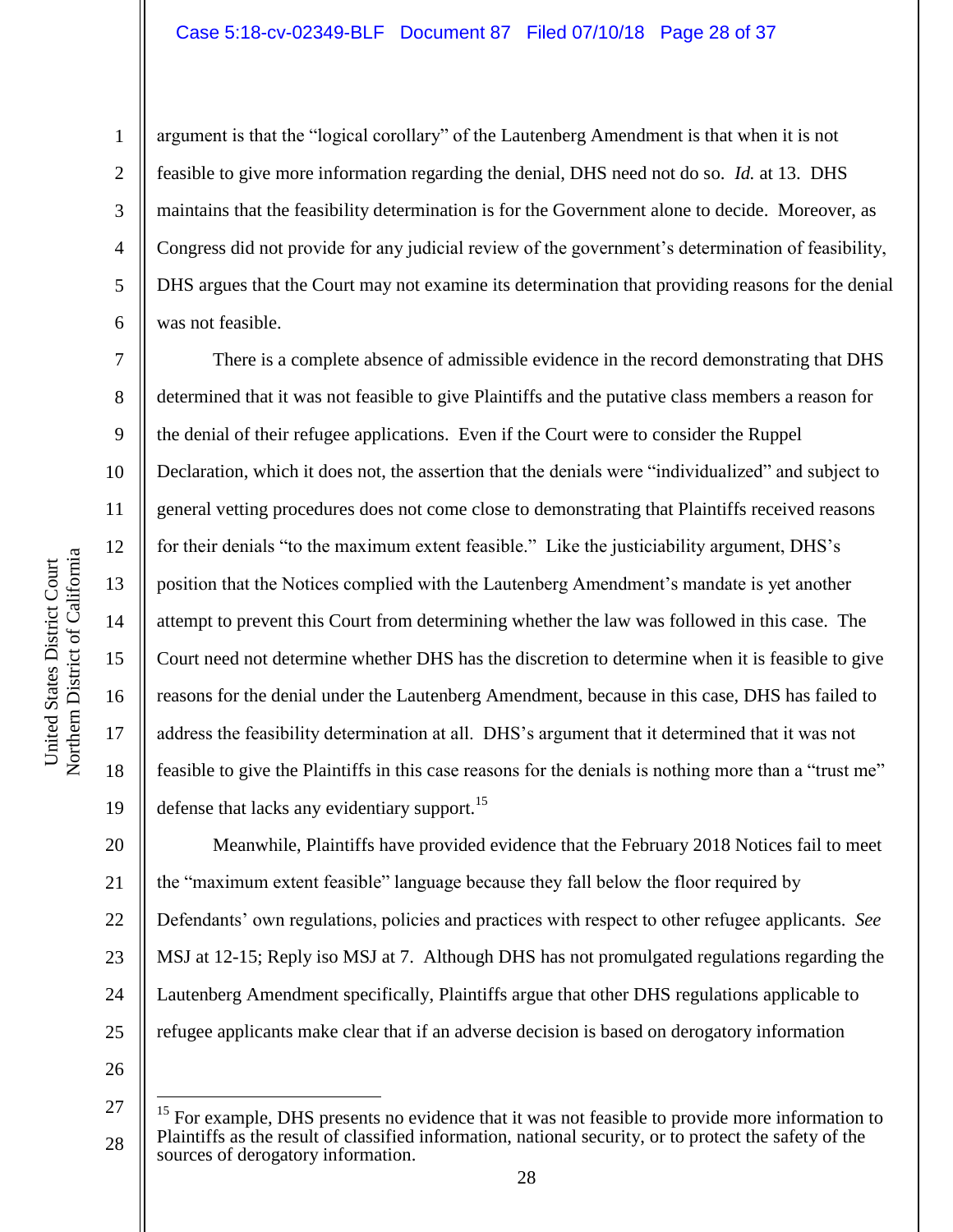#### Case 5:18-cv-02349-BLF Document 87 Filed 07/10/18 Page 29 of 37

unknown to the applicant, USCIS must advise the refugee applicant of that fact and "offer[] an opportunity to rebut the information" unless the information is classified. 8 C.F.R. § 103.2(b)(16)(i). The Notices of Ineligibility do not state that any denial was based on classified information, or even that security interests are implicated, information that is routinely given to applicants who are not covered by the Lautenberg Amendment's heightened protections. *See* MSJ at 14-15.

Plaintiffs also point to the USCIS Adjudicator's Field Manual, which provides in Section 10.7(b)(3) that a denial must include "[a] description of the evidence in the case in question" and "[i]f the applicant or petition cannot reasonably be presumed to be already aware of the evidence, he or she must be given an opportunity to rebut the evidence before a decision is made. *See* Lee Summary Judgment Decl., Exh. S, ECF 29-2. Finally, Plaintiffs submit evidence that DHS has issued Notices of Ineligibility to other refugee applicants on forms that specify whether a discretionary denial is security-related or otherwise, and if otherwise, requires an explanation. *See*  Bates Decl., Exh. A. Plaintiffs' evidence, coupled with the complete lack of evidence from DHS, demonstrates that DHS did not meet the Lautenberg Amendment's heightened requirement that refugee denials must state a reason "to the maximum extent feasible."<sup>16</sup> In fact, the evidence supports the conclusion that DHS actually gave less information to Lautenberg-Specter Program applicants than the basis for denials routinely given to other refugee applicants.

22 For the foregoing reasons, and based on the record before the Court, the language provided by DHS in the February 2018 Notices of Ineligibility does not "state, to the maximum extent feasible, the reason for the denial." 8 U.S.C. § 1157 (note). Accordingly, DHS has not met its legal obligations under the Lautenberg Amendment.<sup>17</sup>

- 23
- 24

 $\overline{a}$ 

25 26 27 <sup>16</sup> DHS argues that 8 C.F.R. § 103.2(b)(16)(i) and the USCIS Adjudicator's Field Manual do not apply to refugee denials under the Lautenberg Amendment. *See* Opp'n to MSJ at 14-15. As discussed below with respect to Plaintiffs' *Accardi* claim, the Court finds that these regulations do apply to refugee applications under the Lautenberg Amendment. In any event, these regulations support Plaintiffs' argument that the content of the February 2018 Notices of Ineligibility fell below what is maximally feasible when denying refugee applications.

28 As stated on the record at the June 22,  $2018$  hearing, this Court will not issue an advisory opinion as to what language would meet the statute's "maximum extent feasible" requirement.

1

2

3

4

5

6

7

8

9

10

11

12

13

14

15

16

17

18

19

20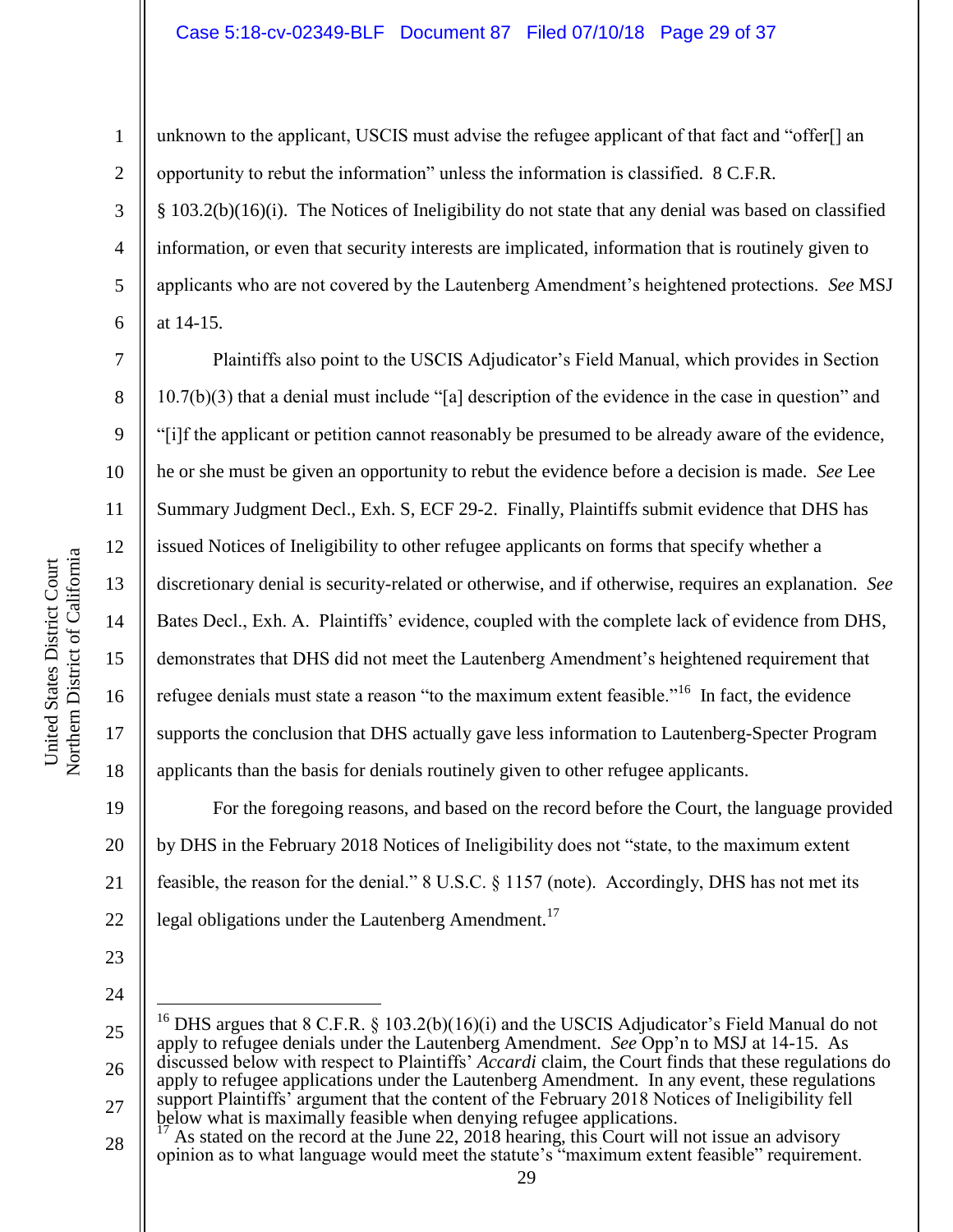3

4

5

6

7

8

9

10

11

12

13

14

15

16

17

18

19

#### **iii.** *Accardi* **Doctrine**

In addition to violating the Lautenberg Amendment, Plaintiffs argue that the Notices of Ineligibility are unlawful on the independent grounds that they violate DHS's regulations and policies. Pursuant to the *Accardi* doctrine, "[r]egulations with the force and effect of law supplement the bare bones of" federal statutes. *United States ex rel. Accardi v. Shaughnessy*, 347 U.S. 260, 265, 74 S. Ct. 499, 502, 98 L. Ed. 681 (1954). An agency such as DHS can therefore be bound by its own procedures when they (1) prescribe substantive rules-*not* interpretive rules, general statements of policy or rules of agency organization, procedure or practice; and (2) conform to certain procedural requirements." *U.S. v. Fifty-Three Eclectus Parrots*, 685 F.2d 1131, 1136. These requirements are satisfied when the rule or regulation "is legislative in nature, affecting individual rights and obligations" and was "promulgated pursuant to a specific statutory grant of authority and in conformance with the procedural requirements imposed by Congress." *Id*.

As explained above, Plaintiffs point to 8 C.F.R. § 103.2(b)(16)(i) and the USCIS Adjudicator's Field Manual to argue that these regulations serve as guidance with respect to the meaning of the Lautenberg Amendment's "maximum extent feasible" requirement. Plaintiffs also argue that these regulations and policies actually apply to all refugee applications, including those applications made pursuant to the Lautenberg Amendment. *See* MSJ at 16-17. Accordingly, Plaintiffs argue that the Notices are unlawful because they withhold information from Plaintiffs that is required under the applicable regulations and agency policies.

20 21 22 23 24 25 26 27 28 DHS does not argue that the requirements of the *Accardi* doctrine are not met, effectively conceding that the regulations are substantive and binding as they are published in the Code of Federal Regulations. Rather, DHS argues that the *Accardi* doctrine is inapplicable because neither 8 C.F.R. § 103.2(b)(16)(i) nor the USCIS Adjudicator's Field Manual applies to refugee applications adjudicated under 8 U.S.C. § 1157(c)(1). *See* Opp'n to MSJ at 14-15. DHS points out that § 1157 is not included as the governing authority cited in § 103.2(b)(16)(i), and it is undisputed that DHS has never published regulations regarding the Lautenberg Amendment specifically. With respect to the USCIS Field Manual, DHS represents that the Refugee Affairs Division ("RAD") within USCIS has its own guidance for adjudicating refugee applications under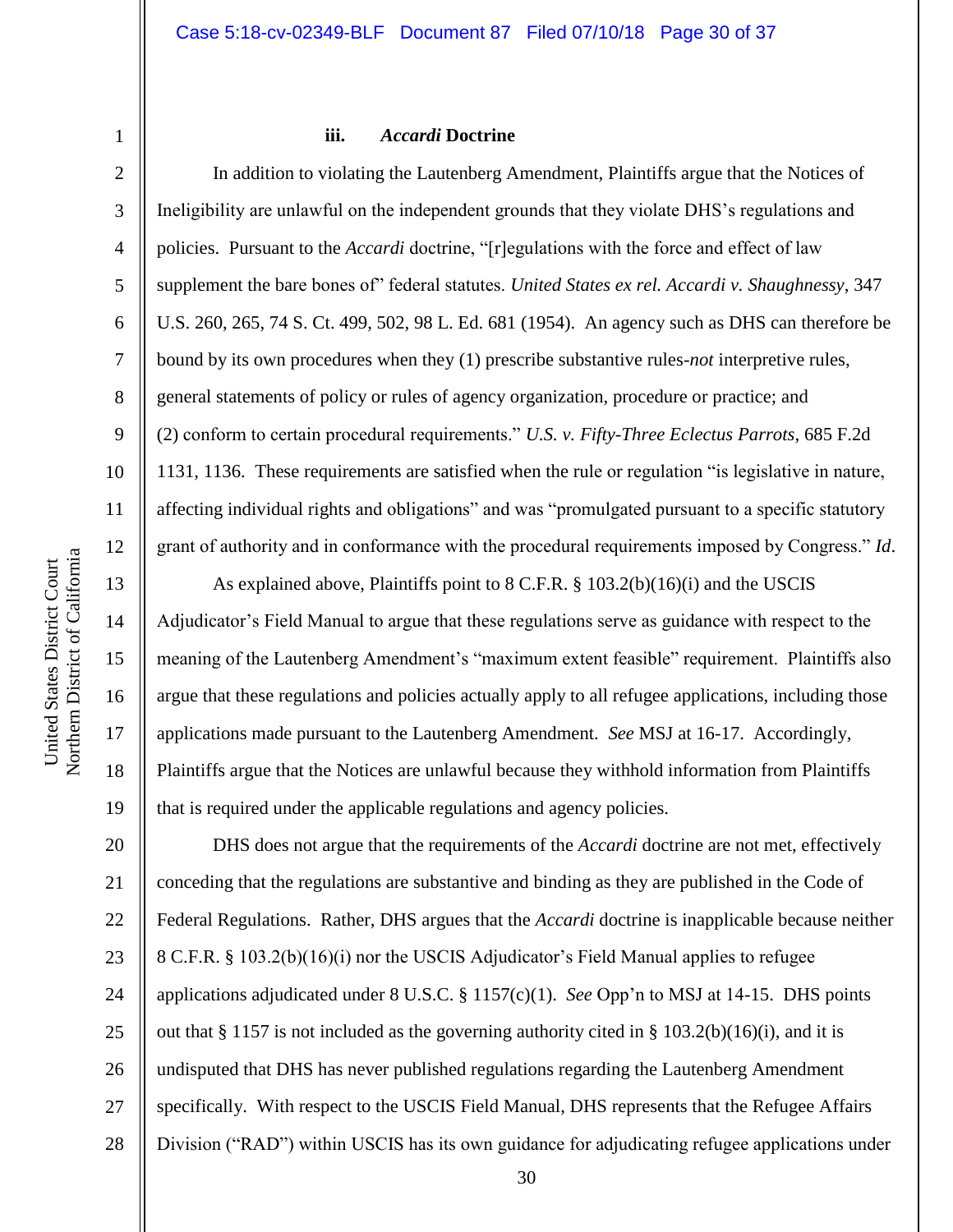#### Case 5:18-cv-02349-BLF Document 87 Filed 07/10/18 Page 31 of 37

Northern District of California Northern District of California United States District Court United States District Court

1

2

3

4

5

6

7

8

9

10

11

12

13

14

15

16

17

18

19

20

21

22

23

24

25

26

the Lautenberg Amendment—as provided in the template that was used to notify Does 3, 4 and 5 of their ineligibility. When RAD's guidance requiring an officer to state the reasons for a discretionary denial of an application to the maximum extent feasible conflicts with the requirements under Section 10.7(b)(3) of the Field Manual that a fuller explanation be given, DHS argues that RAD's guidance prevails under agency policy. *See* Opp'n to MSJ at 15.

In *Ghafoori v. Napolitano*, the court considered whether DHS violated its own regulations in the processing of a Refugee/Asylee Relative Petition, which is a benefit request under the Refugee Act like the applications under the Lautenberg Amendment. 713 F. Supp. 2d 871 (N.D. Cal. 2010). The court explained that 8 C.F.R. § 103.2(b)(16), the same regulation at issue here, provides that a petitioner "shall be permitted to inspect the record of proceeding which constitutes the basis for the decision, except as provided in" four subsequent paragraphs. *Id.* at 879. The first of those exceptions is for "derogatory information" unknown to the petitioner; when an adverse decision will be based on such information, the petitioner "shall be advised of this fact and offered an opportunity to rebut the information ..., except as provided in" the next three paragraphs. 8 C.F.R. § 103.2(b)(16)(i). The plaintiff in *Ghafoori* claimed that DHS violated the following paragraph, which provides that "[a] determination of statutory eligibility shall be based only on information contained in the record of proceeding which is disclosed to the applicant or petitioner, except as provided in paragraph  $(b)(16)(iv)$  of this section." 8 C.F.R. § 103.2(b)(16)(ii). The last two paragraphs permit reliance on classified information, which a petitioner is not permitted to access. 8 C.F.R. § 103.2(b)(16)(iii)-(iv); *see Ghafoori*, 713 F.Supp.2d at 879.

The *Ghafoori* court held DHS to the requirements of 8 C.F.R. § 103.2(b)(16) in processing a refugee application. 713 F. Supp.2d at 881 ("The Court concludes that the Service violated 8 C.F.R. § 103.2(b)(16)(ii) by deciding Plaintiff's I–730 petition based on an evaluation of x-rays that were not disclosed to Plaintiff.") *Ghafoori* therefore directly contradicts DHS's argument that 8 C.F.R. § 103.2(b)(16) does not apply to refugee applications. DHS does not even attempt to distinguish the case. *See generally* Opp'n to MSJ.

27 28 In addition, Plaintiffs point out that the regulatory section of 8 C.F.R. § 103.2 is titled "Submission and adjudication of benefit requests" and refugees must apply for admission to the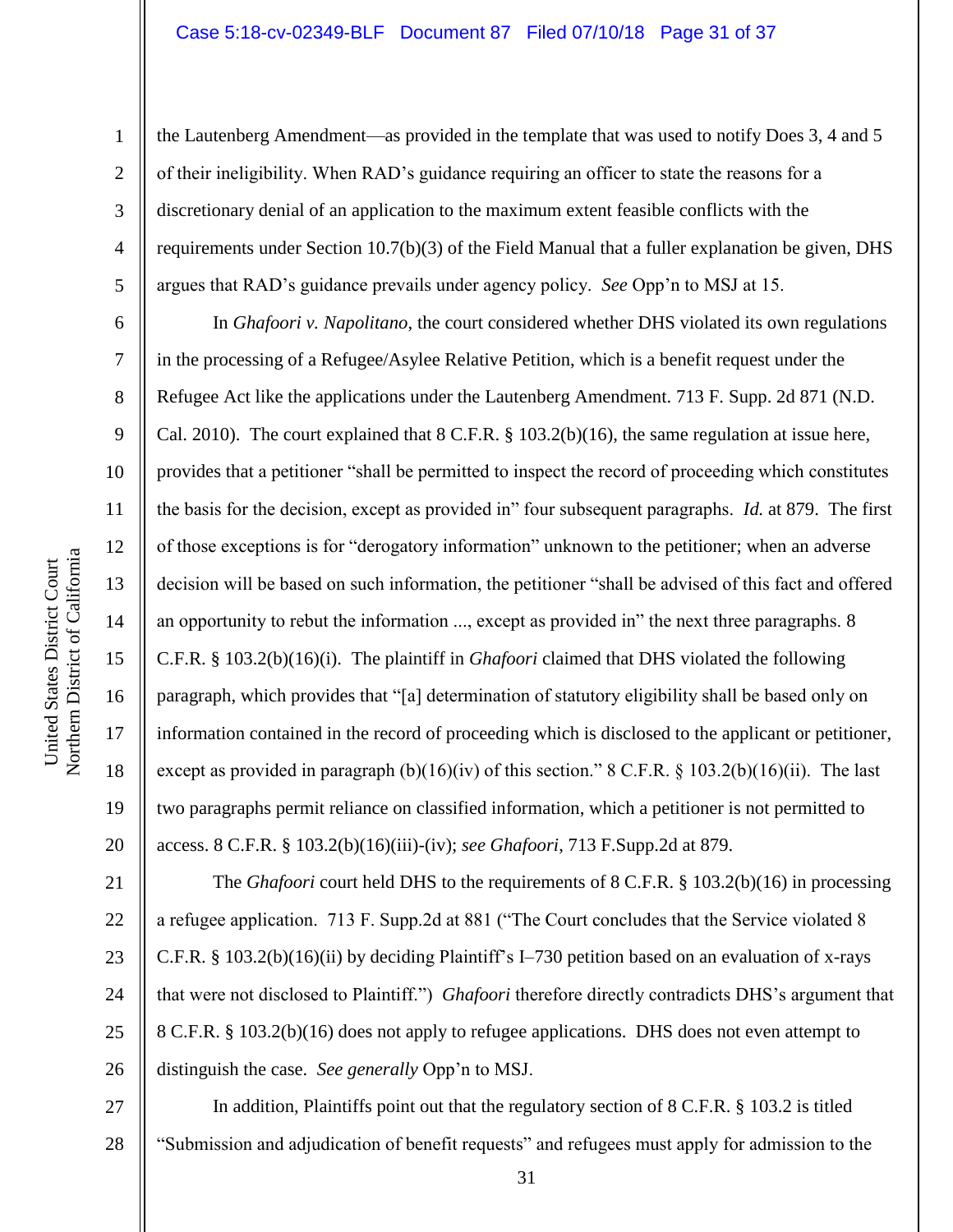6

7

8

9

10

11

12

13

14

15

16

17

18

24

1

United States by submitting an "application" which DHS itself has defined as a "benefit request." *See* 8 C.F.R. § 207.1; *see also* 8 C.F.R. § 1.2. Although DHS is correct that § 103 does not reference the Refugee Act as its governing authority, Plaintiffs argue that 5 U.S.C. § 301 *is*  explicitly listed and that statute provides that "[t]he head of an Executive department or military department may prescribe regulations for the government of his department, the conduct of its employees, the distribution and performance of its business, and the custody, use, and preservation of its records, papers, and property." 5 U.S.C.A. § 301 (West). Thus, Plaintiffs persuasively argue that DHS promulgated 8 C.F.R. § 103 as a regulation that applies broadly to the adjudication of benefit requests within its authority, such as refugee applications. For these reasons, the Court finds that 8 C.F.R. § 103.2(b)(16) applies to refugee applications.

Similarly, the Court is not persuaded by DHS's unsupported argument that the Adjudicator's Field Manual does not apply to adjudication of refugee applications to the extent it conflicts with RAD's unspecified guidance. The only evidence to support this contention comes from the Ruppel Declaration, which the Court has already stricken on the grounds that Ruppel has not established how she knows that any of the conclusory facts contained in the declaration are true. The bare assertion that it is actually RAD's practice to ignore its own policies set forth in the Adjudicator's Field Manual when it conflicts with "RAD practice" actually underscores the merits of Plaintiffs' *Accardi* doctrine claim.

19 20 21 22 23 For the foregoing reasons, the Court finds that 8 C.F.R. § 103.2(b)(16) and the USCIS Adjudicator's Field Manual apply to refugee applications such as those adjudicated under the Lautenberg Amendment. Based on the record before the Court, and because DHS has presented no argument that the February 2018 Notices of Eligibility in fact complied with these standards, the Court finds that the Notices fell short of the procedures set by DHS's own regulations.

#### **iv. Remaining Arguments**

25 26 27 28 In addition to their arguments under the Lautenberg Amendment and *Accardi* doctrine, Plaintiffs move for summary judgment on their fifth claim for relief, that the Notices of Ineligibility violate the Due Process rights of Doe 1 and Doe 2 only. *See* MSJ at 17-19. Plaintiffs further argue that once the Court determines that the Notices of Ineligibility are unlawful under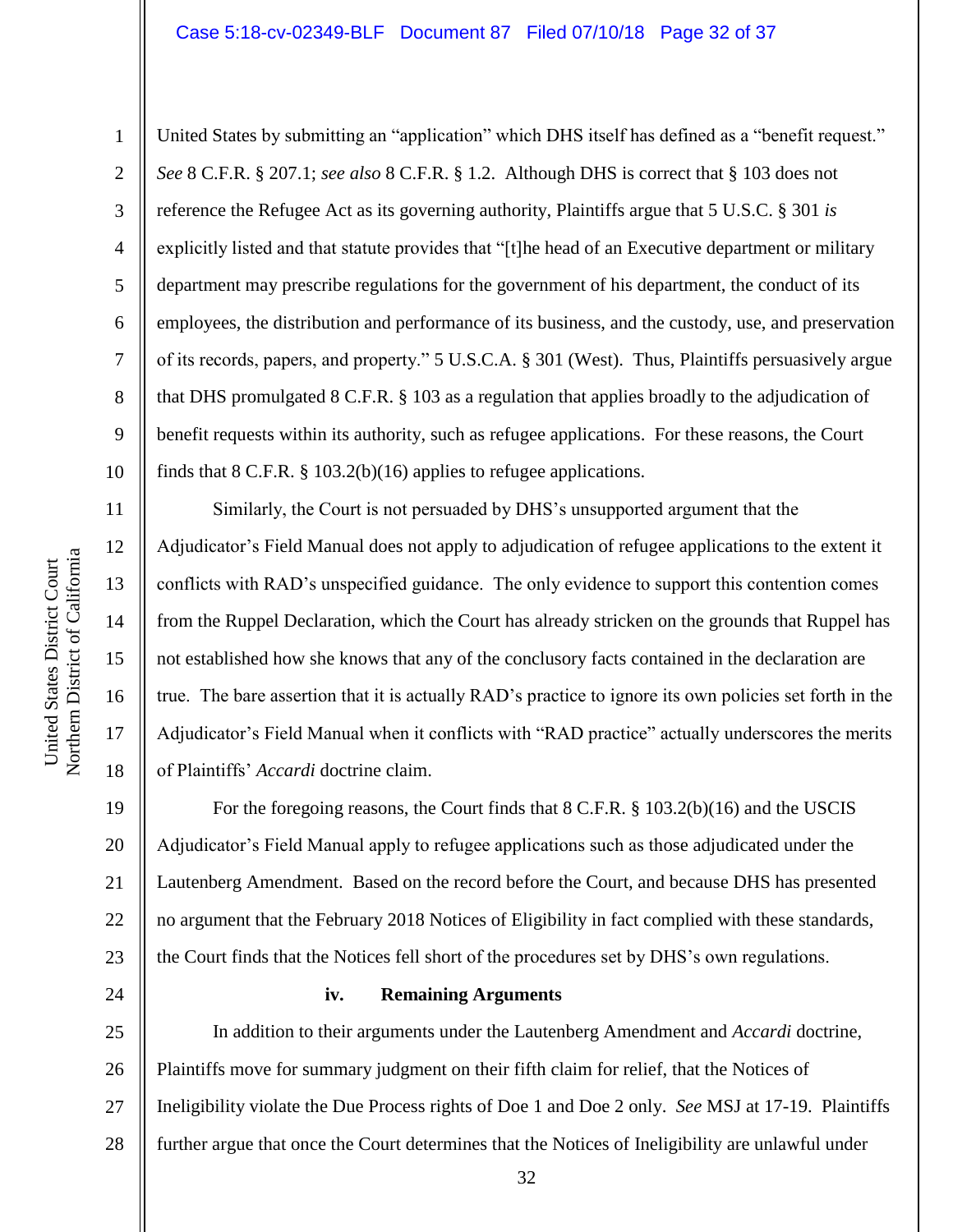#### Case 5:18-cv-02349-BLF Document 87 Filed 07/10/18 Page 33 of 37

10 11 12 Northern District of California Northern District of California 13 14 15 16

United States District Court

United States District Court

1

2

3

4

5

6

7

8

9

17

18

19

20

21

22

23

24

any of the three bases discussed above (Lautenberg Amendment, *Accardi* doctrine, and Due Process), the Court can set aside the unlawful Notices pursuant to APA § 706(2). In the alternative to exercising its equitable powers in conjunction with § 706(2), Plaintiffs argue that the Court could compel issuance of lawful notices under APA § 706(1), or could enter a writ of mandamus pursuant to 28 U.S.C. § 1361 ordering issuance of lawful notices. *See* MSJ at 19-24.

At the June 22, 2018 hearing, Plaintiffs stated that the Lautenberg Amendment provides the broadest relief sought in their motion for partial summary judgment. *See* June 22, 2018 Hearing Transcript at 8:2-12, ECF 84. Plaintiffs confirmed that their arguments regarding the unlawfulness of the Notices and the options for granting equitable relief were presented as alternatives. Thus, the Court need not reach the remaining arguments to the extent it finds that the Notices of Ineligibility are unlawful under the Lautenberg Amendment and sets the Notices aside under the APA.

With respect to Plaintiffs' Due Process claim on behalf of Doe 1 and Doe 2, principles of judicial restraint and constitutional avoidance direct this Court to refrain from addressing the constitutional issue when Plaintiffs' claims can be fully disposed of on statutory grounds. *See Spector Motor Serv. v. McLaughlin*, 323 U.S. 101, 105 (1944) ("If there is one doctrine more deeply rooted than any other in the process of constitutional adjudication, it is that we ought not to pass on questions of constitutionality…unless such adjudication is unavoidable.") *see also Ashwander v. TVA,* 297 U.S. 288, 347 (1936) (Brandeis, J., concurring) ("The Court will not pass upon a constitutional question although properly presented by the record, if there is also present some other ground upon which the case may be disposed of"). This is especially so in light of Plaintiffs' representation that their Due Process claim is a more narrow alternative to the Lautenberg Amendment claim, since the Due Process claim impacts only the two U.S. citizen named Plaintiffs and would not provide class relief.

25 26 27 28 Turning to the equitable relief sought by Plaintiffs, the Court has the authority to set aside the unlawful Notices of Ineligibility pursuant to the Administrative Procedure Act. APA § 702 provides the Court with authority to review challenges brought by "[a] person…aggrieved by agency action." 5 U.S.C. § 702. In determining whether Plaintiffs have standing to bring claims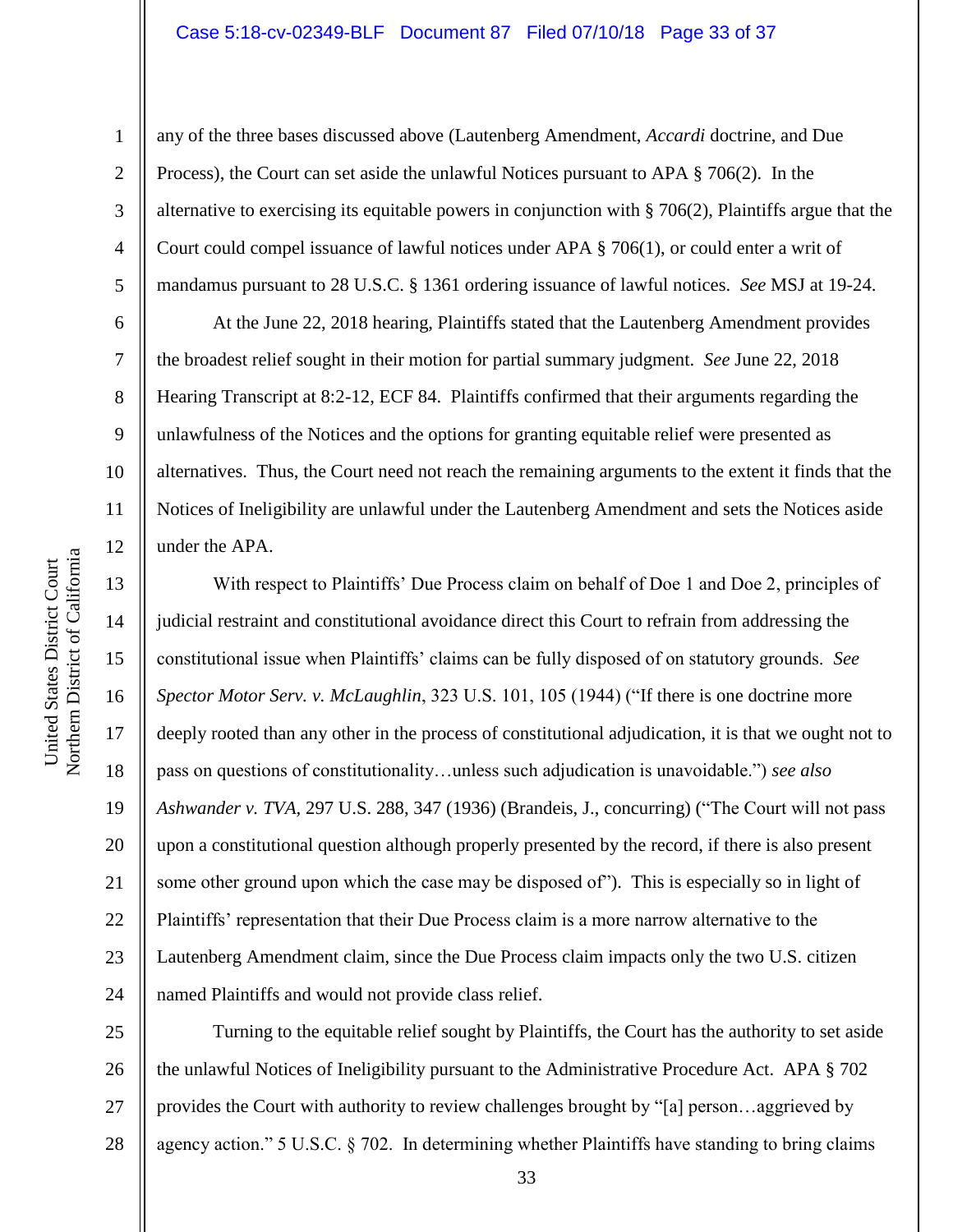under the APA, the Court applies the "zone-of-interests" test which looks to whether the interest sought to be protected by Plaintiffs "is arguably within the zone of interests to be protected or regulated by the statute or constitutional guarantee in question." *Bennett v. Spear*, 520 U.S. 154, 175, 117 S. Ct. 1154, 1167, 137 L. Ed. 2d 281 (1997); *Lexmark Int'l, Inc. v. Static Control Components, Inc.*, 134 S.Ct. 1377, 1388 (2014) (finding that APA extends only to plaintiffs whose interests "fall within the zone of interests protected by the law invoked.")

The Supreme Court has explained in the APA context that the Zone of Interest test is not "especially demanding." *Lexmark,* 134 S.Ct. at 1388 (quoting *Match–E–Be–Nash–She–Wish Band of Pottawatomi Indians v. Patchak,* 132 S.Ct. 2199, 2210 (2012)). The word "arguably" in the formulation of the test indicates that "the benefit of any doubt goes to the plaintiff," and the test "forecloses suit only when a plaintiff's interests are so marginally related to or inconsistent with the purposes implicit in the statute that it cannot reasonably be assumed that Congress authorized that plaintiff to sue." *Lexmark*, 134 S.Ct. at 1389. Plaintiffs argue that the refugee applicants in Vienna are squarely within the zone of interests of the Refugee Act, including the Lautenberg and Specter Amendments. *See* MSJ at 19. The U.S. ties in this case also fall within the zone of interests in light of principles of family integrity that is embedded within immigration laws. *See Kaliski v. Dist. Dir. of Immigration & Naturalization Serv.*, 620 F.2d 214, 217 (9th Cir. 1980) (noting the "humane purpose" of the Immigration and Nationality Act's is "to reunite families").

19 20 21 22 23 24 25 26 27 DHS does not dispute that Plaintiffs fall within the Lautenberg Amendment's "zone of interests," as the statute explicitly includes Iranian religious minorities as a category of individuals entitled to special protections. *See* June 22, 2018 Hearing Transcript at 28:20-29:2 ("So certainly [Plaintiffs] are affected by these decisions, they are affected by decisions concerning the Lautenberg Amendment, there's no doubt. There's definitely harm there.") The record further indicates that Plaintiffs had already met certain qualifications under the Lautenberg-Specter Program and were issued visas to travel to Vienna, where historically others in their position enjoyed quick and successful processing of their applications. The Court therefore finds that Plaintiffs satisfy the zone of interests test and have standing under the APA.

1

2

3

4

5

6

7

8

9

10

11

12

13

14

15

16

17

18

28

Under APA § 706(2), the Court has the equitable power to "hold unlawful and set aside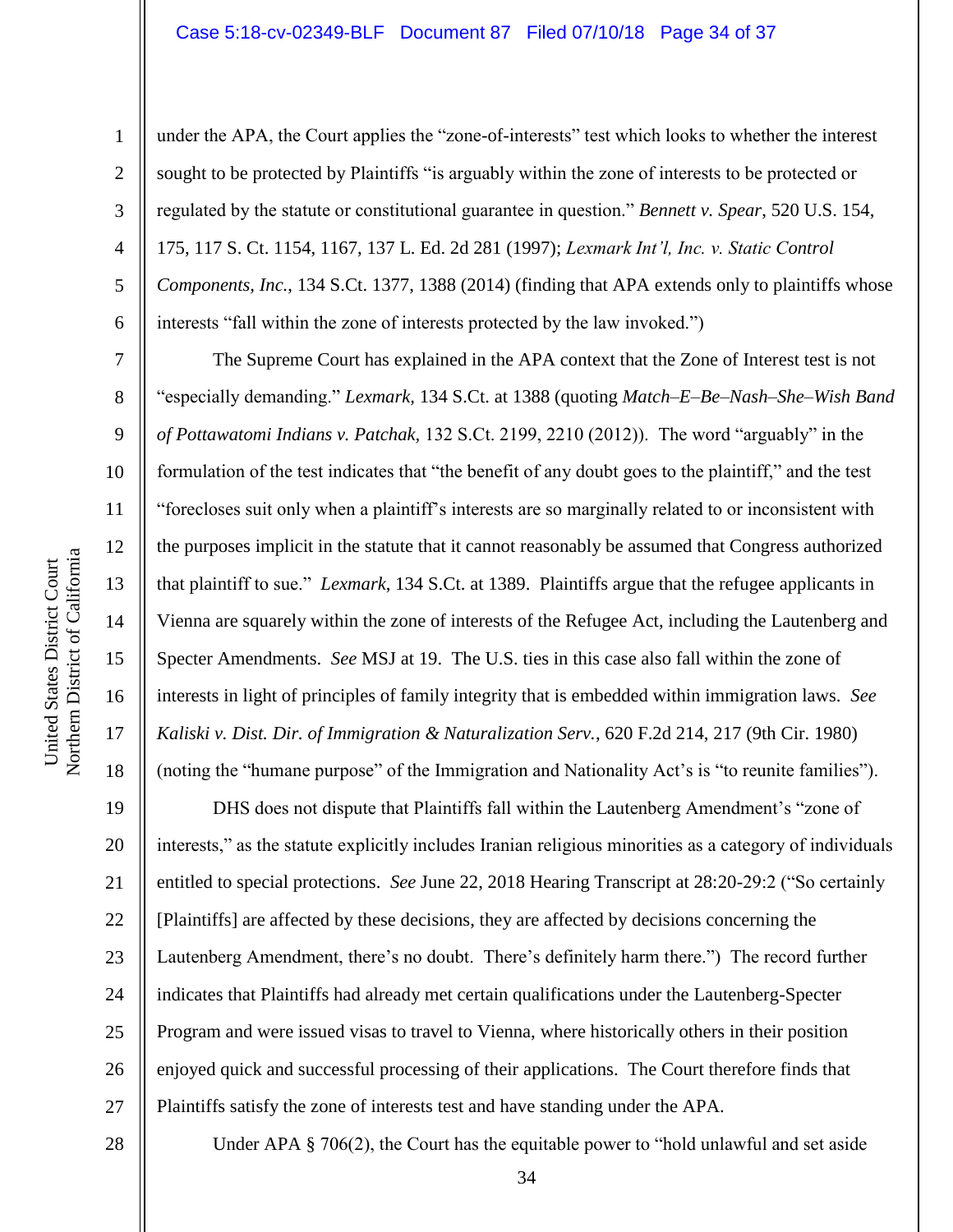#### Case 5:18-cv-02349-BLF Document 87 Filed 07/10/18 Page 35 of 37

11 12 Northern District of California Northern District of California United States District Court 13 14 15 16 17

United States District Court

1

2 3 4 5 6 7 8 9 10 agency action" found to be: (A) arbitrary, capricious, an abuse of discretion, or otherwise not in accordance with law; … (C) in excess of statutory jurisdiction, authority, or limitations, or short of statutory right; or (D) without observance of procedure required by law. 5 U.S.C.A. § 706(2)(A), (C), (D) (West). In addition, the Court has equitable powers in an APA case to order "mandatory affirmative relief if such relief is necessary to accomplish complete justice." *Nw. Envtl. Def. Ctr. v. Bonneville Power Admin.*, 477 F.3d 668, 680–81 (9th Cir. 2007). Moreover, "when federal statutes are violated, the test for determining if equitable relief is appropriate is whether an injunction is necessary to effectuate the congressional purpose behind the statute." *Biodiversity Legal Found. v. Badgley*, 309 F.3d 1166, 1177 (9th Cir. 2002). The Court finds that the equitable relief requested by Plaintiffs—setting aside the unlawful Notices, requiring that any re-issued Notices of Ineligibility comply with the law, and re-instating the 90-day period for filing RFRs is consistent with the congressional purpose of the Lautenberg Amendment and Refugee Act.

DHS argues only that nonreviewability principles preclude any review of an exclusion order under APA § 706(2). Opp'n to MSJ at 11-12. For the reasons discussed at length above, the Court finds that DHS's nonreviewability argument is misplaced. Plaintiffs do not seek review of the decision to exclude them from the United States, and the Court takes no position with respect to whether DHS should grant or deny Plaintiffs' applications.

18 19 20 21 22 23 24 25 26 27 28 Plaintiffs cite to several cases demonstrating that courts in APA cases have heard analogous challenges to an agency's non-compliance with a mandatory duty. *See, e.g.*, *Rivas v. Napolitano*, 714 F.3d 1108, 1110-12 (9th Cir. 2013) (holding that consular non-reviewability does not bar using the APA, the Mandamus Act, and the Declaratory Judgment Act to enforce a nondiscretionary duty of the consul to act on a request for reconsideration of the visa application once the duty is triggered); *Singh v. Clinton*, 618 F.3d 1085, 1088, 1093 (9th Cir. 2010) (remanding to set aside visa termination that failed to follow statutory requirements and noting that government "correctly" abandoned non-reviewability argument); *Patel v. Reno*, 134 F.3d 929, 931-32 (9th Cir. 1997) (exercising jurisdiction over challenge to authority to suspend visa applications which is not a challenge to "a decision within the discretion of the consul"); *see also Ibrahim v. Dep't of Homeland Sec.*, 62 F. Supp. 3d 909, 932-34 (N.D. Cal. 2014); *Atiffi v. Kerry*, CIV. S-12-3001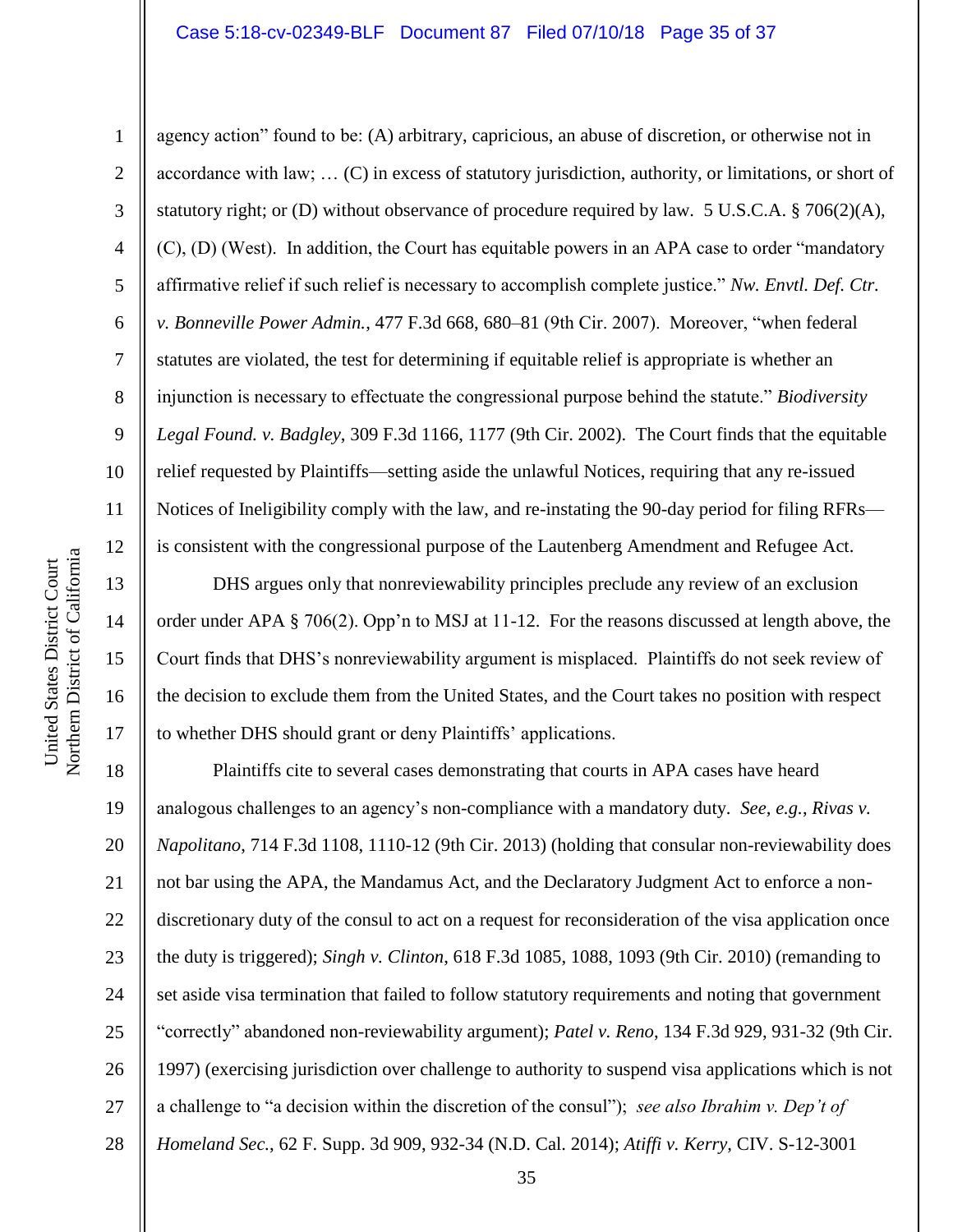LKK/DAN, 2013 WL 5954818, at \*7 (E.D. Cal. Nov. 6, 2013) (holding that Plaintiff states a reviewable APA claim for consul's failure to provide an explanation for the visa denial); *Amidi v. Chertoff*, No. 07 Civ. 710, 2008 WL 2662599, \*3-4 (S.D. Cal. Mar. 17, 2008) (finding that consulate's decision to terminate or cancel the application is reviewable because it does not challenge "the discretionary decision of whether to approve or deny the application.") DHS does not address or distinguish any of these cases in its opposition.

For the foregoing reasons, the Court SETS ASIDE the February 2018 Notices of Ineligibility pursuant to APA  $\S$ § 702, 706(2), and this Court's equitable powers. <sup>18</sup>

1

2

3

4

5

6

7

8

9

10

11

12

13

14

15

16

17

18

19

20

21

22

23

# **C. Order on Motion for Partial Summary Judgment<sup>19</sup>**

Having considered Plaintiffs' Motion for Partial Summary Judgment, filed on April 20, 2018, the Declarations of Belinda S. Lee, Samuel Witten, Adam Bates, and Does 1-5 filed in support thereof, any papers filed in response, submissions from counsel, as well as all other arguments and the record of the case; having granted Plaintiffs' Amended Motion for Class Certification filed on May 18, 2018, discussed above; and good cause appearing therefor, the Court hereby ORDERS as follows:

1. The Court GRANTS partial summary judgment in favor of Plaintiffs (used herein to include named plaintiffs and class members) as to their claim for declaratory relief. The Court hereby DECLARES that the Notices of Ineligibility issued to Plaintiffs are unlawful for failure to "state, to the maximum extent feasible, the reason for the denial" as required by the Lautenberg Amendment, P.L. 101-167, Title V, § 599D, as amended in 8 U.S.C. § 1157 (note).

2. The Court GRANTS partial summary judgment in favor of Plaintiffs as to their claim for relief under 5 U.S.C. § 702 and 5 U.S.C. § 706(2), and hereby ORDERS that the Notices of Ineligibility issued to Plaintiffs are set aside on the basis that they fail to "state, to the maximum

24

 $\overline{a}$ 

25 26 In light of this Court's finding that the Notices violate the Lautenberg Amendment and are set aside pursuant to APA § 706(2), the Court does not reach summary judgment of Doe 1 and Doe 2's Due Process claims or Plaintiffs' claims for equitable relief under APA § 706(1) and the Mandamus Act.

27 28 In line with the Court's guidance at the June 22, 2018 hearing, Plaintiffs submitted an Amended Proposed Order Granting Plaintiffs' Motion for Partial Summary Judgment which the Court now approves, as modified. *See* ECF 83.